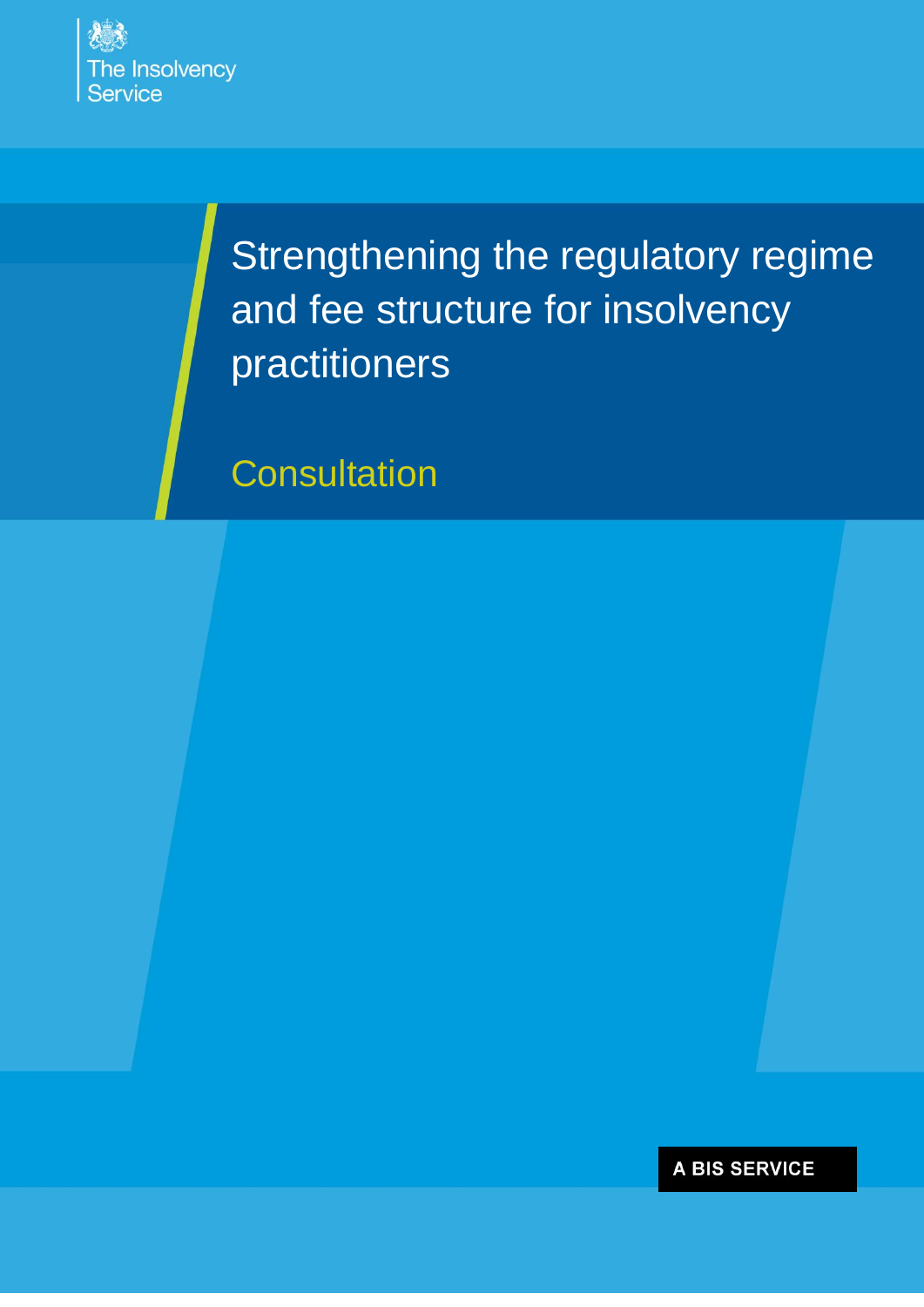# **Contents**

|                                                                                   | 2     |
|-----------------------------------------------------------------------------------|-------|
|                                                                                   | $3-6$ |
|                                                                                   | 6     |
|                                                                                   |       |
|                                                                                   |       |
|                                                                                   |       |
|                                                                                   |       |
|                                                                                   |       |
|                                                                                   |       |
|                                                                                   |       |
| Part 1 - Regulation of insolvency practitioners10-21                              |       |
|                                                                                   |       |
|                                                                                   |       |
|                                                                                   |       |
| Annex A: Draft legislative provisions to implement changes to fee structure 32-39 |       |
| Annex B: List of consultation questions                                           | 40-41 |
| <b>Annex C: Consultation principles</b>                                           | 42    |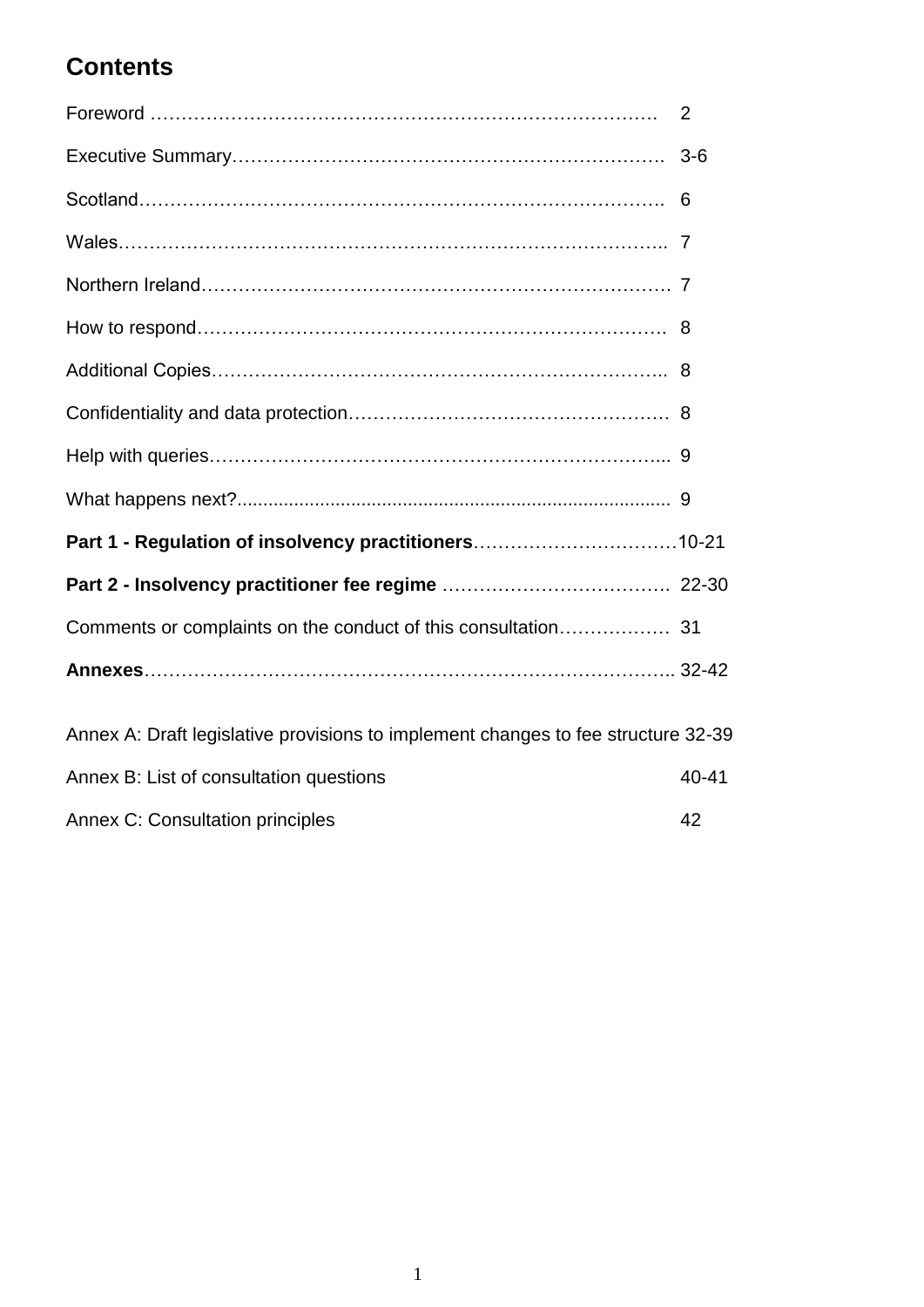# **Foreword**



The recent economic downturn raised the profile of insolvency professionals and the regulatory regime under which they operate. An effective insolvency regime is essential to the workings of a modern economy; it helps recover money for creditors, directs resources to productive businesses through recovery procedures and provides a mechanism by which individuals can unburden themselves of unsustainable levels of debt. Fair and effective insolvency mechanisms thus help drive economic growth through encouraging lending and preserving economic value.

At the heart of our insolvency regime is the insolvency practitioner (IP) who, in addition to advising on business recovery and restructuring, will lead companies and individuals through the insolvency process. IPs carry out an important role often in very difficult circumstances. They are in a considerable position of trust over the affairs of insolvent companies and individuals, and their decisions and actions can have a significant financial impact on those affected.

The very nature of insolvency means that some people will not recover all that they are owed. What is important is that creditors have confidence that they will recover the maximum amount possible under the circumstances. It is understandable therefore that both the general conduct of IPs and the fees they charge should come under close scrutiny. Recent independent reports<sup>1</sup> have concluded that there is clear evidence of the difficulty unsecured creditors face in controlling IP fees, and that there is a need to strengthen the regulatory framework in this area.

This consultation document sets out measures to strengthen the regulatory regime by introducing clear regulatory objectives for the regime and a range of proportionate sanctions and powers to deal with a failure to comply with the regulatory objectives. It also includes proposals to amend the way in which an insolvency practitioner can charge fees for his or her services, which should ensure that there will be funds available to make a payment to creditors.

We want to ensure that our insolvency processes work fairly and effectively.

I look forward to hearing your views.

Jeany Dilott

 $\overline{a}$ 

### **Jenny Willott MP Minister for Employment Relations and Consumer Affairs**

 $<sup>1</sup>$  The Office of Fair Trading's 2010 report into the market for corporate insolvency practitioners</sup> [\(http://www.oft.gov.uk/shared\\_oft/reports/Insolvency/oft1245\)](http://www.oft.gov.uk/shared_oft/reports/Insolvency/oft1245) and Professor Elaine Kempson's 2013 report reviewing insolvency practitioner fees [\(http://www.bis.gov.uk/insolvency/insolvency-profession/review-of-ip](http://www.bis.gov.uk/insolvency/insolvency-profession/review-of-ip-fees)[fees](http://www.bis.gov.uk/insolvency/insolvency-profession/review-of-ip-fees) ).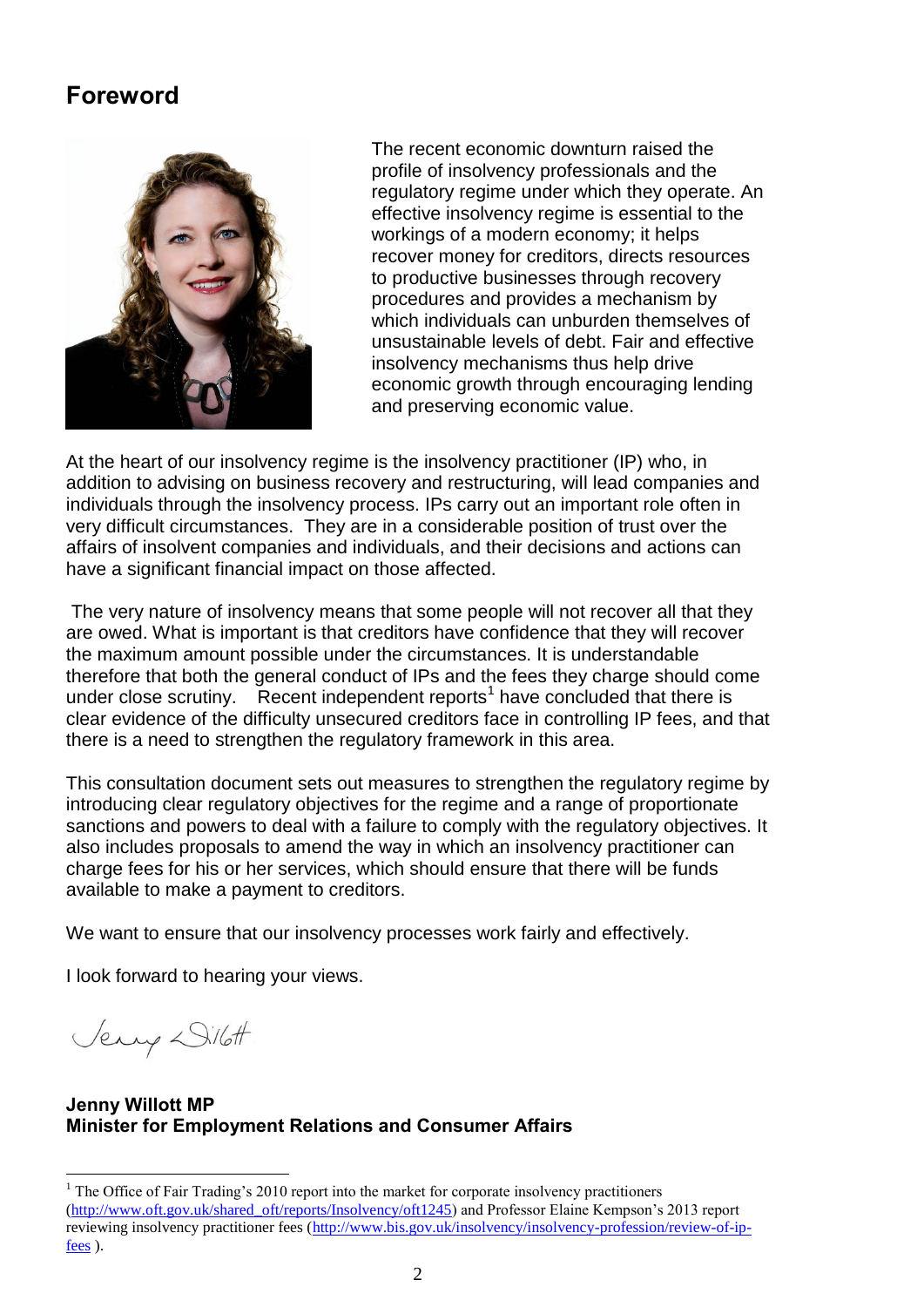# **Executive Summary**

- 1. Everyone who is affected by insolvency, whether they be employees who are owed wages, consumers who have lost deposits, suppliers who have not been paid or the debtors themselves, should be able to have confidence that insolvency procedures operate fairly and that IPs deliver the best possible outcome in what are often difficult and challenging circumstances. Two independent reports commissioned by Government have identified both a failing in the regulatory system<sup>2</sup> and a clear market failure when unsecured creditors are in control of an IP's remuneration.<sup>3</sup>
- 2. This consultation paper, which builds on earlier consultations, therefore sets out proposals to:
	- Strengthen the regulatory framework through the introduction of clear regulatory objectives;
	- Give the oversight regulator more appropriate powers to deal with poor performance, misconduct and abuse;
	- Take a backstop power to introduce a single regulator for the insolvency profession; and
	- Change the way that IP fees are set to ensure better returns for unsecured creditors.
- 3. The overarching aims of the regulatory regime for IPs must be to ensure fair and consistent regulatory outcomes for the benefit of all those with an interest in insolvency cases because this in turn will enhance confidence in both the regulatory regime and the insolvency framework generally. We are aiming to improve the impact and effectiveness of the regulatory regime to respond to the widespread impression that the current regulatory regime is not fit for purpose. We have separately set out measures to reduce the costs of insolvency procedures (identified under the Red Tape Challenge) $4$  and to improve the provisions on tackling misconduct in insolvencies<sup>5</sup>. These proposals should be read together with those other proposals.

# Strengthening the regulatory regime

- 4. The authorisation and regulation of the insolvency profession is mainly through a system of self-regulation by bodies, operating largely in the accountancy and legal professions, overseen by the Insolvency Service. Each of the authorising bodies (known as recognised professional bodies, or RPBs) has a set of rules and regulations to ensure that those individuals that they authorise to act as IPs are 'fit and proper' persons with the necessary experience, qualifications and insurance in place.
- 5. Currently, authorisation is undertaken by 8 different bodies (although as detailed in Part 1, the Secretary of State will stop authorising IPs directly) and both the Office of Fair Trading (OFT) and Professor Elaine Kempson suggest that the regulatory system would be more effective if fewer bodies were involved.

 $\overline{a}$  $2^2$  The Office of Fair Trading's 2010 report into the market for corporate insolvency practitioners [\(http://www.oft.gov.uk/shared\\_oft/reports/Insolvency/oft1245\)](http://www.oft.gov.uk/shared_oft/reports/Insolvency/oft1245)

<sup>3</sup> Professor Elaine Kempson's 2013 report reviewing insolvency practitioner fees

[<sup>\(</sup>http://www.bis.gov.uk/insolvency/insolvency-profession/review-of-ip-fees\)](http://www.bis.gov.uk/insolvency/insolvency-profession/review-of-ip-fees).

<sup>&</sup>lt;sup>4</sup> <http://www.bis.gov.uk/insolvency/Consultations/RedTapeChallenge?cat=closedawaitingresponse>

<sup>&</sup>lt;sup>5</sup> <https://www.gov.uk/government/consultations/company-ownership-transparency-and-trust-discussion-paper>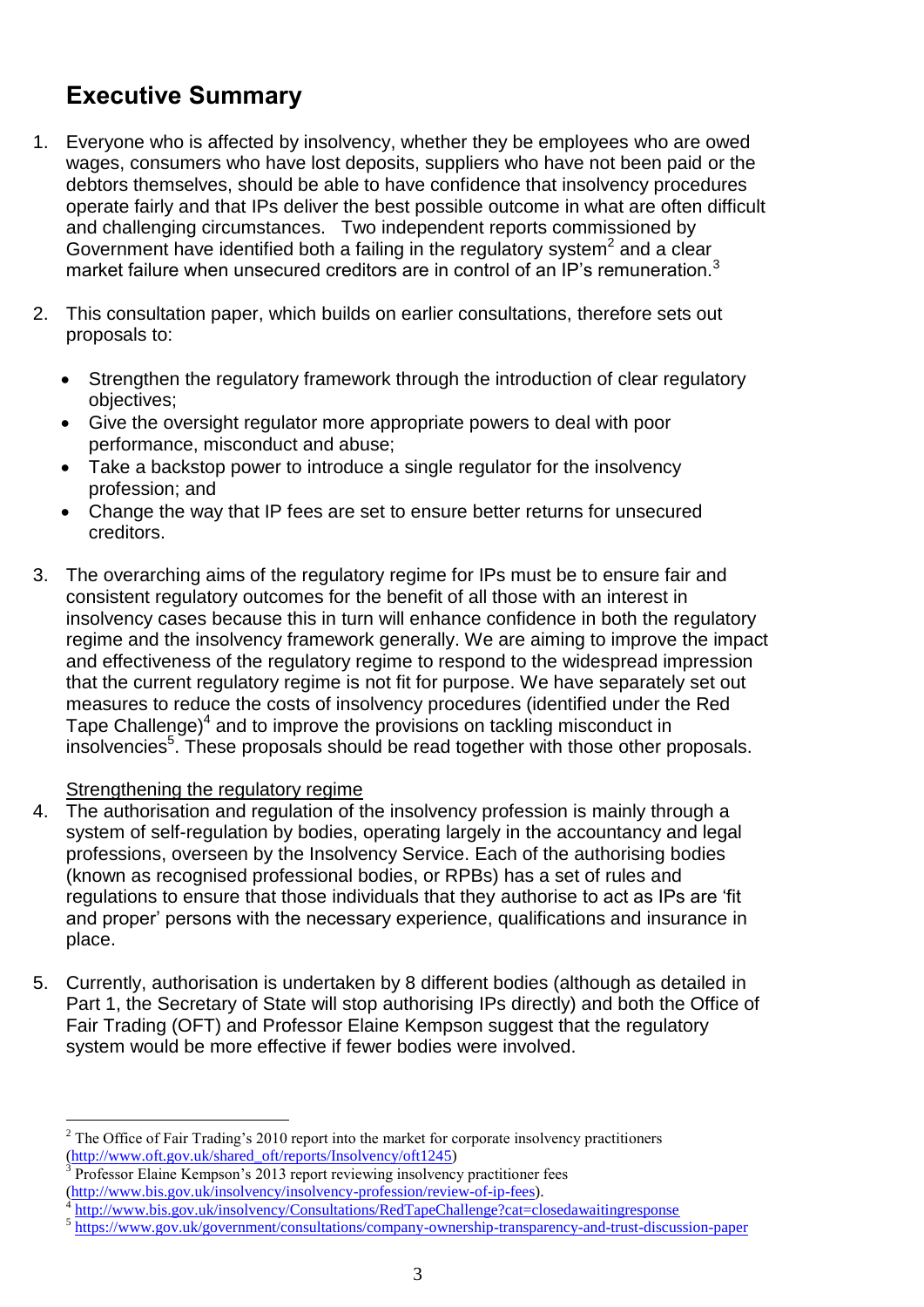- 6. A number of important changes, outside of legislation, have already been made to the regulatory system and more are planned. These measures are part of a joint effort by the oversight regulator, the RPBs and the profession to enhance public confidence and transparency in insolvency regulation. The reforms that have been agreed so far are:
	- **Complaints Gateway** set up by the Insolvency Service through which complaints about IPs are directed in the first instance.
	- **Common Sanctions** regulators have also worked together to develop common sanctions (or penalties) for IPs against whom complaints are upheld. Cases are decided on their facts but the application of common sanctions guidance provides greater consistency in regulatory outcomes.
- 7. While these steps are a useful start, we will continue to work with the RPBs to ensure a more consistent approach to complaints handling and outcomes, including in relation to appeal procedures and publishing regulatory action. More generally, we are looking at ways of improving the visibility and effectiveness of our oversight role; this will include a new approach to our monitoring activities, more engagement with both the profession and stakeholders, and learning from the best regulatory practice in other sectors.
- 8. However, these reforms do not deal directly with the matters identified in the report by the OFT and by Professor Kempson:
	- The Insolvency Service (acting as oversight regulator) lacks proportionate powers with which to monitor RPBs and the IPs they authorise, and address poor performance.
	- The regulatory system suffers from a lack of clear regulatory objectives against which the Insolvency Service can hold the regulators to account.

# Regulatory Objectives

- 9. The introduction of regulatory objectives will provide regulators with a clearer, enhanced framework within which to carry out their activities. This is particularly important for an industry where there are different regulators, each with its own distinctive approach. Regulatory objectives will enable consistency of approach, and will provide a reference point for discussions between IPs and RPBs, and between RPBs and the Insolvency Service as their regulator.
- 10. Full details of the proposed regulatory objectives are set out in paragraphs 45 to 54. In broad terms, they will be aimed at:
	- protecting and promoting the public interest;
	- delivering fair treatment for those affected by IPs' acts or omissions;
	- encouraging an independent and competitive IP profession, whose members deliver quality services with transparency and integrity; and who consider the interests of all creditors in a particular case,
	- promoting the maximisation of returns to creditors, and the promptness in making those returns; and
	- ensuring that fees charged by IPs should represent value for money.

The OFT's report of 2010 (and the 2011 Government consultation on IP regulation in response<sup>6</sup>) and Professor Kempson's report on IP Fees in 2013 (see footnotes 2 and 3) reflect that confidence in the regulatory system is currently lacking and that returns to unsecured creditors fall below expectations. The proposed regulatory objectives should help to ensure the best outcome for creditors in particular insolvency cases

 6 <http://www.bis.gov.uk/insolvency/Consultations/IPConsultation?cat=closedwithresponse>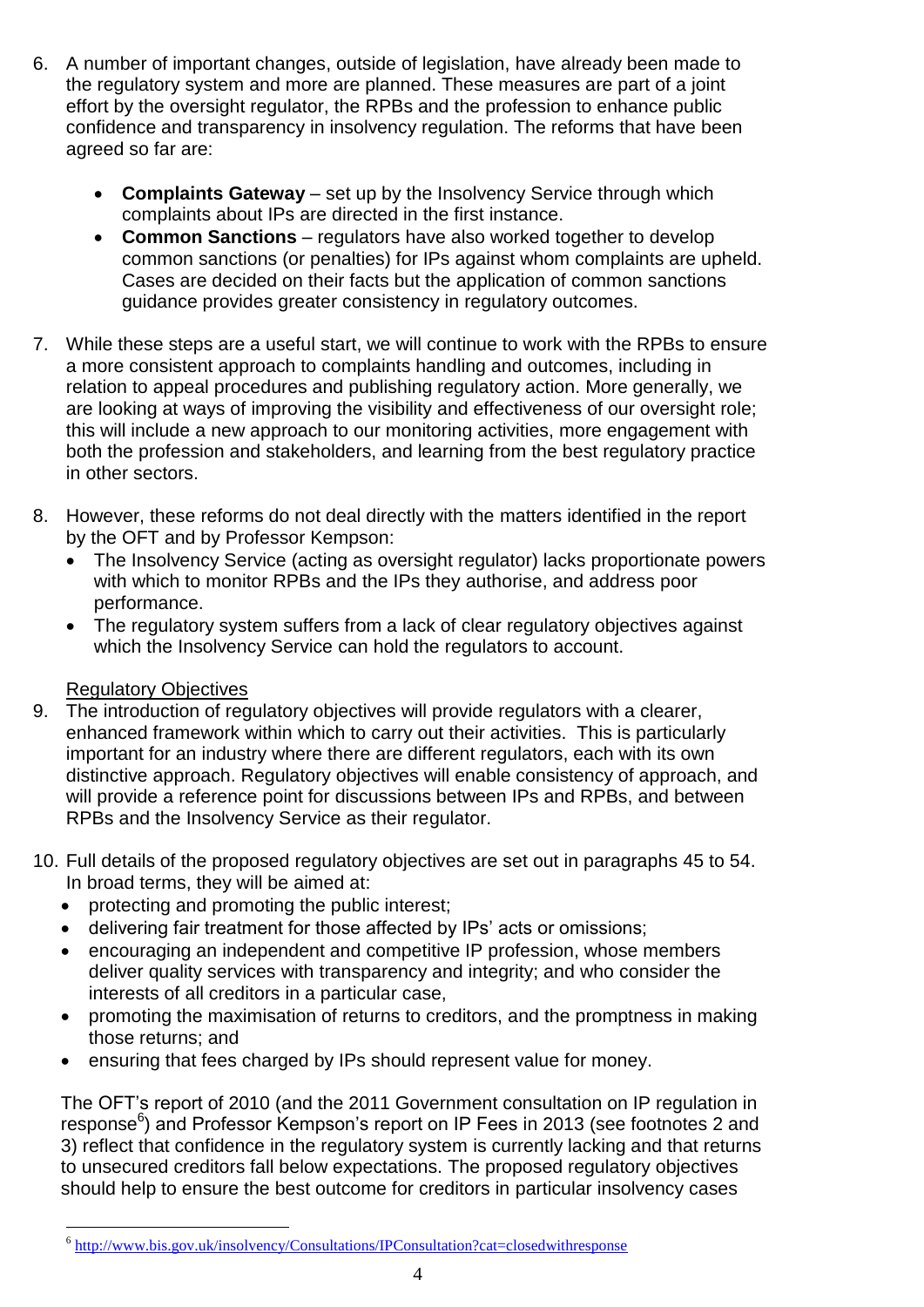and more generally improve confidence among creditors, the insolvency profession and the wider pubic in the insolvency system.

# Oversight Powers for the Insolvency Service

- 11. Currently, the only sanction available to the oversight regulator is to de-recognise a regulator, meaning that it could no longer authorise IPs. Given the costs and disruption this would cause, such a step would only be appropriate in extreme cases (and this power has never been used). The only reasonable course of action currently open to the oversight regulator is to seek to influence the behaviour and conduct of the regulators through persuasion, discussion and monitoring of the commitments RPBs have made in an agreement with the Secretary of State (through a Memorandum of Understanding).
- 12. The lack of appropriate and proportionate powers of sanction leaves the oversight regulator in a weak position and undermines the credibility of the regulatory regime. We propose to introduce a range of sanctions which may be imposed, and used in combination, where an RPB is not acting in accordance with the regulatory objectives.
- 13. The proposed sanctions (set out in more detail in paragraphs 55 to 83) are:-
	- to direct an RPB to take steps to counter any adverse impact of a failure to act compatibly with the objectives, mitigate its effect or prevent its occurrence or recurrence;
	- to impose a financial penalty on an RPB of an appropriate amount;
	- to publish a statement reprimanding the RPB for its failure to act in a way which is compatible with the regulatory objectives; and
	- to ask the court to sanction an IP directly, when it is appropriate to do so.
- 14. We are aware of concerns about the number of regulators that exist, given that there are well under 2,000 IPs, the dual role of the Insolvency Service (which both authorises some IPs directly and acts as oversight regulator) and the lack of a consistent approach to regulation. As a first step, the Secretary of State will stop authorising IPs directly. The Deregulation Bill currently before Parliament<sup>7</sup> provides for this. We also plan to seek to introduce a power in the law which would enable the introduction of a single regulator. This would be a reserve measure that could be used if the changes detailed in this consultation fail to achieve adequate change in the regulatory system. Introducing a single regulator would not be done without further detailed analysis and consultation as well as secondary legislation.

# A new approach to IP remuneration

- 15. In 2010 the OFT found that in just over a third of insolvency cases where unsecured creditors receive a pay-out, fees were estimated to be 9% higher in like-for-like cases than where secured creditors 'control' an IPs fees. In July 2013 Professor Kempson published her report which supported the OFT findings that there is little effective oversight by unsecured creditors of the work undertaken by IPs, and that costs are higher as a result. Despite discussions with the profession and the regulators, little has changed to address this market failure.
- 16. Currently, by far the most common way for IPs to set their remuneration is on a 'timecost basis'. Disquiet about the fees of IPs therefore often focuses on the headline hourly rates their firm charges and the lack of control on the number of hours

 $\overline{a}$ <sup>7</sup> <https://www.gov.uk/government/publications/draft-deregulation-bill>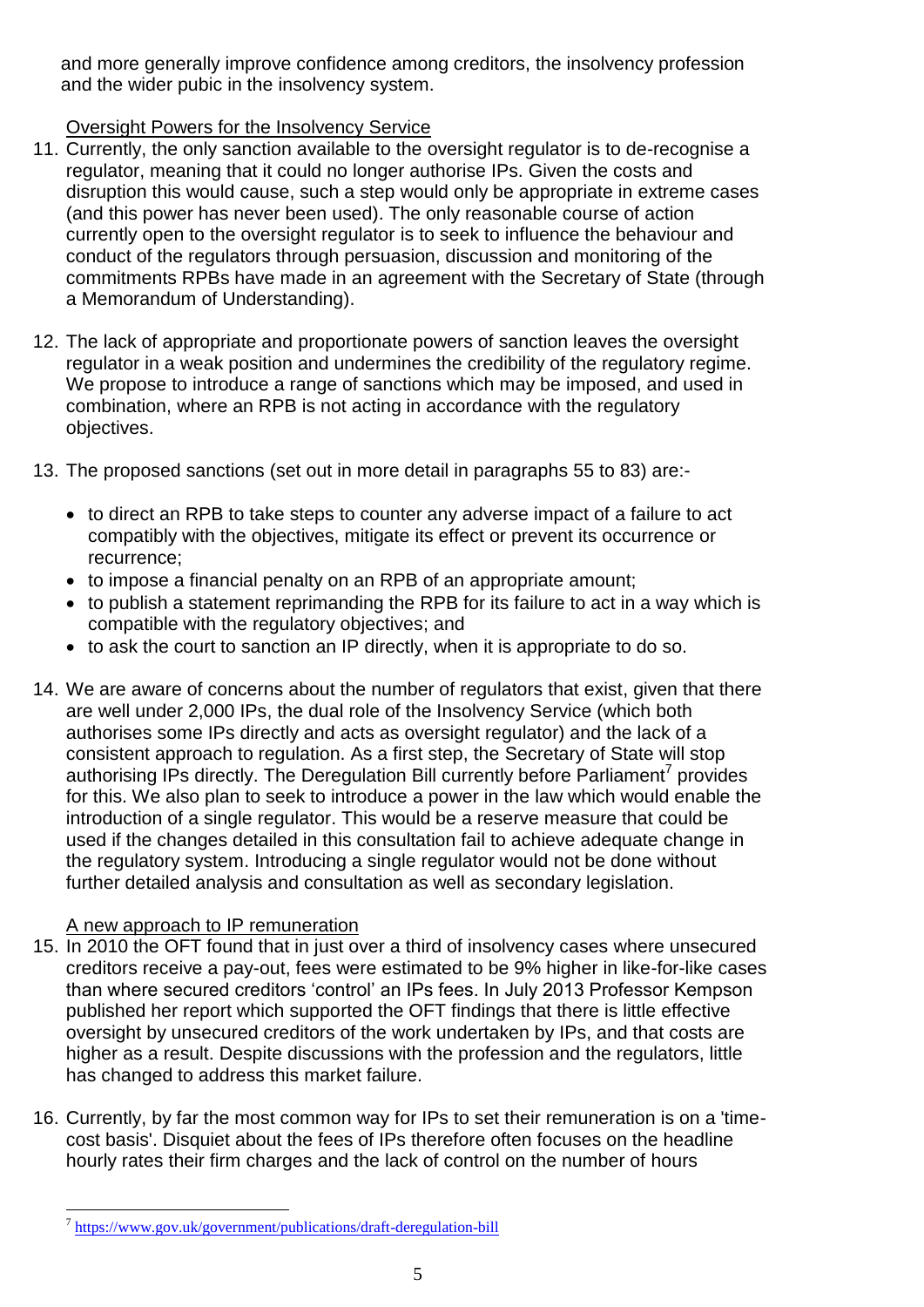charged. As highlighted by Professor Kempson<sup>8</sup>, in circumstances where large secured creditors have no incentive to control IP fees, this can result in inefficient working, leading to over charging on cases. She goes on to offer a number of potential options for reform, but recognises that there is no single solution to address the weak position of unsecured creditors.

- 17. The Insolvency Service will review the current information provided to creditors and will seek to publish better guidance to help creditors assess whether fees proposed are reasonable and how they may challenge fees if they have concerns, for example, by raising it with the RPB that authorises the IP. We will be working with the RPBs to ensure that there are effective systems in place for the RPBs to handle fee disputes between creditors and an IP instead of leaving the creditor to apply to court to challenge. This will be a key feature of the new regulatory objective ensuring that the remuneration of IPs represents value for money.
- 18. Based on Professor Kempson's report however, we believe more needs to be done to ensure that creditors and others can have confidence that the fees charged by IPs properly reflect the value of the work they carry out. The consultation sets out proposals to simplify the IP fee charging structure and, to make clear in the new regulatory objectives that regulators have a role to play in ensuring that fees taken in an insolvency case represent value for money.
- 19. Full details of the current set up for an IP's remuneration and the proposed changes can be found in paragraphs 88-129. We are proposing to remove the option for an IP to propose time and rate as a basis for remuneration except in cases in which there is tight control over the work being done (generally, by either a creditors' committee or secured creditors). This will ensure that a creditor can have an expectation that fees charged will be based on the value of the work done by the IP, and will more closely align the interests of IPs and unsecured creditors. It should remove the possibility that work is done to realise assets where all the money is taken by the IP as fees leaving nothing for creditors.

# **Scotland**

- 20. Schedule 5 to the Scotland Act 1998 sets out "reserved" matters which are outwith the legislative competence of the Scottish Parliament. The Schedule largely reserves business associations as well as aspects of insolvency and winding up, although there are specific exceptions to these general reservations. The effect of the reservations and exceptions contained within the Schedule is that parts of insolvency law and practice are reserved to the UK Parliament, whilst other parts are within the legislative competence of the Scottish Parliament. Broadly speaking, the law relating to administration and company voluntary arrangements is reserved to the UK Parliament, as is the regulation of insolvency practitioners and enforcement matters such as director disqualification. Receivership and all personal procedures are within the legislative competence of the Scottish Parliament. Responsibility for the law relating to winding up is divided between the two Parliaments.
- 21. Since devolution, the practice of the UK Government has been to legislate for Scotland in line with England and Wales in those areas that are reserved to it, unless underlying Scottish law or practice differs.

 $\overline{a}$ <sup>8</sup> Chapter 5 ([\(http://www.bis.gov.uk/insolvency/insolvency-profession/review-of-ip-fees\)](http://www.bis.gov.uk/insolvency/insolvency-profession/review-of-ip-fees)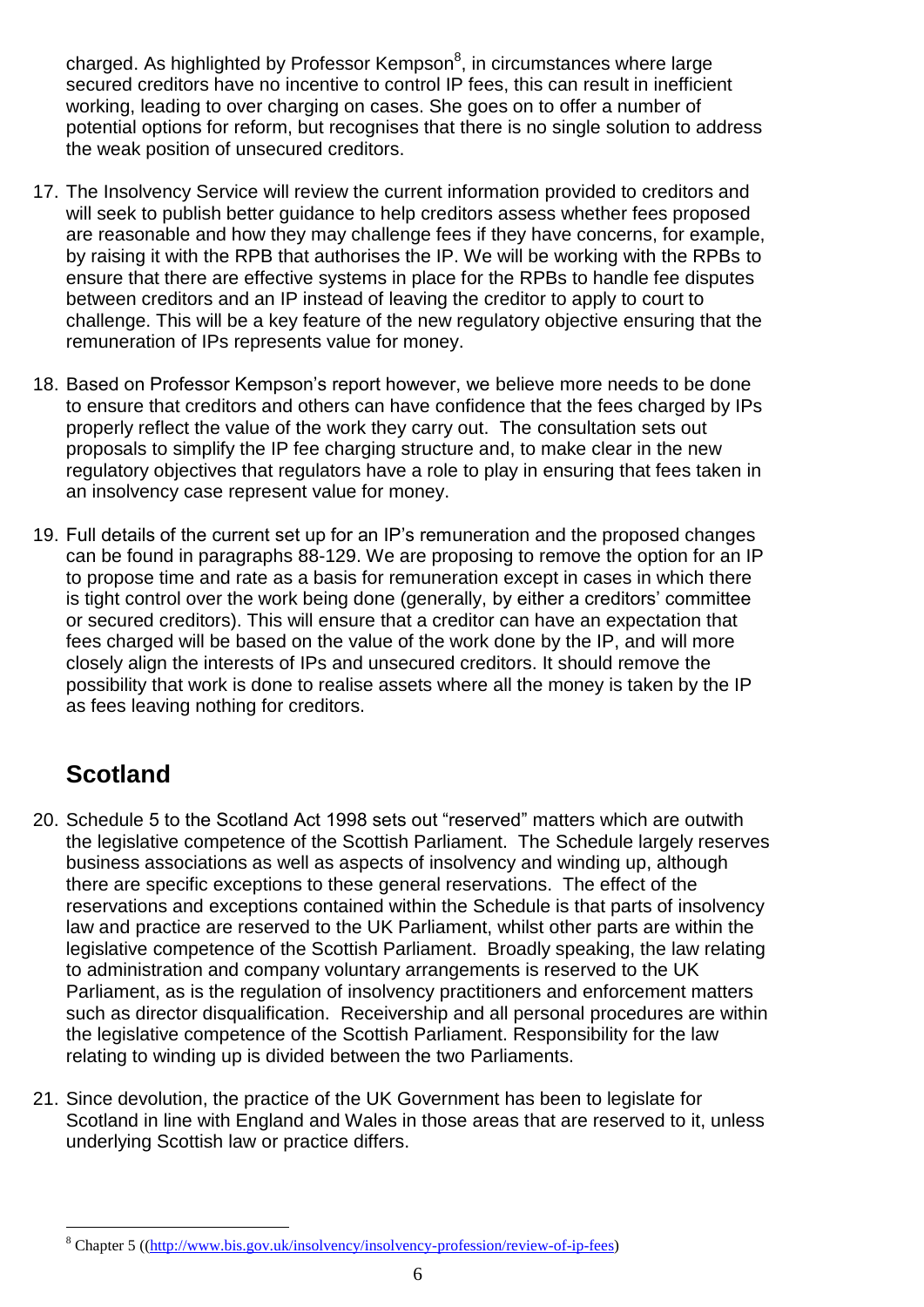- 22. The regulation of insolvency practitioners is reserved to the UK Government and the proposals in this consultation document which relate to strengthening the regulatory regime for insolvency practitioners would apply in Scotland.
- 23. However, the procedure by which insolvency practitioners agree their remuneration is determined in England and Wales by the Insolvency Rules 1986 and in Scotland by the Insolvency (Scotland) Rules 1986. The two regimes for setting remuneration are currently different and we do not propose to bring them together. The issues highlighted by the OFT and Professor Kempson do not apply to the same extent in Scotland, where the Court Reporter system is used as a check and balance. The proposals regarding remuneration in this consultation document would only cover the rules applying to England and Wales and therefore would not extend to Scotland.

# **Wales**

24. Insolvency in Wales is reserved to the UK Parliament and therefore all of the proposals in this consultation document would apply to Welsh insolvencies.

# **Northern Ireland**

25. Insolvency is fully devolved to the Northern Ireland Assembly and therefore none of the proposals in this consultation document would apply in Northern Ireland.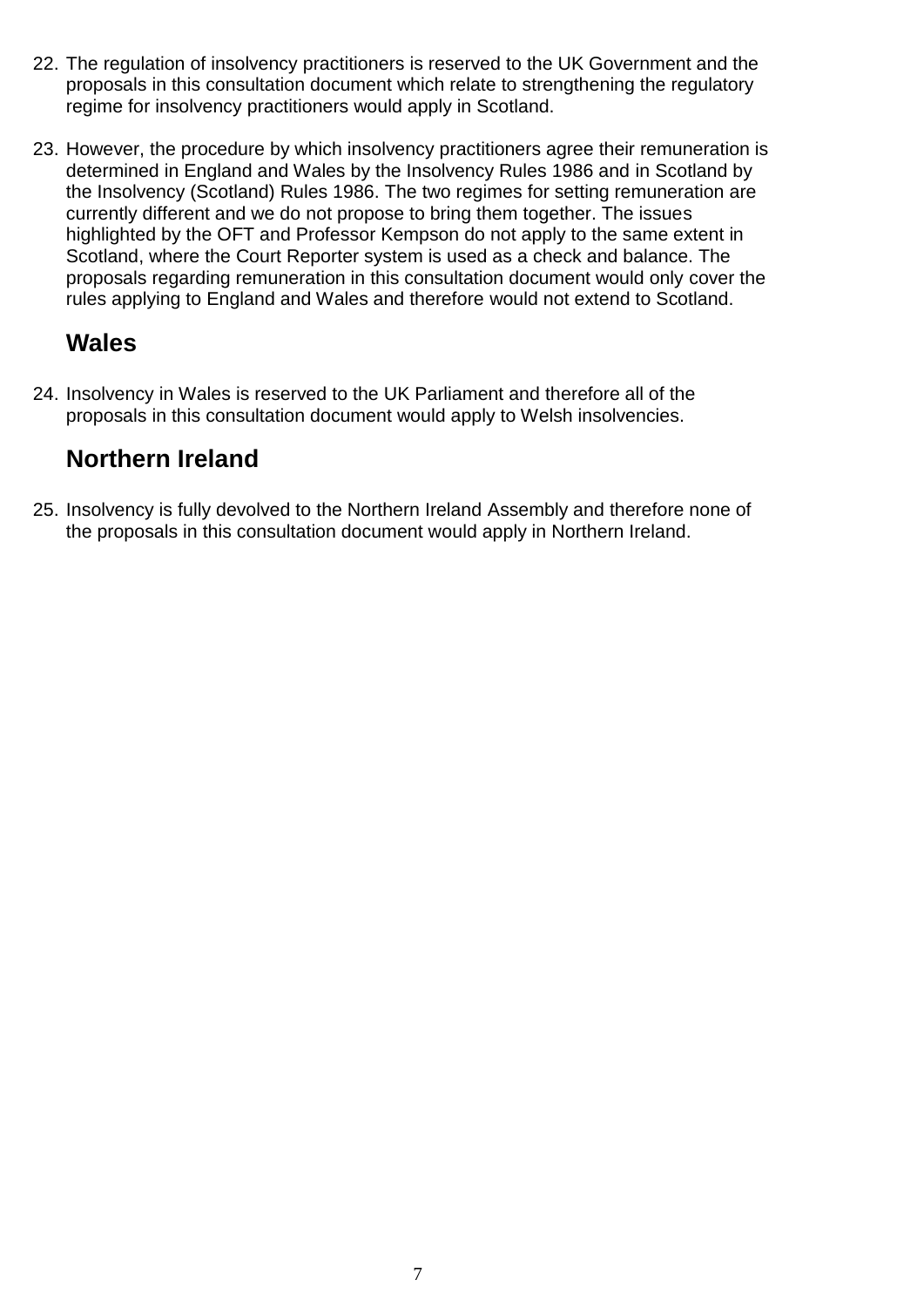# **How to respond**

- 26. When responding please state whether you are doing so as an individual or whether you are representing the views of an organisation. If responding on behalf of an organisation, please make it clear who the organisation represents and, where applicable, how the views of members were assembled.
- 27. This consultation was published on Monday 17 February 2014 and will close on Friday 28 March 2014. We encourage responses as early as possible to assist us in accelerating the process of considering replies. Contributors may wish to respond just to those questions that are of relevance to them.
- 28. A response can be submitted by email to Policy. Unit @insolvency.gsi.gov.uk, using the attached response sheet if you wish. Responses to questions on the fee structure can also be submitted online at [www.surveymonkey.com/s/RVC65FW.](http://www.surveymonkey.com/s/RVC65FW)
- 29. This consultation may be of interest to:
	- Business and consumer groups
	- Creditors
	- Directors
	- Insolvency practitioners
	- Regulators of insolvency practitioners
	- The legal profession

# **Additional copies**

30. This consultation can be found at: [www.gov.uk/government/consultations.](http://www.gov.uk/government/consultations) You may make additional copies without seeking permission. Under Cabinet Office guidelines consultations are digital by default.

# **Confidentiality and data protection**

- 31. Information provided in response to this consultation, including personal information, may be subject to publication or release to other parties or to disclosure in accordance with the access to information regimes (these are primarily the Freedom of Information Act 2000 (FOIA), the Data Protection Act 1998 (DPA) and the Environmental Information Regulations 2004). If you would like information, including personal data that you provide, to be treated as confidential, please be aware that, under the FOIA, there is a statutory Code of Practice with which public authorities must comply and which deals, amongst other things, with obligations of confidentiality.
- 32. In view of this, it would be helpful if you could explain to us why you regard the information you have provided as confidential. If we receive a request for disclosure of the information we will take account of your explanation, but we cannot give an assurance that confidentiality can be maintained in all circumstances. An automatic disclaimer generated by your IT system, will not, of itself, be binding on The Insolvency Service.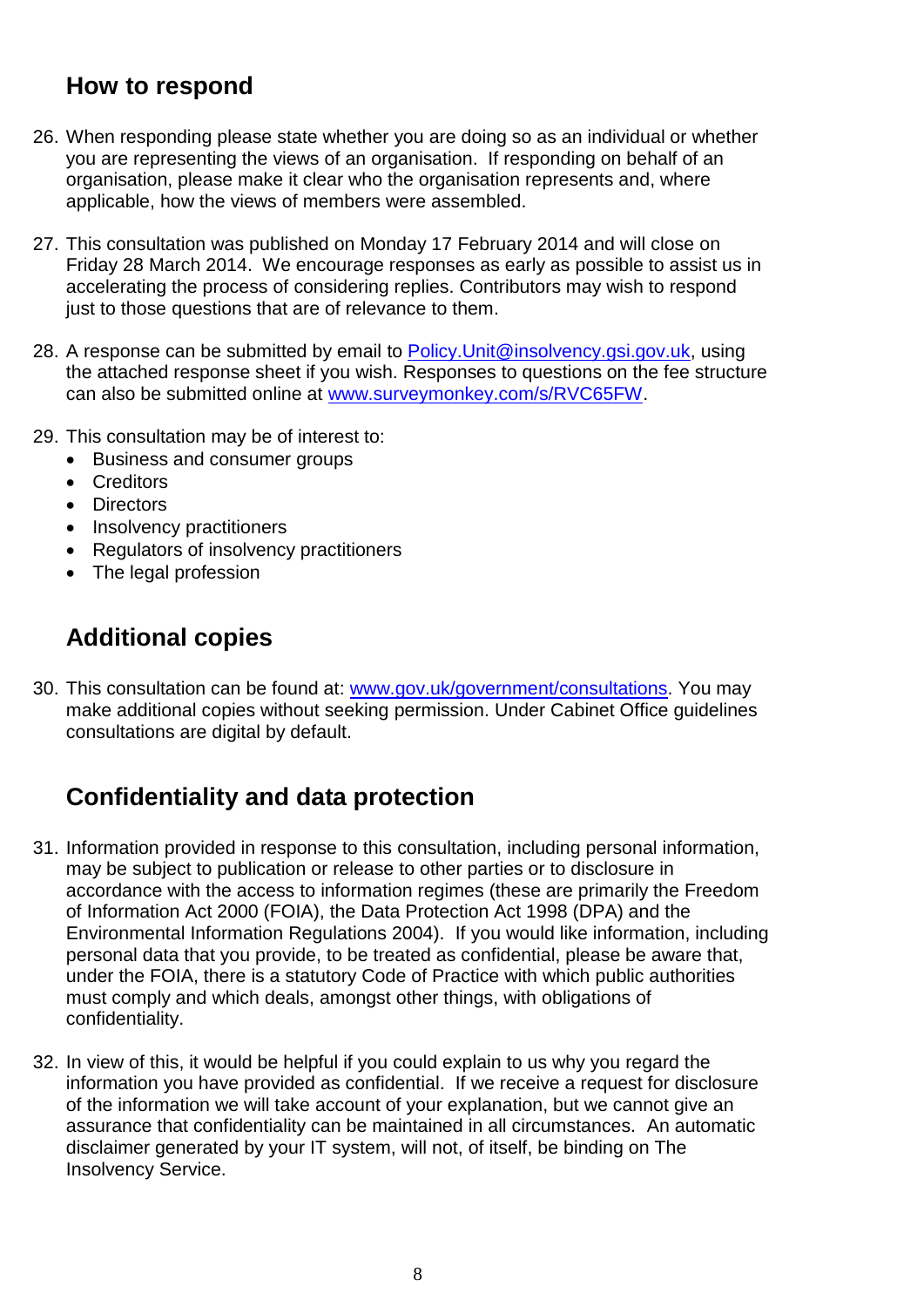# **Help with queries**

33. Questions about the policy issues raised in the document can be addressed to Sam Roberts at The Insolvency Service, email [sam.roberts@insolvency.gsi.gov.uk,](mailto:sam.roberts@insolvency.gsi.gov.uk) Telephone 020 7291 6822.

# **What happens next?**

34. The Government will consider the responses received in deciding whether to implement the proposals and will publish the way forward on [www.gov.uk/government/consultations](http://www.gov.uk/government/consultations)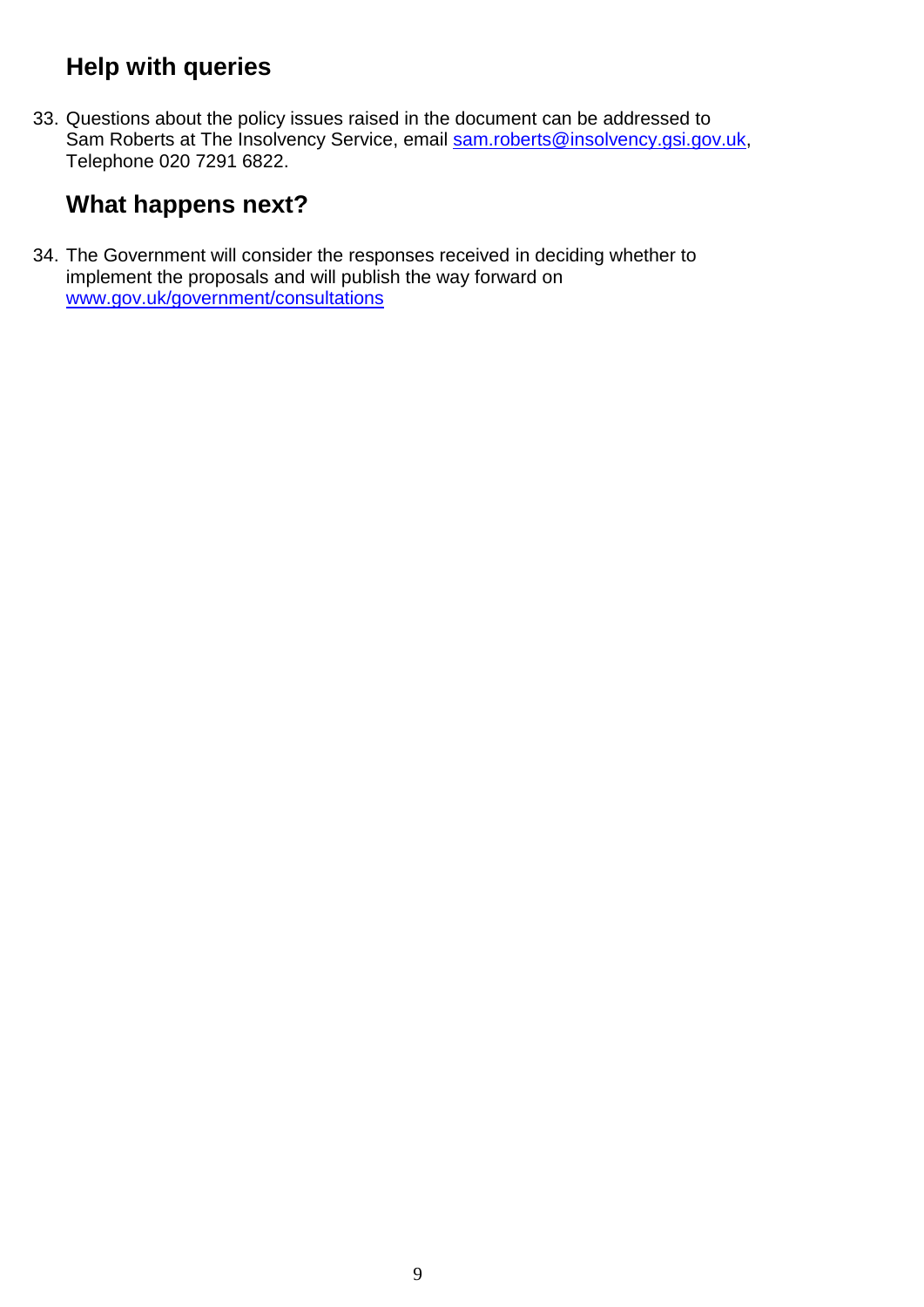# **Background**

# **Regulation of insolvency practitioners**

- 35.IPs act as office-holders in insolvency procedures which include administration, administrative receivership, liquidation, bankruptcy and voluntary arrangements. To be qualified to act as an IP, the Insolvency Act 1986 requires a person to be authorised as a member of a professional body which has been recognised for this purpose by the Secretary of State<sup>9</sup>. There are presently seven of these 'Recognised Professional Bodies' (RPBs). In addition, the Secretary of State is currently able to authorise IPs directly however, the Government has bought forward legislation in the Deregulation Bill, to withdraw the Secretary of State from this role.<sup>10</sup> As at 1 January 2014 there are 1,677 authorised IPs, of whom 1,355 take appointments in insolvency procedures.
- 36.Once authorised, IPs are regulated through a system of self-regulation by the RPBs together with the Secretary of State. The eight current regulators are:-
	- Institute of Chartered Accountants England and Wales (ICAEW)
	- Insolvency Practitioners Association (IPA)
	- Association of Chartered Certified Accountants (ACCA)
	- Institute of Chartered Accountants in Scotland (ICAS)
	- Institute of Chartered Accountants in Ireland (CAI)
	- Law Society Scotland (LSS)
	- Law Society (LS)
	- Secretary of State for Business Innovation and Skills
- 37.The Insolvency Act 1986 requires the regulators to ensure that the IPs they authorise are fit and proper individuals to act as IPs who have the necessary practical experience and qualifications.<sup>11</sup> There is then a Memorandum of Understanding in place between the RPBs and the Secretary of State which includes the qualification requirements for IPs and an agreement to ensure that IPs follow common professional and ethical standards<sup>12</sup>. To support this the Insolvency Service, on behalf of the Secretary of State, has worked with the profession to establish the Insolvency Code of Ethics<sup>13</sup> and Statements of Insolvency Practice (SIPs)<sup>14</sup> with which IPs must comply.
- 38.The regulators have a broadly similar set of rules and regulations in place to ensure they meet their obligations in relation to authorising individuals to act as IPs. The regulators carry out monitoring visits to assess the conduct and performance of the IPs they have authorised to ascertain whether they continue to be 'fit and proper' and are adhering to insolvency legislation and the agreed professional and ethical standards . Ultimately regulators can withdraw an

 $\overline{a}$ 

<sup>&</sup>lt;sup>9</sup> Insolvency Act 1986, section 390

<sup>&</sup>lt;sup>10</sup> Deregulation Bill Schedule 5, Part 6 <https://www.gov.uk/government/publications/draft-deregulation-bill>

<sup>&</sup>lt;sup>11</sup> Insolvency Act 1986, sections 391 and 393

<sup>&</sup>lt;sup>12</sup> [http://www.bis.gov.uk/insolvency/insolvency-profession/Professional%20conduct/memos-of](http://www.bis.gov.uk/insolvency/insolvency-profession/Professional%20conduct/memos-of-understanding/mou-consistency-in-authorisation-of-IPs)[understanding/mou-consistency-in-authorisation-of-IPs](http://www.bis.gov.uk/insolvency/insolvency-profession/Professional%20conduct/memos-of-understanding/mou-consistency-in-authorisation-of-IPs)

<sup>&</sup>lt;sup>13</sup> http://www.bis.gov.uk/insolvency/insolvency-profession/Professional%20conduct/code-of-ethics

<sup>14</sup> http://www.bis.gov.uk/insolvency/insolvency-profession/Regulation/statements-of-insolvency-practice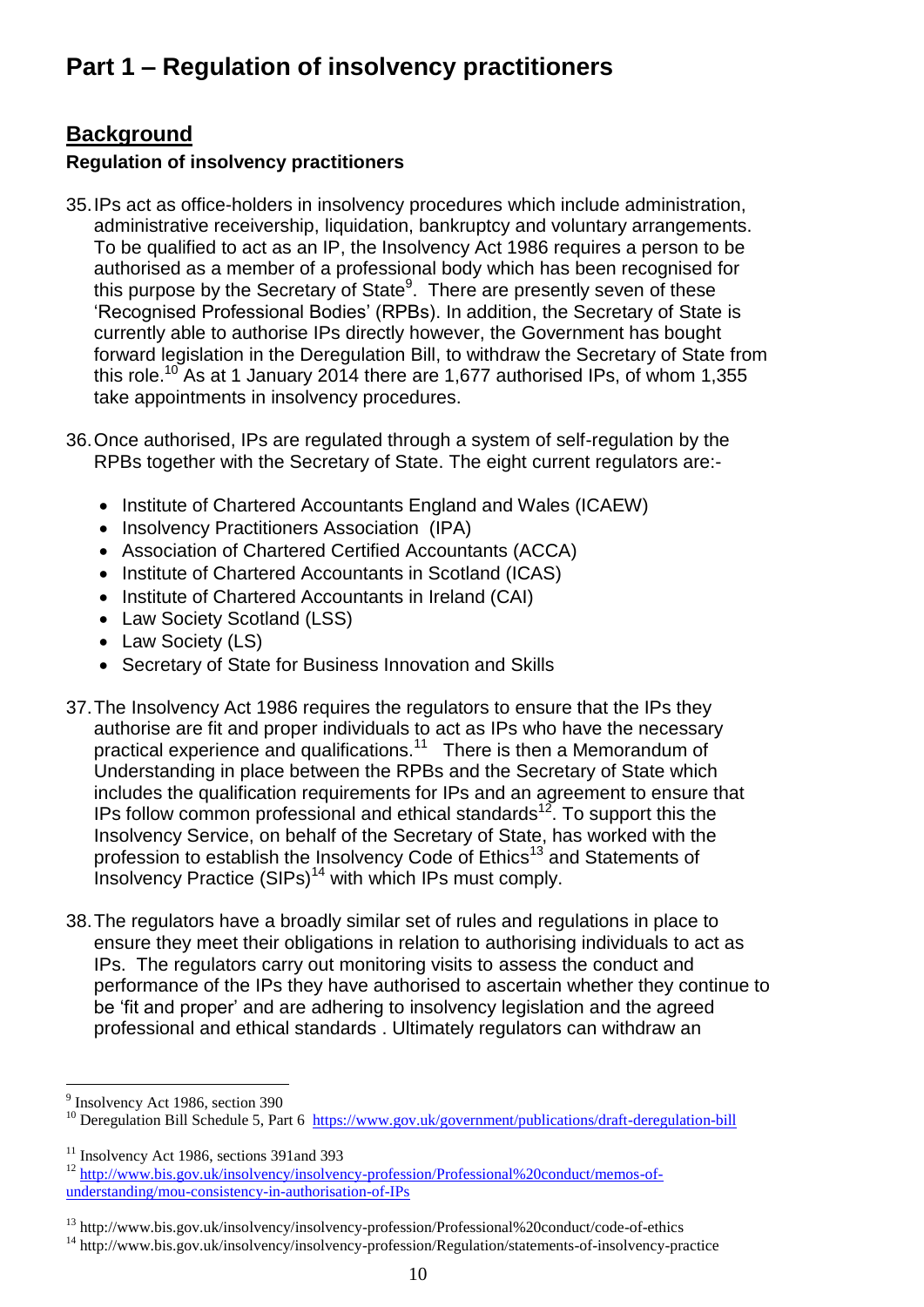authorisation if an IP fails to meet these requirements. The regulators also deal with complaints about their IPs and during 2013 there were 748 new complaints.

39.The seven RPBs each have similar powers of sanction over their IPs which include issuing a fine and restricting or withdrawing a member's authorisation to act as an IP. During 2013 sanctions were issued by RPBs in 28 cases where there had been complaints. The Secretary of State has only one sanction available which is the power to withdraw an IP's authorisation where misconduct of a serious nature is discovered. There were no such withdrawals by the Secretary of State in 2013.

## **Regulation of the regulators**

- 40. The RPBs are recognised and regulated by the Secretary of State (acting through the Insolvency Service). The Secretary of State may recognise a body as an RPB if it regulates the practice of a profession and maintains and enforces rules (effectively the code of ethics and SIPs) to ensure that those it authorises to act as IPs are fit and proper persons with appropriate qualifications and experience . The Secretary of State may withdraw recognition from a body if it appears that the body no longer meets those conditions.<sup>15</sup>
- 41.To fulfil this oversight role, the Insolvency Service carries out regular monitoring visits to the RPBs, and the regulators are required to submit returns which include details of complaints they have dealt with during the period. The Insolvency Service also investigates complaints against the RPBs (there were 6 in 2013), although at present its role is largely restricted to ensuring that the RPB has correctly followed its own procedures when handling complaints. The Memorandum of Understanding between the RPBs and the Secretary of State sets out principles which RPBs have agreed to follow in relation to the granting of authorisations, ethics and professional standards, the handling of complaints, retention of records, and the disclosure of regulatory information. The Insolvency Service monitors the RPBs for adherence to these principles.
- 42. The Secretary of State currently has only one sanction against an RPB which is not regulating effectively and that is to withdraw its recognition as an RPB. The application of this sanction would be disproportionate in all but the most serious circumstances and has never been used.

### **Reform objectives**

- 43. The Government stated in December 2011 that its vision is to have an insolvency regulatory regime that is transparent, consistent, accessible, independent and accountable.<sup>16</sup> This followed the Office of Fair Trading's report in 2010 into the market for corporate insolvency practitioners and the subsequent Government consultation which concluded that more could be done to improve the effectiveness of, and confidence in, the insolvency regulatory regime particularly for unsecured creditors.
- 44.The Office of Fair Trading's report in particular identified that the Secretary of State is frustrated in his ability to effectively regulate the RPBs by factors including a lack of appropriate and proportionate powers of monitoring and sanction, and a lack of clear regulatory objectives against which he can hold the RPBs to account.

 $\overline{a}$ <sup>15</sup> Section 391 Insolvency Act 1986

<sup>&</sup>lt;sup>16</sup>http://www.bis.gov.uk/insolvency/Consultations/IPConsultation?cat=closedwithresponse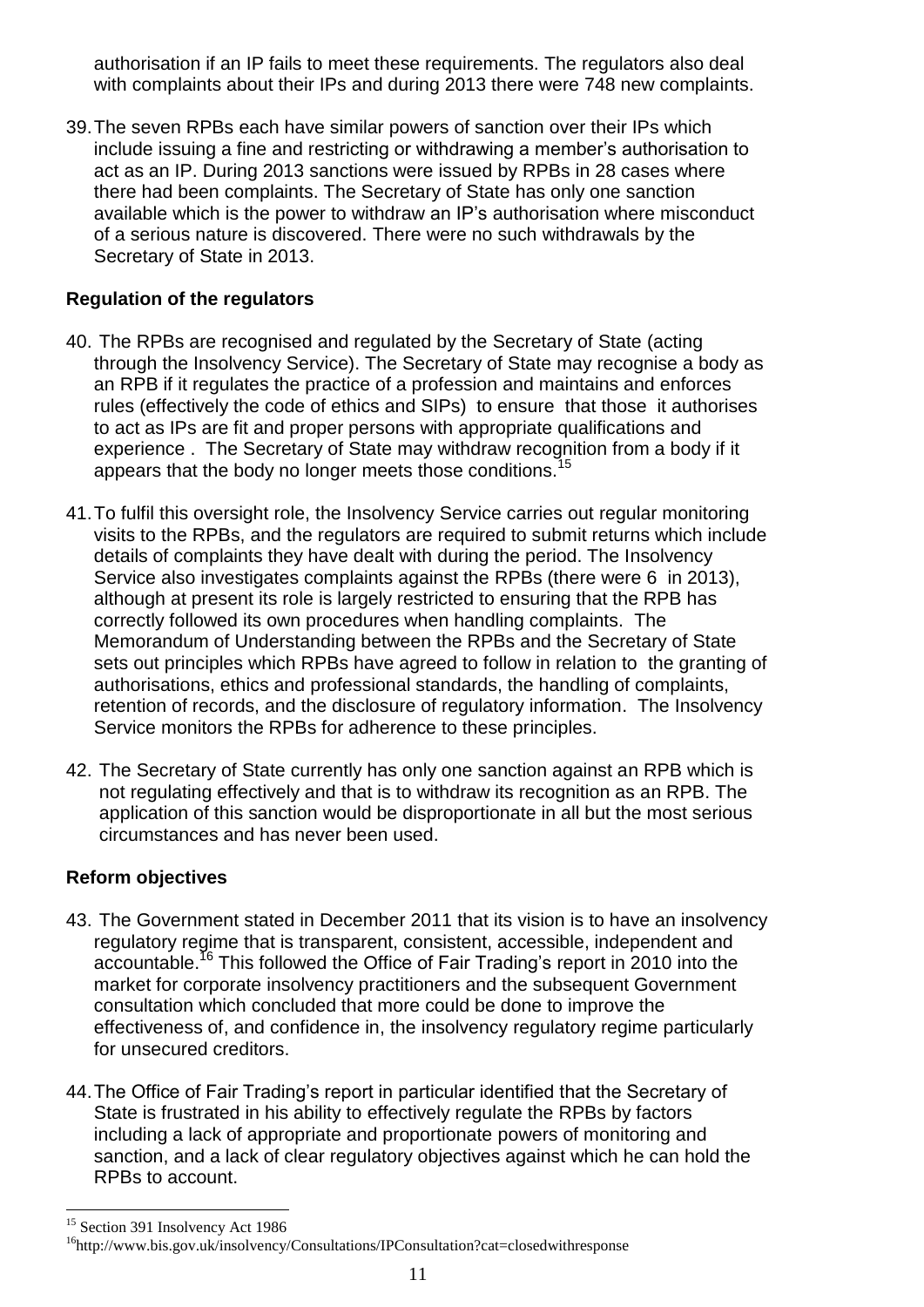# **Proposed reforms**

- 45.There is stakeholder support, particularly from creditors but also in some parts of the IP profession, for having a single independent regulator for IPs in place of the current system of RPBs. This would represent a very significant change to the regulatory regime. The reforms that we are proposing are intended to achieve the objectives in a more evolutionary way by strengthening controls. However, we also intend to seek a reserve power to enable the Secretary of State to appoint a single regulator for the insolvency profession should it become appropriate to do so in the future (see paragraphs 84 to 87). This would not be done without further analysis and consultation.
- 46.Our aim is to bring the regulation of IPs up to the level of the best regulatory models for other professions. The regulatory system for IPs is based on a typical model for professionals – one of practitioner-led self regulation within a statutory framework above which sits an oversight regulator. There are two examples which set a precedent for the reforms that we intend to introduce into the IP regulatory system. These are the regulatory system for the legal profession which is contained in the Legal Services Act  $2007^{17}$  and regulations made under it; and the regulation of statutory auditors within the framework of the Companies Act 2006.<sup>18 19</sup> Both frameworks have been significantly strengthened in recent years.

# **Introduction of regulatory objectives**

- 47. We propose to amend Part 13 of the Insolvency Act 1986 to introduce clear **regulatory objectives** for the RPBs, and the Secretary of State as oversight regulator, to help direct their activities when authorising and regulating IPs. These objectives will then underpin a more focused, efficient and consistent regulatory regime.
- 48.The regulatory objectives should include broad aims that might be expected in any professional regulatory system; for example, the insolvency profession should act with integrity, fairness and transparency. There should also be specific insolvency-related objectives aimed at improving confidence in the regime. In order to have confidence in the insolvency regime, creditors and the wider public need to see that there are effective mechanisms in place to ensure that IPs realise the assets of an insolvent and distribute the proceeds effectively and promptly and with due regard to the interests of all creditors.
- 49.The Office of Fair Trading's report of 2010 identified a lack of transparency and consistency in the present regulatory system which affected unsecured creditors, particularly in regard to the complaints mechanism. The report found that creditors often did not know how to complain or had no confidence that a complaint would be treated fairly. The regulatory objectives should therefore promote a transparent, consistent, proportionate system of IP regulation which delivers fair outcomes.

 $\overline{a}$ 

<sup>17</sup> http://www.legislation.gov.uk/ukpga/2007/29/contents

<sup>18</sup> http://www.legislation.gov.uk/ukpga/2006/46/part/42

<sup>&</sup>lt;sup>19</sup> It is noteworthy that most of the RPBs fall to be regulated either under LSA 07 or CA 06 in their role as regulators of legal practitioners or as regulators of statutory auditors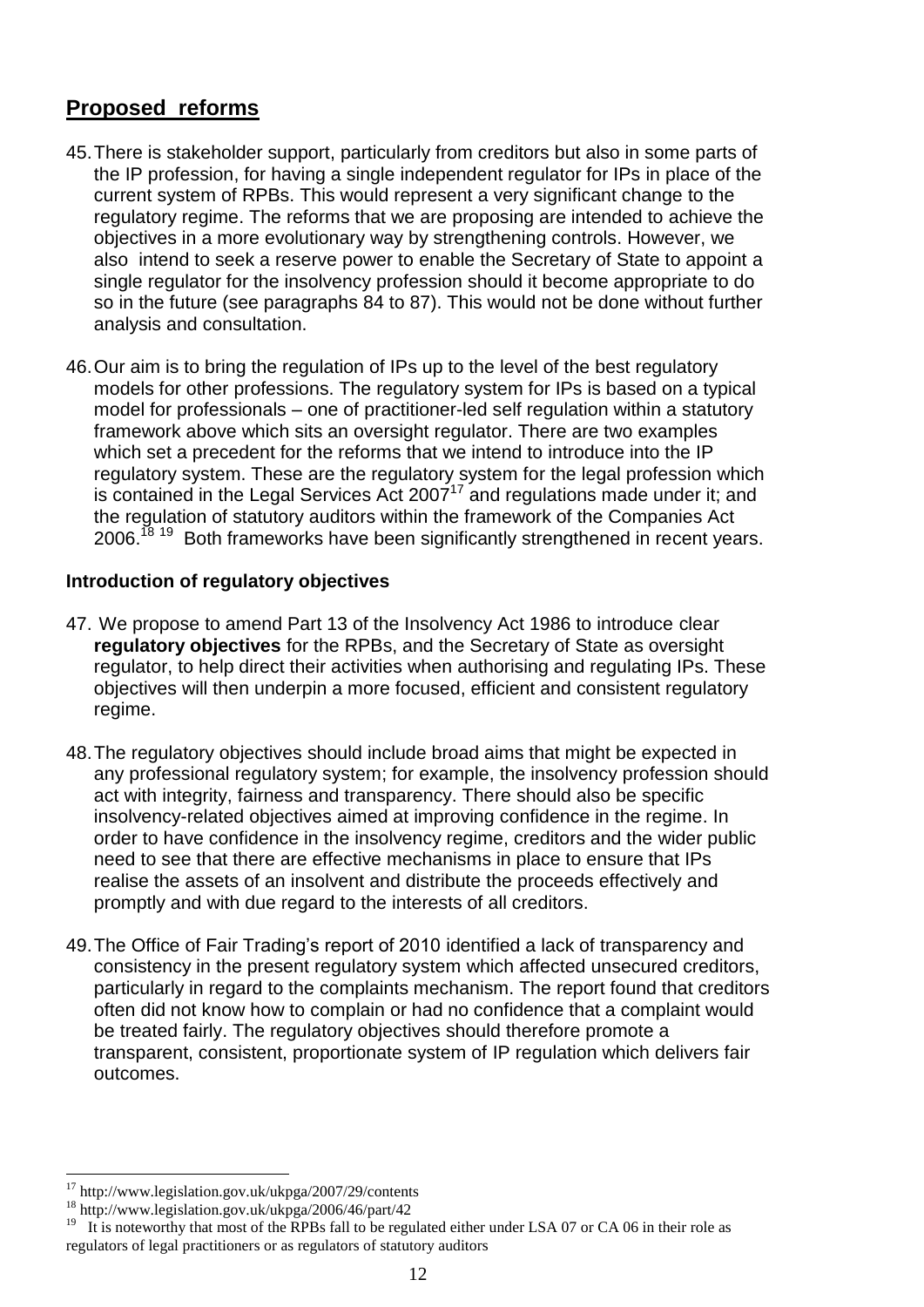50.It is proposed that the regulatory objectives are framed as follows:

- 1. Protecting and promoting the public interest
- 2. Having a system of regulating persons acting as IPs that:
	- (i) delivers fair treatment for persons affected by their actions and omissions,
	- (ii) reflects the regulatory principles under which regulatory activities should be transparent, accountable, proportionate, consistent and targeted only at cases in which action is needed, and any other principle considered to represent best regulatory practice, and
	- (iii) delivers consistent outcomes
- 3. Encouraging an independent and competitive IP profession whose members:
	- (i) deliver quality services transparently and with integrity, and
	- (ii) consider the interests of all creditors in any particular case
- 4. Promoting the maximisation of the value of returns to creditors and also promptness in making those returns
- 5. Ensuring that the fees charged by IPs represent value for money\*

\* further explanation regarding this objective can be found in Part 2, paragraphs 97 to 102.

### **RPBs to act in compliance with the regulatory objectives**

51. We propose to further amend Part 13 of the Insolvency Act 1986 to provide that an RPB must, in its authorisation and regulation of IPs, act in a way which is compatible with the regulatory objectives. In addition the Secretary of State would be required to have regard to the regulatory objectives when carrying out his regulatory functions. Meeting the regulatory objectives will be at the heart of the new regulatory regime.

### **Regulatory objectives to be used in recognising RPBs**

- 52. We intend to incorporate the regulatory objectives into the conditions that must be met for a body to be recognised by the Secretary of State as an RPB, so that there is consistency in applying the objectives throughout the new regulatory system. Currently a body may be recognised as an RPB if it appears to the Secretary of State that:
	- a) the body regulates the practice of a profession; and
	- b) the body maintains and enforces rules for securing that its insolvency specialist members are fit and proper persons to act as IPs and meet acceptable requirements as to education and practical training.

It is proposed that a further requirement is added so the Secretary of State must also be satisfied that:-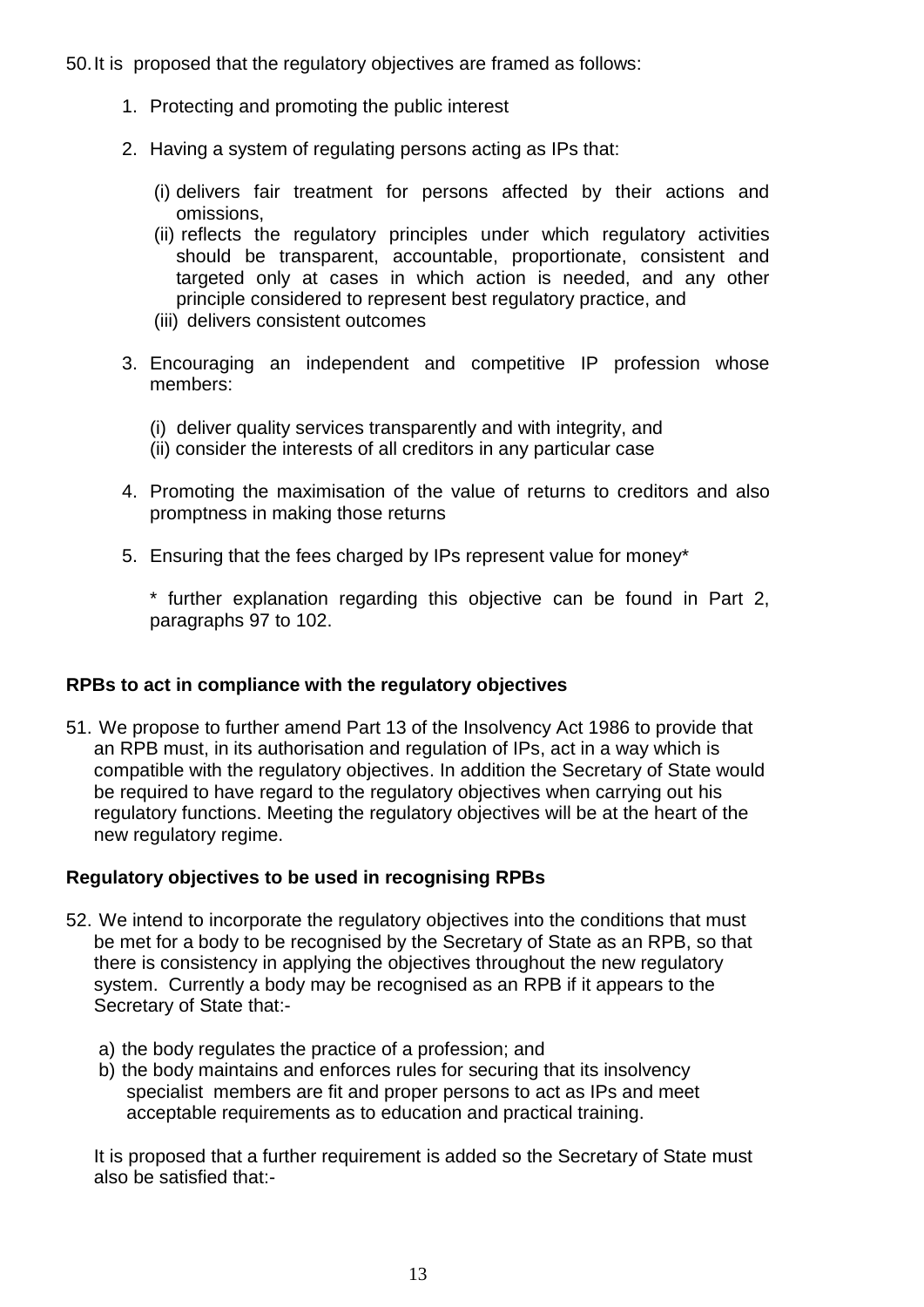- c) the body's rules and practices for or in connection with authorising persons to act as IPs, or regulating persons acting as IPs, are designed to ensure that the regulatory objectives are met.
- 53. The current legislation does not set out the mechanism for a body to make application to the Secretary of State for recognition as an RPB. Whilst there has been no change in the identity of the RPBs since the current regulatory regime began in 1986, the legislation allows new bodies to be recognised and an application process is implied. We propose to take this opportunity to clarify in Part 13 of the Insolvency Act 1986 how such an application would be made. We intend to follow as a precedent the application process for the recognition of a supervisory body for auditors in Schedule 10, Part 1 of the Companies Act  $2006^{20}$ . An application would be made in the manner directed by the Secretary of State and accompanied by such information as he may require to determine the application. We propose that every application should be accompanied by a copy of the applicant's rules, policies and practices and any written guidance relevant to its insolvency specialist members. The Secretary of State would be able to refuse an application for recognition if he considers that recognition of the body is unnecessary having regard to the existence of one or more other bodies which meet the conditions and are already recognised.
- 54. We are not proposing to require the existing seven RPBs to reapply for recognition under this new regime. We consider that this would be unnecessary and burdensome given that the existing RPBs will be required in any event to act in a way which is compatible with the regulatory objectives or face sanctions.
- **Q1 Are the proposed regulatory objectives and the requirements for RPBs to reflect them appropriate for the insolvency regulatory regime?**

# **Secretary of State's increased powers to sanction RPBs**

55. One of the principal aims of the reforms is to strengthen the system by which the Secretary of State, as oversight regulator, can monitor and control the work of the RPBs having regard to clear regulatory objectives. It is proposed that the Secretary of State should have a range of sanctions available so that proportionate action can be taken where the Secretary of State is satisfied that an RPB is not adequately fulfilling its regulatory functions.

### **Revocation of recognition**

- 56.The revocation of recognition is, and will remain, the most powerful sanction available to the Secretary of State to address the performance of an RPB.
- 57.Currently the Secretary of State may revoke the recognition of an RPB where it appears that the body no longer ensures that its authorised IPs are fit and proper persons to act or that they meet acceptable requirements of education, practical training and experience. We propose to extend this to enable the Secretary of State to revoke an RPB's recognition if he is satisfied that an act or omission of

 $\overline{a}$ <sup>20</sup> <http://www.legislation.gov.uk/ukpga/2006/46/schedule/10>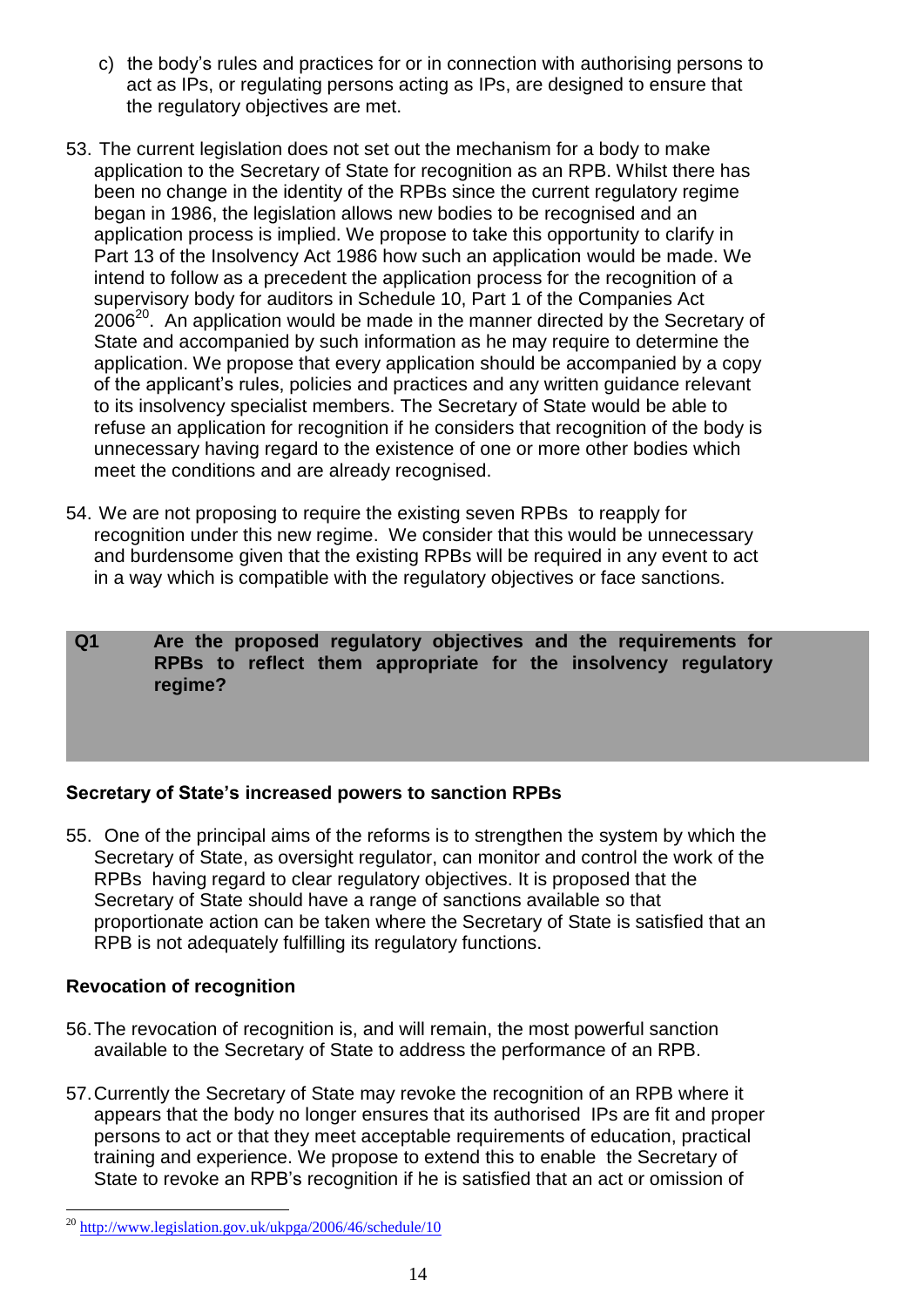the RPB has had, or is likely to have, an adverse impact on one or more of the regulatory objectives and in all the circumstances it is appropriate to revoke the recognition.

- 58. It is envisaged that this sanction would be used in an extreme case where an RPB has consistently and systematically failed to address poor performance by its authorised IPs. The intention is that the sanction would be invoked only after the Insolvency Service's attempts to change the RPB's behaviour through the use of other available sanctions have failed. However we do not wish to rule out the possibility of revoking recognition where a single act or omission has had an extremely serious impact on one or more regulatory objectives.
- 59.The current legislation is silent as to the procedure for ordering that the recognition of an RPB be revoked. We intend to introduce a revocation procedure in legislation which is consistent with procedures for the new sanctions being introduced.
- 60.If the Secretary of State is proposing to revoke a body's recognition, he must give notice of his intention to the RPB specifying the reasons for proposing to do so and a period of time (not less than 28 days) within which written representations may be made. The Secretary of State must publish the notice on the same day it is given to the RPB. After considering any representations from the RPB or any other affected persons the Secretary of State must make his decision. Notice of his decision will be given to the RPB and published. Where the Secretary of State's decision is to revoke recognition, the notice must specify the reasons for the decision and state when it is to take effect. The revocation order may make provision for IP members of the body to be treated as authorised for a period of time to allow them to make new arrangements with another RPB. An RPB wishing to challenge the Secretary of State's decision would do so by judicial review<sup> $21$ </sup>.
- 61.We recognise that publishing notice of the Secretary of State's proposed action to revoke recognition may be of concern to RPBs due to the potential damage to their reputation. Given that revocation would only be considered in the most serious of circumstances, and only after other avenues of redress had failed, we consider that publication is warranted to allow the IPs who are authorised by the RPB the opportunity to make representations to the Secretary of State and to give them time to explore alternative authorisation. There are precedents for this in the regulatory regimes for both legal services  $2^2$  and statutory auditors  $2^3$  which require publication of a notice of intention to de-recognise a regulatory body. We do not intend to require the Insolvency Service on behalf of the Secretary of State to publish its proposals to impose sanctions other than revocation.

#### **Q2 Do you have any comments on the proposed procedure for revoking the recognition of an RPB?**

 $\overline{a}$ 

<sup>&</sup>lt;sup>21</sup> Judicial review is a type of court proceeding in which a judge reviews the lawfulness of a decision or action made by a public body.

<sup>&</sup>lt;sup>22</sup> Legal Services Act 2007 Schedule 9 - http://www.legislation.gov.uk/ukpga/2007/29/schedule/9

<sup>&</sup>lt;sup>23</sup> Companies Act 2006 Schedule 10 - http://www.legislation.gov.uk/ukpga/2006/46/schedule/10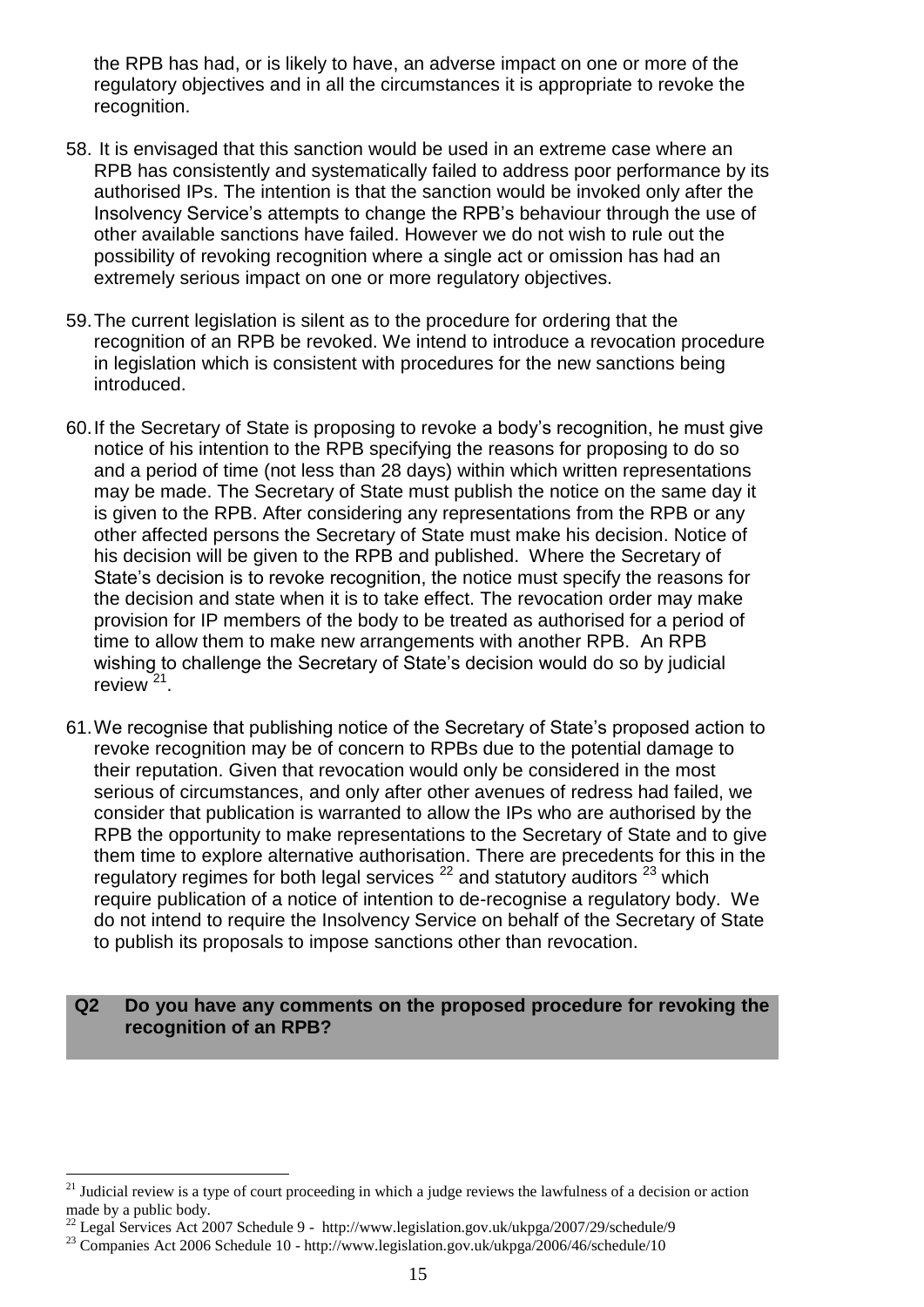### **New powers of sanction for Secretary of State**

- 62. We are proposing to introduce a range of proportionate powers of sanction which the Secretary of State (acting through the Insolvency Service) may impose where he is satisfied that an RPB has not acted in a way which is compatible with the regulatory objectives. We envisage that the different sanctions may be used alone or in combination with one another according to the circumstances of the case. The powers are :-
	- (a) a power to direct an RPB to take such steps as the Secretary of State considers will counter any adverse impact of a failure to act compatibly with the objectives, mitigate its effect or prevent its occurrence or recurrence;
	- (b) a power for the Secretary of State to impose a financial penalty of an appropriate amount;
	- (c) a power to publish a statement reprimanding the RPB for the failure to act in a way which is compatible with the regulatory objectives.
- 63. In practice, the Insolvency Service (on behalf of the Secretary of State) will not commence proceedings to impose a sanction without first entering into discussions with an RPB to try to resolve matters by agreement. Therefore, it is envisaged that the sanctioning powers will be exercised rarely.
- 64.These powers of sanction are very similar to those exercisable by the Legal Services Board under the Legal Services Act 2007<sup>24</sup> in relation to approved regulators and the Financial Reporting Council under the Companies Act 2006<sup>25</sup> in relation to recognised supervisory bodies. Consistent with those regimes, and to ensure that the powers are exercised in a fair and measured way, we propose that for each sanction :-
	- The Secretary of State will be required to notify an RPB of his intention to impose a sanction and to provide details of the proposed action and the reasons for it.
	- The RPB will then have a period of time from being given such notice within which to make written representations.
	- The Secretary of State will make a final decision.
	- Where a sanction is imposed the Secretary of State will publish notice of it.

# **Power for Secretary of State to direct an RPB**

 $\overline{a}$ 

65.We propose that the Secretary of State should have a power to direct an RPB to take action or refrain from taking a specific action. This would be invoked where the Secretary of State is satisfied that an RPB in discharging its regulatory functions has acted in a way which has had, or is likely to have, an adverse impact on one or more of the regulatory objectives. The Secretary of State may, if in all the circumstances it is appropriate to do so, direct the RPB to take such steps as he considers will counter the adverse impact, mitigate its effect or prevent its occurrence or reoccurrence.

<sup>&</sup>lt;sup>24</sup>Legal Services Act 2007 Part 4 - <http://www.legislation.gov.uk/ukpga/2007/29/part/4>

<sup>25</sup>Companies Act 2006 Part 42 sections 1225-1225G http://www.legislation.gov.uk/ukpga/2006/46/part/42/chapter/2/crossheading/enforcement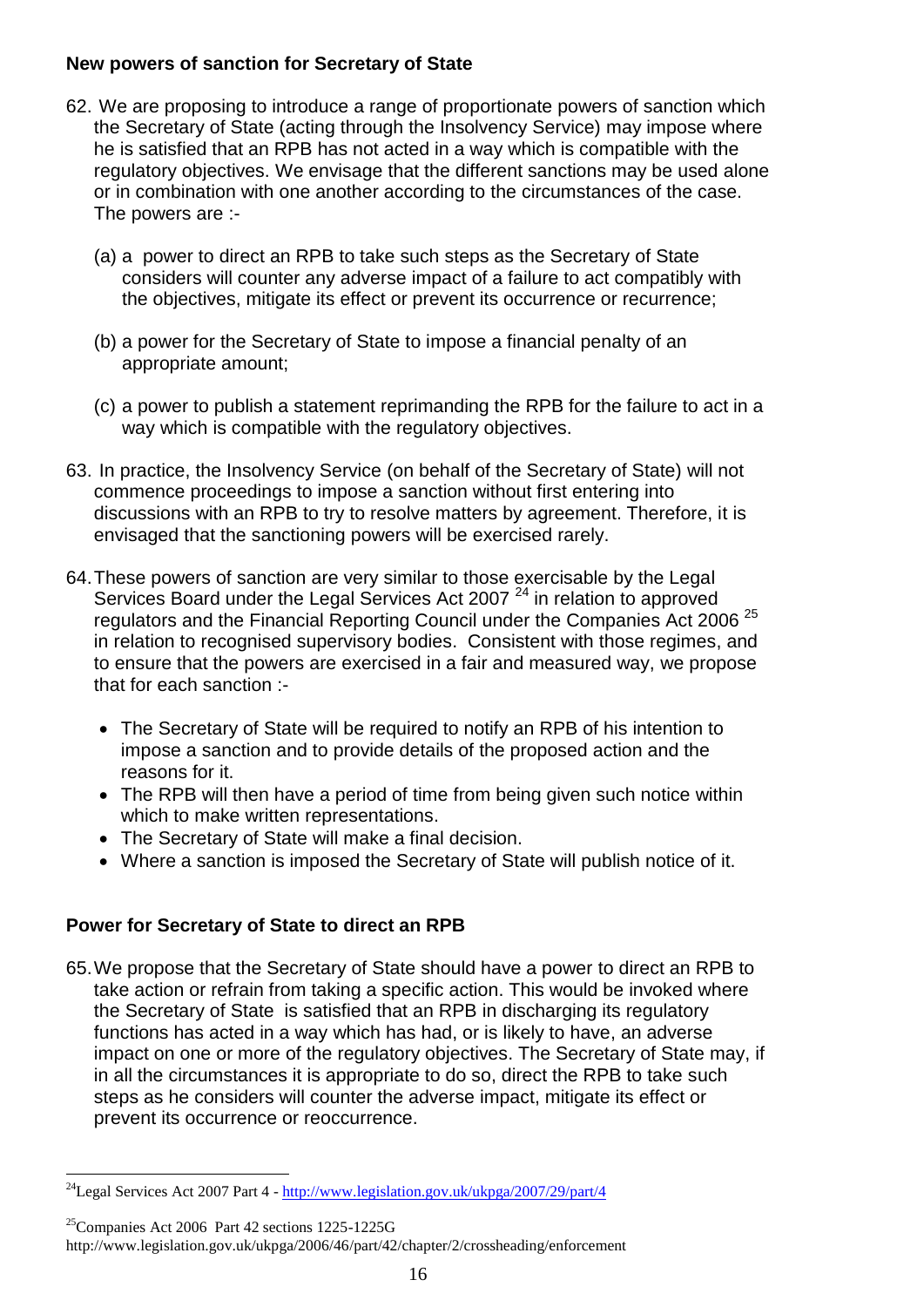- 66. We propose that the scope of a direction by the Secretary of State should be limited to acts which the RPB has power to take under its own byelaws, although a direction may require an RPB to change its byelaws.
- 67. Under our proposals the Insolvency Service would be able to direct an RPB to change its rules and practices in relation to disciplinary proceedings. It would also be able to direct an RPB to commence an investigation into individual IPs where it had received intelligence relating to alleged misconduct.
- 68.It is proposed that the period within which an RPB must submit written representations would be at least 14 days from when notice of intention to issue a direction is given. The Secretary of State will give notice of his final decision whether or not to issue the direction to the RPB. If he decides to issue a direction the notice would state the reasons for his decision and the date when the direction takes effect. An RPB wishing to challenge the Secretary of State's decision would be able to do so by way of judicial review.
- 69.We propose that the legislation should give the Secretary of State the ability to do what is necessary to monitor compliance with the direction. If the RPB fails to comply, it is proposed that the Secretary of State can apply to the court to enforce compliance.
- **Q3 Do you have any comments on the proposed scope and procedures for the Secretary of State to issue a direction to an RPB?**

## **Power for Secretary of State to impose a financial penalty on an RPB**

70. In its report into the market for corporate insolvency practitioners, the Office of Fair Trading recommended that sanctions against an RPB should include fines of a sufficient size to deter future transgression. The power to impose a fine is also a feature of the regulatory regime for legal services and for statutory auditors. We propose that the Secretary of State would be able to impose a financial penalty on an RPB where satisfied that the RPB has failed to comply with a requirement imposed:-

(a) by a direction given to the RPB by the Secretary of State; or (b) by a provision of the Insolvency Act 1986 or its subordinate legislation (this would include an RPB's obligation to act in a way which is compatible with the regulatory objectives)

and that it is appropriate to impose a penalty.

71.The procedure for imposing a financial penalty would be similar to the other sanctions and follow the precedents for legal services (sections 37 to 39 of the Legal Services Act 2007) and statutory auditors (sections 1225D to G of the Companies Act 2006). Once notice of the intention to impose a penalty is given to the RPB, the RPB will have at least 21 days to submit written representations. Notice of the Secretary of State's final decision, which may include a decision to amend the penalty amount, must then be given to the RPB. Where a penalty is imposed, the notice must state the reasons for the penalty, the amount and the date by which it must be paid. We propose that a period of at least 3 months be allowed for payment.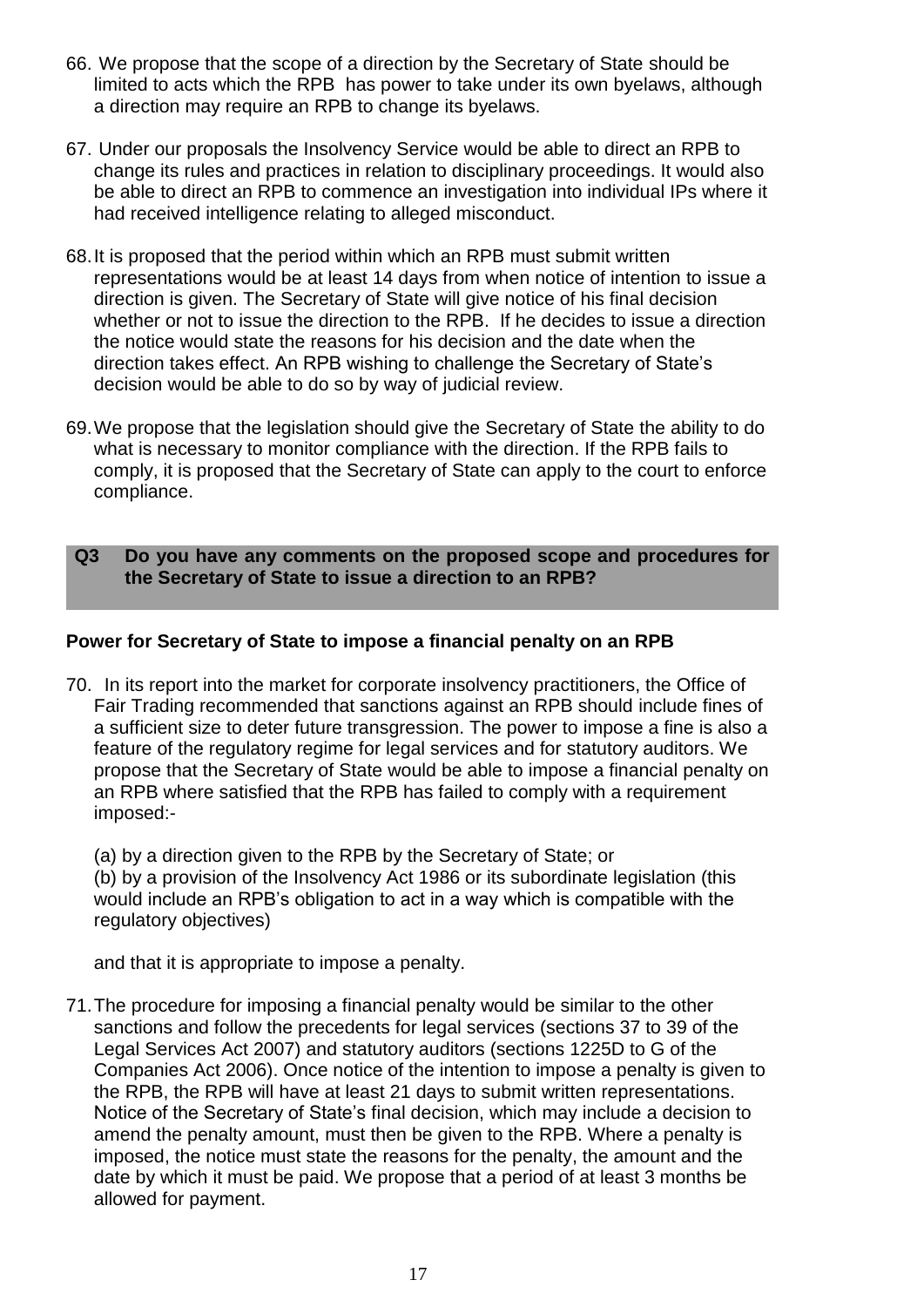- 72.Appeal by the RPB following the issue of a penalty decision notice would be to the Court (this is not a judicial review process). The relevant court would be the High Court, or the Court of Session in Scotland. The appeal process again follows precedents from the Legal Services Act 2007 and the Companies Act 2006. There would be a number of statutory grounds for appeal including:-
	- the requirement in respect of which the penalty was imposed had been complied with
	- the amount of the penalty is unreasonable
	- the time allowed for payment of the penalty is unreasonable.

Following a successful appeal, the court may quash the penalty, substitute a penalty of a lesser amount or substitute a later time limit for paying the penalty.

- 73. Both the Legal Services Act 2007 and the Companies Act 2006 contain provisions for the recovery of a penalty as a civil debt which we intend to follow. This includes charging interest on any unpaid penalty at the rate specified in section 17 of the Judgments Act 1838 (unless the court specifies a different rate) and payment only becoming due once any appeal has been determined or withdrawn<sup>26</sup>.
- 74.We do not propose setting a maximum level for a financial penalty; rather we propose to provide that a penalty may be imposed of an amount commensurate to the breach and likely to deter future misconduct.

### **Q4 Do you have any comments on the proposed scope and procedures for the Secretary of State to impose a financial penalty on an RPB?**

# **Power for Secretary of State to reprimand an RPB**

- 75.We propose that the Secretary of State should be given a power to publish a statement which reprimands an RPB where he is satisfied that an RPB in discharging its regulatory functions has acted in a way which has or is likely to have an adverse impact on one or more of the regulatory objectives. It is envisaged that a reprimand will be given either where a more serious sanction seems unwarranted or in combination with another sanction where an RPB is guilty of a particularly serious breach of the regulatory objectives.
- 76.The procedures will closely mirror those in sections 35 and 36 of the Legal Services Act 2007 as regard the Legal Services Board's power to issue a statement censoring an approved regulator. We propose that the RPB should be given not less than 28 days to make written representations to the Secretary of State. If the Secretary of State decides to vary the wording of the proposed statement he must issue further notice to the RPB and allow another period of at least 21 days for representations.
- 77. It would be open to an RPB to challenge the Secretary of State's decision to issue a public reprimand by way of judicial review.

## **Q5 Do you have any comments on the proposed scope and procedures for the Secretary of State to publicly reprimand an RPB?**

 $\overline{a}$ <sup>26</sup> Legal Services Act 2007 section 40 and Companies Act 2006 section 1225G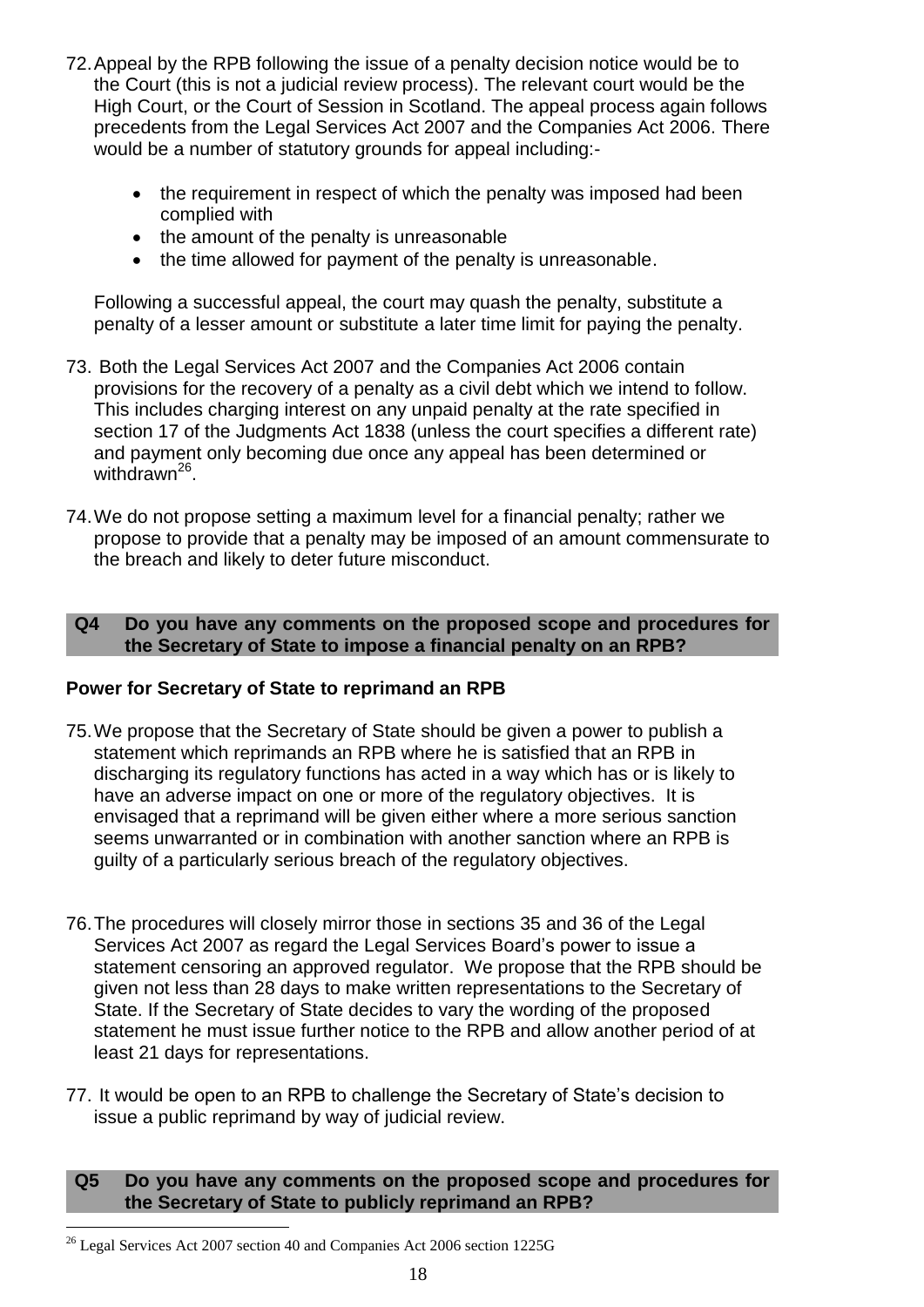### **Q6 Do you agree with the proposed arrangements for RPBs making representations?**

### **Power for the Secretary of State to directly sanction an IP in the public interest**

- 78.In addition to the new powers for the Secretary of State to sanction an RPB, we also intend to enable the Secretary of State acting through the Insolvency Service to apply to the court directly to sanction an IP who is authorised by an RPB. It is proposed that this power will only be used where it is considered to be in the public interest to do so, because an act or an omission by an IP or a series of acts or omissions have undermined or are likely to undermine public confidence in the insolvency regime.
- 79. We are concerned that in rare cases where an act or omission of an IP has particularly serious consequences for the reputation of the profession and the insolvency regime, the Secretary of State is currently unable to take any direct action. There have been examples that we consider would fall into this category where RPBs following their own procedures have been slow, or felt they were unable to bring disciplinary proceedings against an IP that they authorise. We consider it appropriate for the Secretary of State to have the power to take such action in serious cases where there is evidence of an IP's misconduct, for example through a statutory investigation. Such action would be similar to that available to other regulators like the Financial Reporting Council and would supplement the powers of the RPBs enabling swifter and more effective regulatory action to be taken against an IP where such action is absolutely necessary. The Secretary of State would deal with cases of potential misconduct which raise important issues affecting the public interest but prime responsibility for dealing with poor behaviour by IPs would remain with the RPBs. We believe that this power, combined with our other proposals, will address the perception that the current disciplinary procedures for IPs are not always effective in delivering fair, effective and prompt outcomes for those affected.
- 80. The proposal is that the Insolvency Service, acting on behalf of the Secretary of State, will investigate where it appears that an IP has failed to comply with the body of legislation and rules which govern his or her practice and conduct to such an extent that it may be in the public interest to take action. We envisage that evidence of misconduct may come to light by complaints or through other administrative or investigative activity by the Insolvency Service or others.
- 81.The intended procedure is as follows:
	- If, having considered the evidence, the Secretary of State is satisfied that it is in the public interest to take direct action, he will give notice to the IP and the authorising RPB of his intention to apply to the court for a sanction against the IP. The sanction may be one or more of the following:
		- $\circ$  A financial penalty in the form of an order to repay to an insolvency estate some or all of the IP's fees;
		- o A non-financial penalty, for example a warning, a severe reprimand, suspension or revocation of authorisation as an IP.
	- The IP will be able to enter into an undertaking to accept the proposed sanction.
	- If an undertaking is not agreed, the Secretary of State will apply to the court for an order to impose the sanction.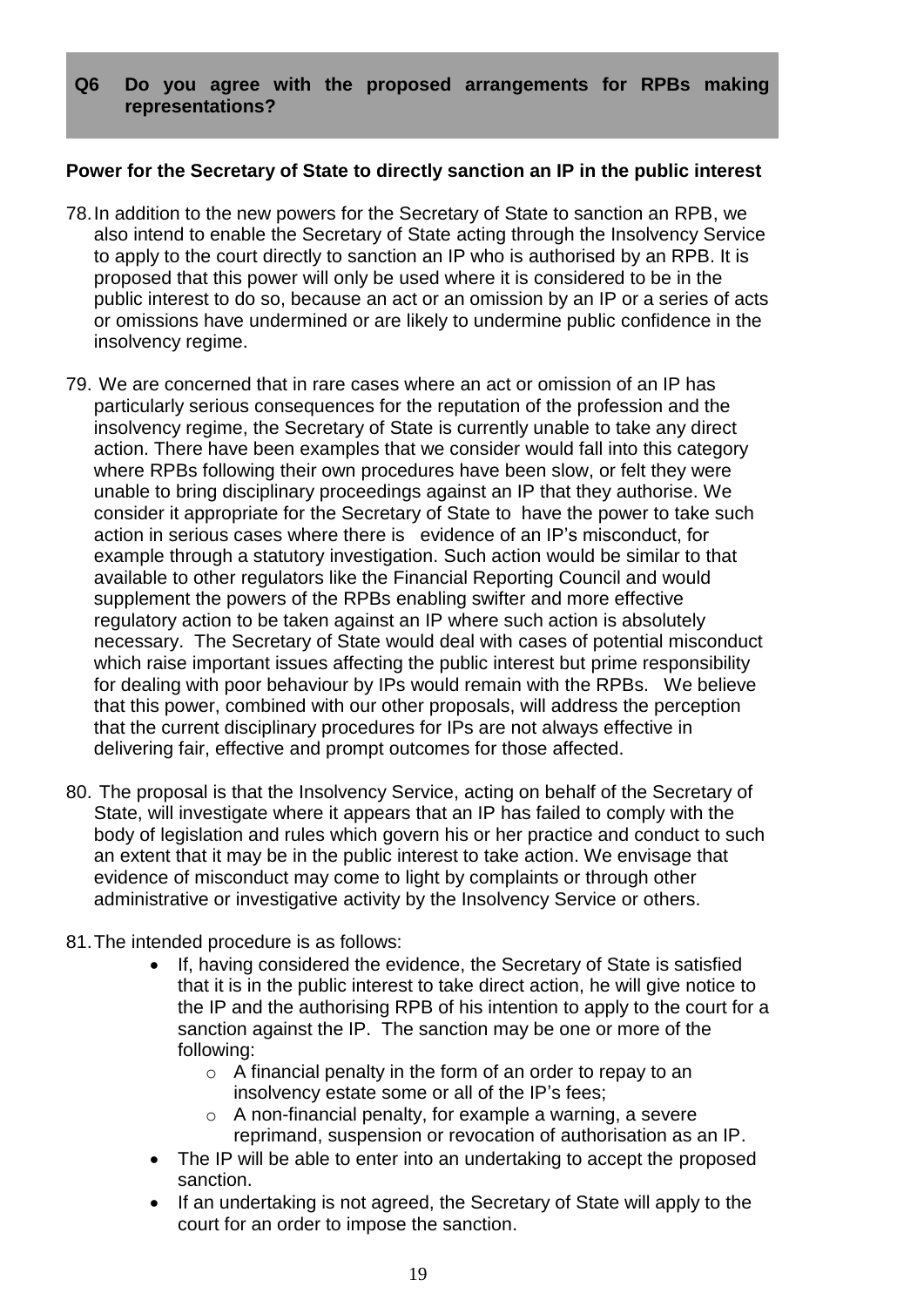- Where the court orders a suspension or revocation of an IP's authorising licence, it will order the RPB to take that action.
- An IP or RPB who wishes to appeal the decision of the court could be able to apply to a higher court.

#### **Q7 Do you have any comments on the proposed procedure for the Secretary of State to be able to apply to Court to impose a sanction directly on an IP in exceptional circumstances?**

## **Power for the Secretary of State to require information**

- 82. In order to determine if it is appropriate to exercise any of the sanctions outlined above, the Secretary of State (acting through the Insolvency Service) will clearly need to be able to investigate the conduct of an RPB or IP. To enable the Insolvency Service to investigate we propose that the Secretary of State be given a power in the Insolvency Act 1986 to require information from an RPB, an IP and other specified persons.
- 83. There are precedents for fact finding powers in other regulatory systems. We are proposing to follow the power in the Companies Act 2006 (section 1224) in relation to the regulation of statutory auditors. The intended procedure is as follows:
	- The Secretary of State may, by notice in writing, require a specified person to give him such information as he may reasonably require for the performance of his functions as oversight regulator.
	- The persons who may be required to provide such information would include :
		- an RPB
		- a person who is or has been authorised to act as an IP
		- the employer or former employer of an IP
		- a person who is, or was, in the employment of an IP or an IP's firm or other body of which the IP was a member, partner or employee
		- A person who acts or has acted on behalf of an IP.
	- The Secretary of State may require the information to be given within a reasonable time and may require it to be verified in a specified manner.
	- If a person fails to provide the required information, the Secretary of State may apply to the court to enforce the requirement.

### **Q8 Do you have any comments about the proposed procedure for the Secretary of State to require information and the people from whom information may be required?**

# **Reserve power to replace RPBs with a single insolvency regulator**

84.The Government is aware of stakeholder concerns about the number of regulatory bodies that exist for a relatively small insolvency profession, and the resulting potential for inconsistency. Responses to the Government consultation on IP regulation in 2011 showed strong stakeholder support for having a single regulator for IPs. More recently, Professor Kempson's report, following her review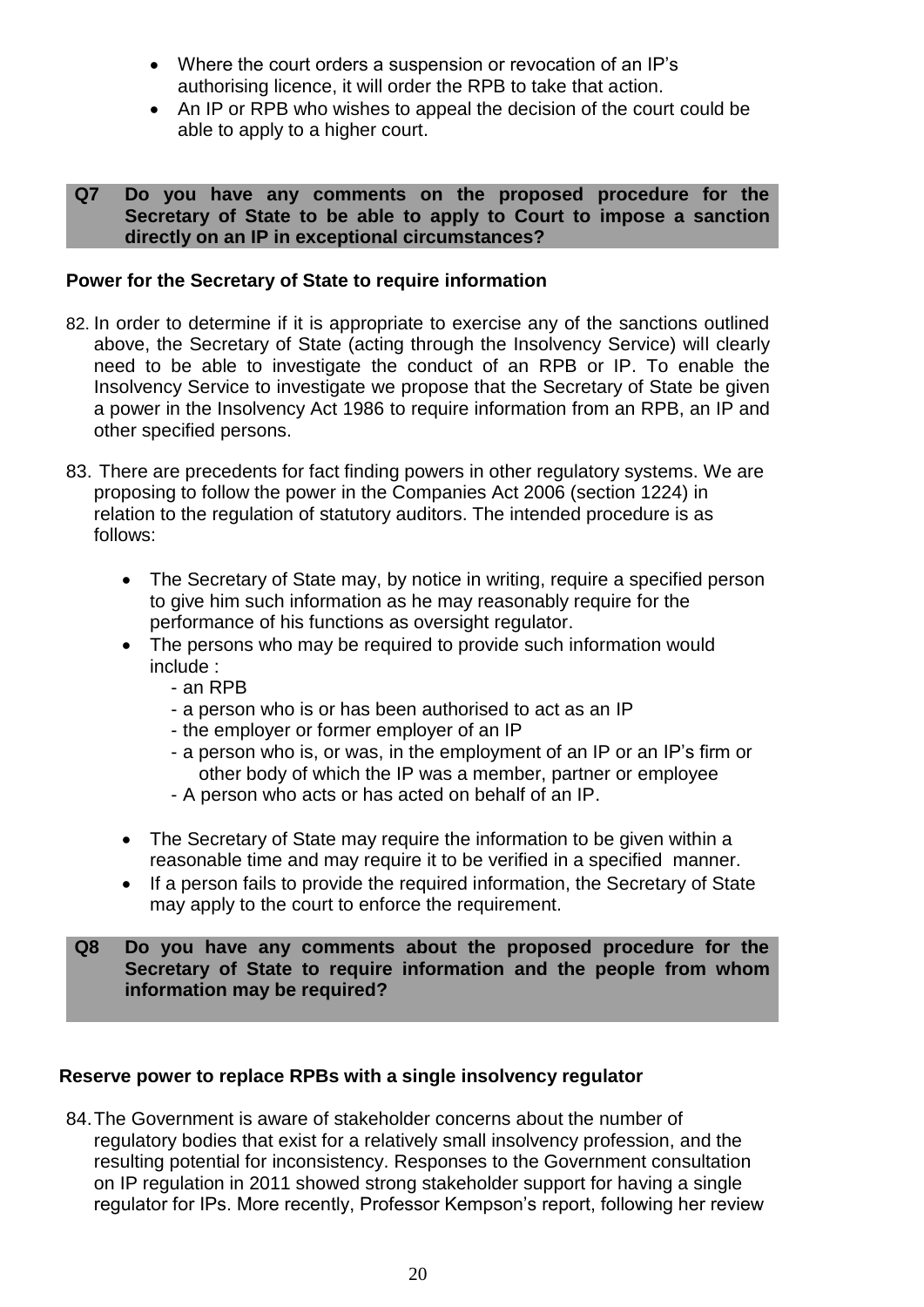of IPs fees, concluded that there was a case for reducing the number of RPBs and ultimately for having a single regulator.

- 85.We can see the merits of having a single regulator. However, moving to such a system would involve significant change, time and cost. Our preferred option is to work with the RPBs to strengthen the current regime with the introduction of regulatory objectives and more proportionate powers of sanction for the oversight regulator as detailed above. We do not rule out moving to a single regulator structure in the future, particularly if our proposals to strengthen the regime do not succeed in improving public confidence in the regime. We are therefore proposing to introduce a power to allow the Secretary of State to appoint a single body to authorise and regulate IPs.
- 86. We propose that this power would enable the Secretary of State to designate a single body as the regulator for IPs as a replacement for the existing RPBs. The provision will need to set out in some detail what the body is able to do and we propose that these functions will include the following:
	- Authorising persons to act as IPs;
	- Establishing the criteria for determining whether a person is a fit and proper person to act as an IP and the qualifications and practical training and experience which a person must have in order to demonstrate that they are suitably qualified to act as an IP;
	- Setting professional and/or technical standards to be applied in insolvency practice and pre-insolvency work;
	- Monitoring and enforcing compliance with those standards;
	- Investigating the conduct of IPs;
	- Establishing fair and reasonable rules and practices to exercise discipline over authorised IPs;
	- Investigating complaints against IPs.
- 87.As our proposal is to take this as a reserve power with no immediate intention to create a single regulator, an impact assessment has not been prepared. Should a time arise when the Government decides to exercise this power, secondary legislation will be required and a full assessment of the costs and benefits will be carried out, as well as further consultation.

**Q9 Do you agree with the proposal to provide a reserve power for the Secretary of State to designate a single insolvency regulator?**

**Q10 Do you have any comments on the proposed functions and powers of a single regulator?**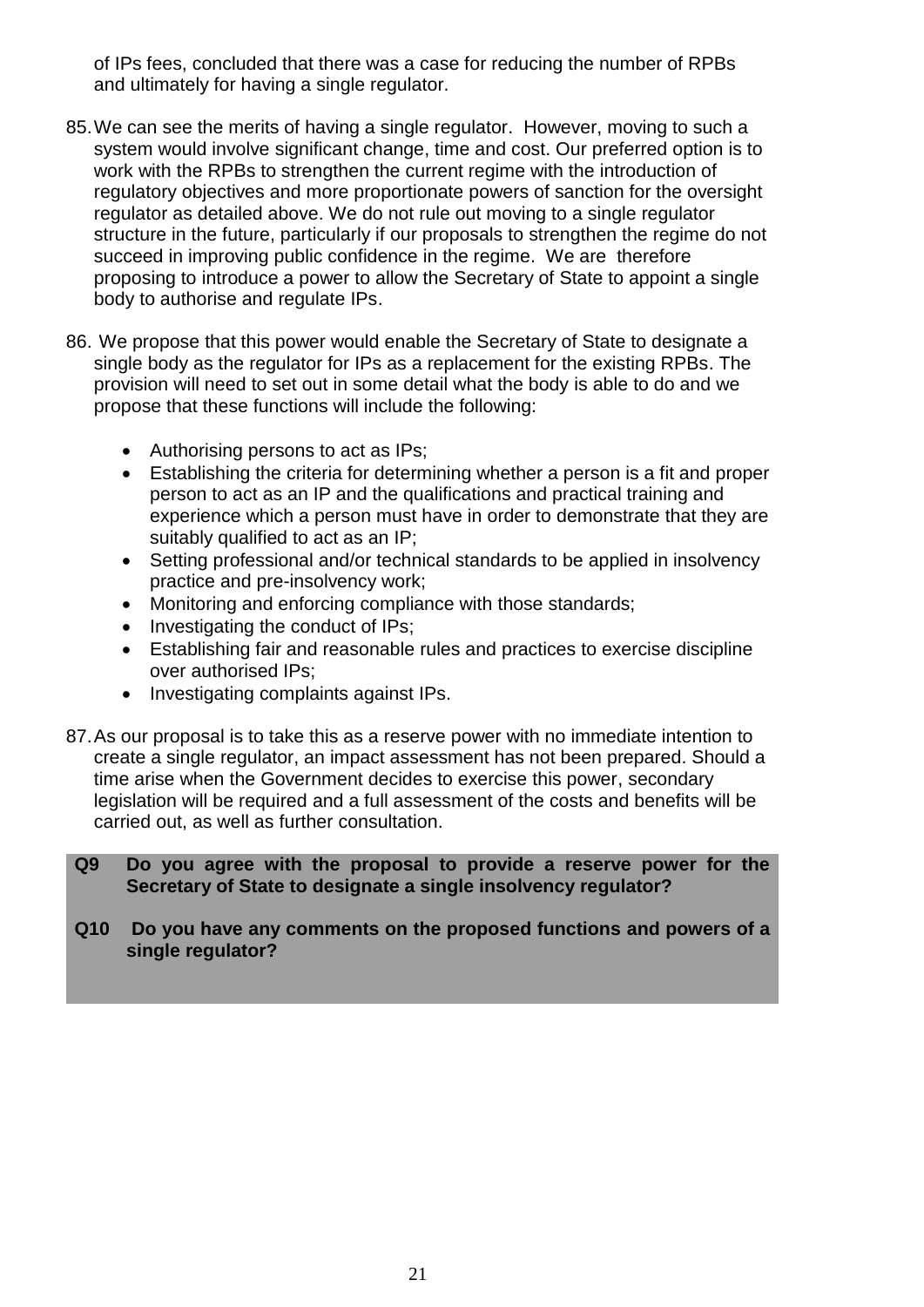# **PART 2 – Insolvency Practitioner Fee regime**

# **Background**

# **Fees and remuneration of Insolvency Practitioners**

- 88.Each year IPs realise approximately £5bn worth of assets from corporate insolvency processes, and in doing so charge about £1bn in fees, distributing some £4bn to creditors $^{27}$ . In 2010 the OFT found that in just over a third of insolvency cases where unsecured creditors receive a pay-out, fees were estimated to be 9% higher in like-for-like cases than where secured creditors 'control' an IPs fees. Despite discussions with the profession and the regulators little has changed to address this market failure and the impact this has on the position of unsecured creditors in insolvency situations.
- 89.To address these concerns the Government announced in December 2012 a review, led by Professor Elaine Kempson into IP fees, to make recommendations for change to ensure that creditors are being charged fairly, as well as to increase confidence in the insolvency regime. The review was intended to build on the work conducted by the OFT.
- 90. In July 2013 Professor Kempson published her report<sup>28</sup> which supported the OFT findings that the current system of controls on IP remuneration work as intended where a secured creditor (often a bank) plays an active part in an insolvency. In this situation the market works competitively as banks are repeat customers and IPs want to join and remain on Bank panels. On the other hand Professor Kempson found evidence that where control lies in the hands of unsecured creditors collectively, the current control mechanisms do not work as intended and this is particularly the case for small unsecured creditors with limited or no prior experience of insolvency. In such circumstances there is little competition for jobs, no 'identifiable' client (as the IP is working to a number of unsecured creditors, most of which have no involvement) and creditors are required to work together, in circumstances where they do not know, or find it difficult, to contact each other. This results in little effective oversight by unsecured creditors of the work undertaken by IPs which can result in higher costs. The decisions IPs make in any insolvency procedure, where they have wide powers, can have a substantial impact on the funds available to creditors.

 $\overline{a}$ <sup>27</sup> Paragraph 1.5 'Market for Corporate Insolvency Practitioners – a market study' [http://www.oft.gov.uk/shared\\_oft/reports/Insolvency/oft1245](http://www.oft.gov.uk/shared_oft/reports/Insolvency/oft1245)

<sup>&</sup>lt;sup>28</sup> <http://www.bis.gov.uk/insolvency/insolvency-profession/review-of-ip-fees>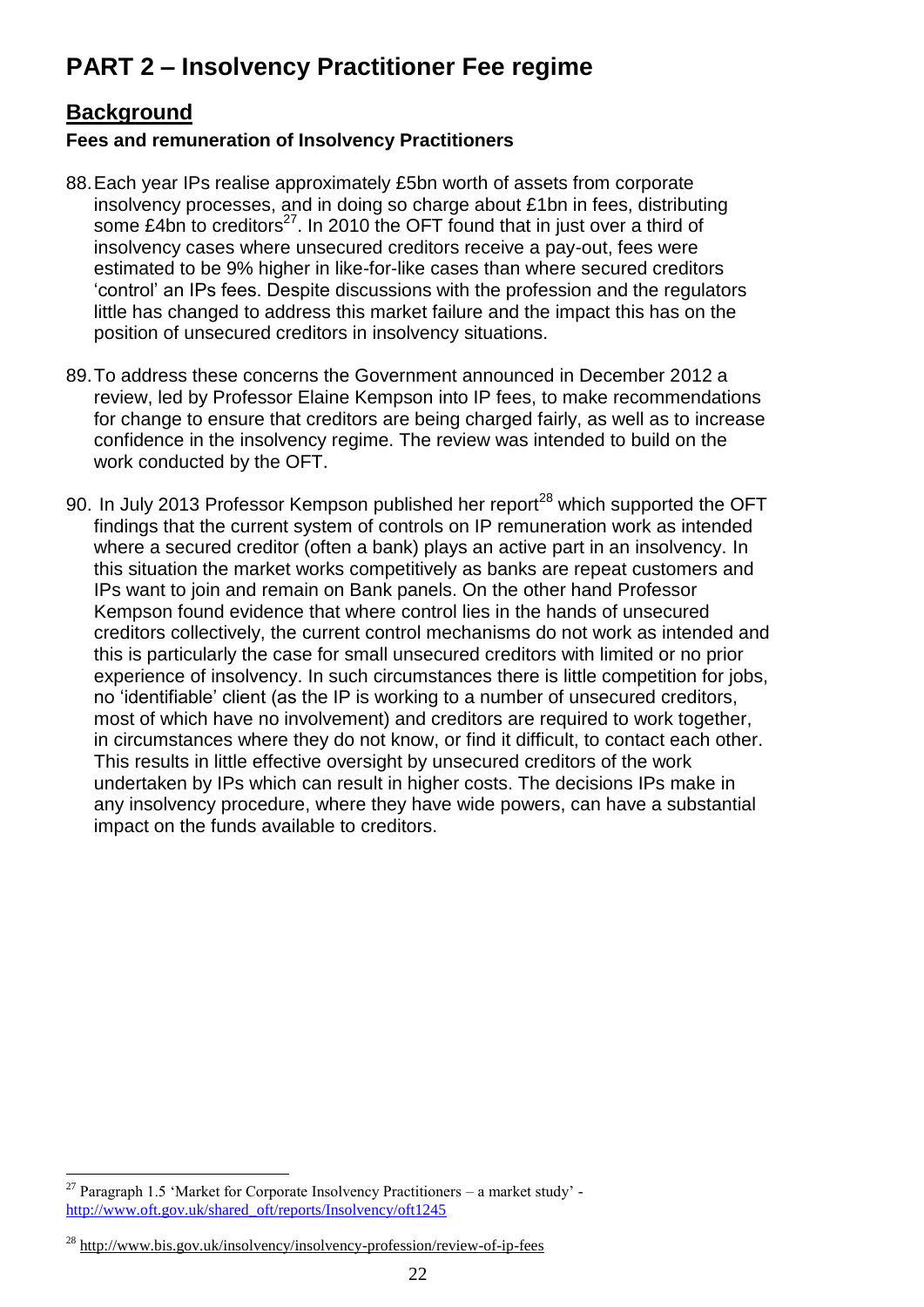- 91.At present an IP's remuneration can be set a) on a time-cost basis, b) as a percentage of realisations or c) as a fixed fee. However IPs take their remuneration on the basis of time and rate in the majority of cases, which requires creditors to have considerable knowledge and understanding of the insolvency process in order to question the amount of time spent, as well as the grade of staff used to carry out a particular piece of work. Professor Kempson highlights four main areas of concern amongst stakeholders, those being the actual hourly charge out rates and what they include, inefficient working and staff management, time recording and cost-ineffective working<sup>29</sup>. Despite these concerns, and because the only effective method of complaining about an IP's fees is via the court (which can be costly), few challenges are made to the level of fees charged by IPs.
- 92.Evidence from Professor Kempson's review shows that in circumstances where controls do work, fees can be considerably lower and suggests that the OFT estimate of 9% difference is probably conservative. Professor Kempson does not interpret that this over-charging is deliberate where controls are minimal or absent, instead she asserts that this is largely related to inefficiencies rather than a deliberate attempt to inflate fees. IPs have a legitimate expectation that they will be paid for the work they do and as Professor Kempson highlights the great majority of IPs are honest and generally do a good job, sometimes under very difficult circumstances.
- 93.However given the clear evidence of harm suffered by unsecured creditors, the Government feels strongly that reforms are required in order to address the market failure.

### **Professor Kempson review of IP fees - Recommendations**

- 94. The Kempson review offers a wide range of options for reform but recognises there is no single solution to address the weak position of unsecured creditors. Although a number of solutions are proposed to educate and inform creditors, these alone would be insufficient as they require creditors to work together and be motivated to spend time (and money) overseeing the work of an IP. This motivation is often lacking as creditors feel they have already lost enough through the insolvency itself and do not wish to spend more time and resource for little return.
- 95.The full recommendations can be found in Chapter 6 of the report but broadly can be categorised into three main areas;
	- Transparency measures and increasing creditor engagement: These concern the availability of sufficient and clear information for creditors and the timing of this information - both generally and specific to a particular case, to encourage greater engagement by unsecured creditors. This includes an estimate at the start of the case of the likely fees that will be charged as well as a cap on this amount. The report also highlights the role Crown creditors can play in exercising greater oversight, and the possibility of creating creditor protection associations to represent creditors collectively.
	- Simplifying the fee structure: The report recommends giving consideration to changing the presumed basis for remuneration (which is time and rate in

 $\overline{a}$ <sup>29</sup> Paragraph 5.2 Review of Insolvency Practitioner fees- Elaine Kempson – July 2013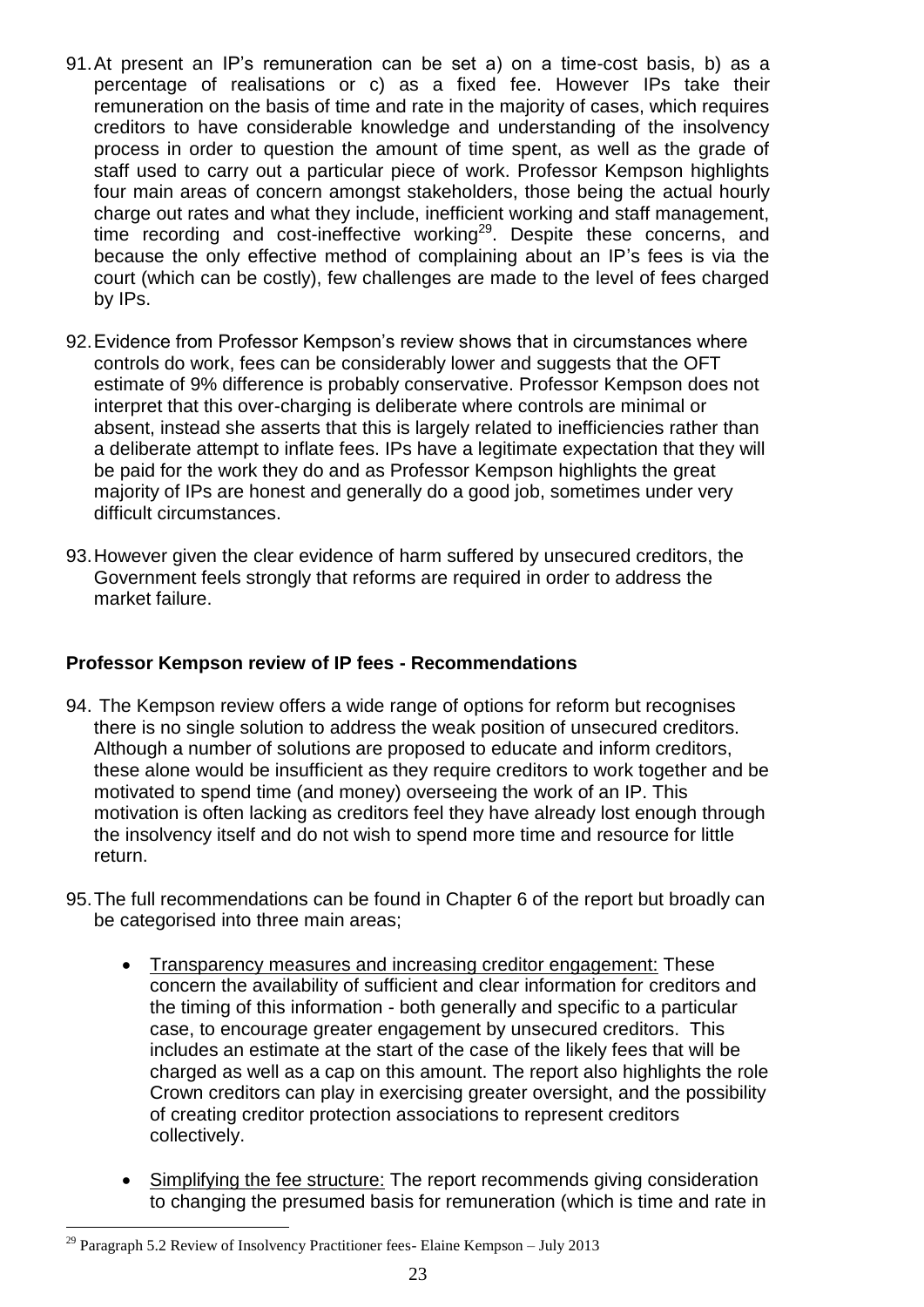almost all administration, winding up and bankruptcy cases) and proposes two options: having percentage of realisations as the presumed basis for charging fees in all cases or using different bases for different aspects of a case. For example fixed fees could be charged for statutory work where the costs are known and a percentage of realisations where the work involves asset realisation.

 Enhanced monitoring and oversight of fees: The report highlights that the existing codes of practice and the associated regime for compliance monitoring is inadequate when it comes to remuneration and there is a need for greater oversight over fees, in particular by ensuring the regulators exercise a greater degree of compliance monitoring of fees. The report concludes that ultimately there is a strong case for a single regulator in this sector.

# **Proposed reforms**

96.The following paragraphs set out a package of measures which aim to address the three main strands identified by the report, namely enhanced monitoring and oversight of fees, increasing creditor engagement, and simplification of the fee charging structure.

# **1. Enhanced monitoring by the regulators – providing value for money**

- 97.Professor Kempson's review highlights the important role of enhanced monitoring by the RPBs both for the reputation of the profession and to ensure that work is properly undertaken and levels of remuneration are appropriate. The report highlights that the existing codes of practice and associated regime for compliance monitoring is inadequate when it comes to remuneration (chapter 6). Independent oversight to ensure that time charged is for work that is necessarily and properly performed is largely absent. The only recourse open to creditors is the court which is costly and slow and requires a skilled understanding of the case. The report highlights that the starting point for reforms in this area should be on providing greater oversight, therefore reducing the number of complaints and challenges relating to fees.
- 98.As set out in Part 1, we are consulting on a number of proposals to reform the landscape of IP regulation, by bringing in regulatory objectives and strengthening the Secretary of State's powers of oversight. The regulators do not currently play a role in, or monitor, the level of IP fees, unless, for example, they have been charged without authority. **We believe the regulators could do more in this respect and are therefore consulting on including within the regulatory objectives (as set out at paragraph 47-50), an objective with the aim of ensuring that fees charged by IPs represent value for money. By this we mean that IPs remuneration properly reflects the nature and complexity of the work done in any given case.**
- 99.The purpose of the regulatory objectives as a whole is not to introduce additional regulatory burdens but rather to direct and focus regulatory activity to produce better and more consistent outcomes and to tackle misconduct in the small minority of cases where regulatory action is required. Adding this objective will ensure that RPBs can direct and focus their regulatory activity onto the level of fees charged for the work done as well as the process in which fees are taken.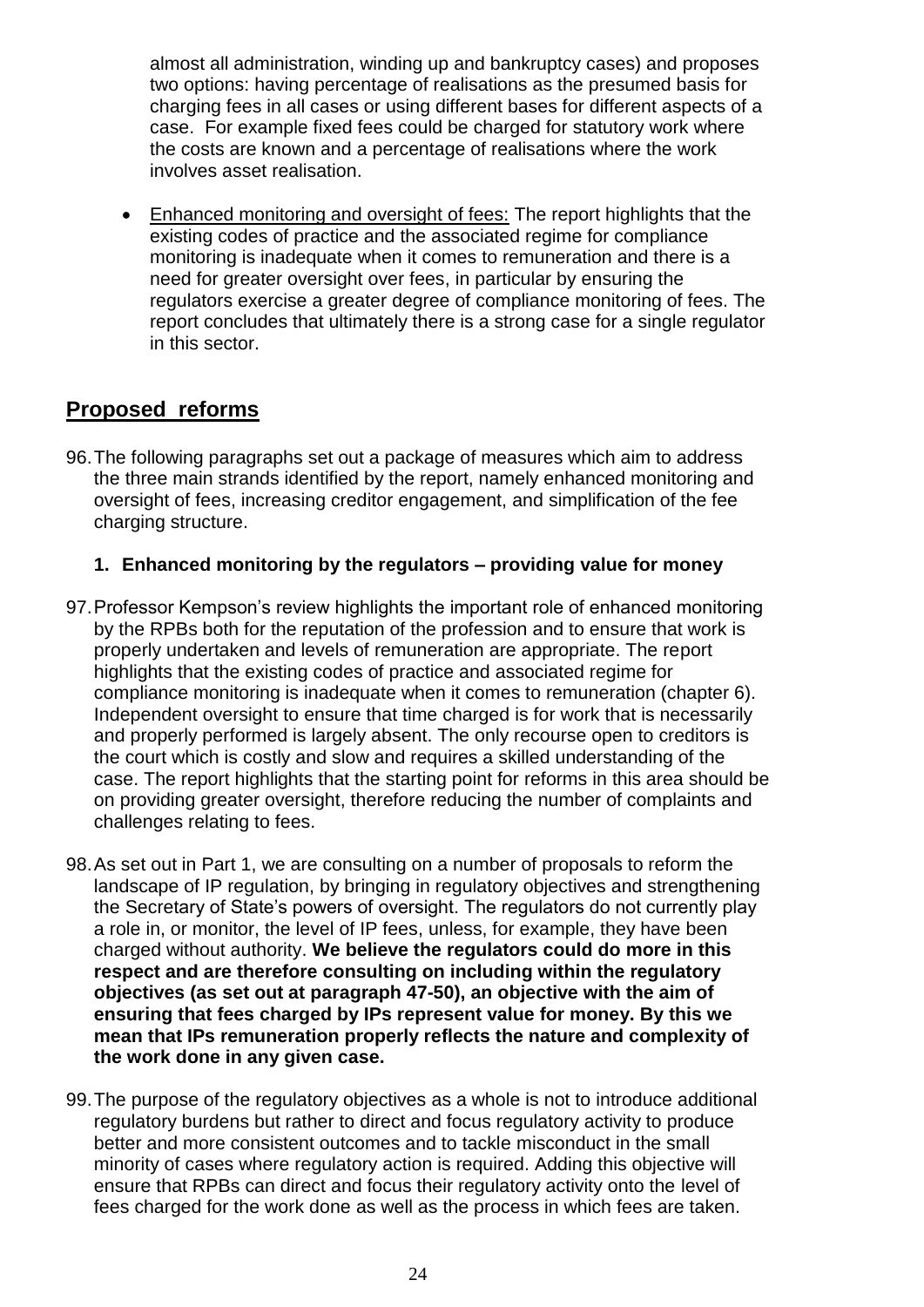100. We recognise that giving the RPBs a regulatory role in monitoring fees will increase their costs when dealing with complaints around the quantum of fees and have therefore included the estimated cost of doing this within the impact assessment – see pages 11-12. This cost is offset by the benefit to creditors in having an accessible system in which to raise complaints about fees, as well as strengthening confidence in the profession which will benefit the industry as a whole.

### **Q11 Do you agree with the assessment of the costs associated with fee complaints being reviewed by RPBs?**

- 101. The objective will aim to ensure that fees charged by IPs represent value for money and are 'fair' and valid for the work undertaken, by requiring the RPBs to provide a check and balance against the level of fees charged. This will ensure that IPs do not abuse their market position and build confidence in the profession. The regulators will be expected to take a full role in assessing the fairness of an IP's fees, including the way in which they are set, the manner in which they are drawn and that they represent value for money for the work done. This would be done via the usual monitoring visits and complaint handling processes. Any appeal against an RPB finding would follow the same process that exists for other complaints.
- 102. Rather than create a new body and system for adjudicating on fee complaints, which would add extra complexity to the complaints process, it is our preferred option to work within the framework that we currently have. We would like the idea of 'value for money' to be part of the overall regulatory framework and believe the regulators are best placed to deal with issues surrounding the level of fees as they have the relevant experience, and access to panels with the relevant experience, to adjudicate on fees.
- **Q12 Do you agree that by adding IP fees representing value for money to the regulatory framework, greater compliance monitoring, oversight and complaint handling of fees can be delivered by the regulators?**

### **2. Increasing creditor engagement**

- 103. Unsecured creditors feel they are not in a position to negotiate down fees or question the amount of work done on a case as they do not have the experience or knowledge to do so, and often do not know they can.
- 104. We recognise that crown creditors, who often represent a large proportion of unsecured debt in insolvency cases have a role to play in overseeing and negotiating competitive rates in cases where a potential dividend is due to unsecured creditors. **We are working with Government creditors to ensure a joined up proactive stance is taken to exert influence over fees charged by IPs and to strengthen this role.**
- 105. In addition we propose to assist unsecured creditors by ensuring that in future they are provided with better information about fees, both in respect of individual cases and by way of background/contextual information on fees generally. This includes;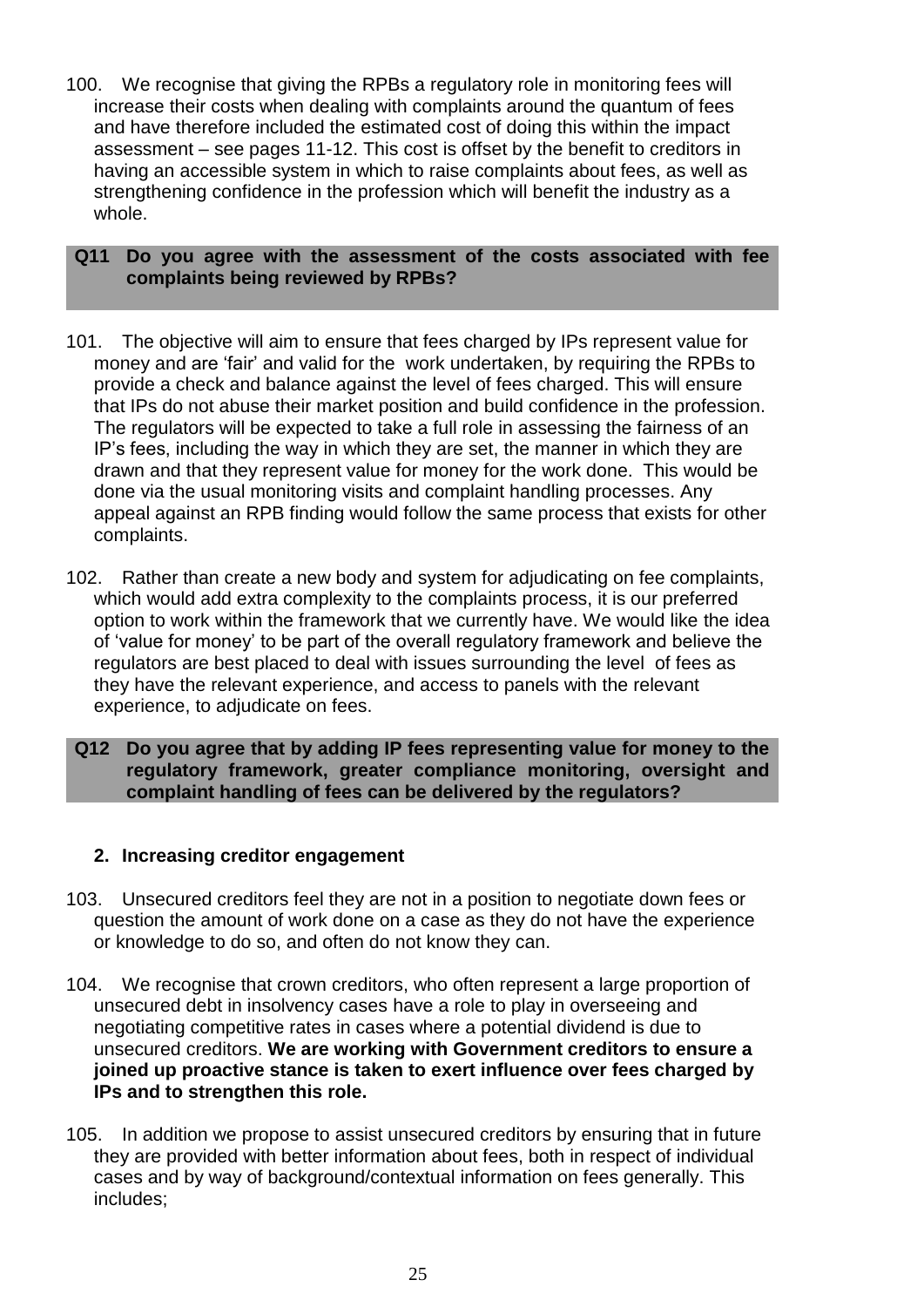- **Working with the profession in order to update and consolidate Statement of Insolvency Practice 9** in order to focus information requirements about fees on what creditors really need in order to assess the reasonableness of fees requested/taken.
- **Produce an information sheet**, similar to that produced by the Australian regulator (Australian Securities and Investments Commission<sup>30</sup>), providing basic information on the role creditors can play in approving and questioning the fees charged by IPs.
- **Internet based information on how to appoint an IP and get involved in negotiating fees, including the best way to obtain competitive quotes.**
- Scope out the feasibility of **publicising comparative fee data by asset size, and possibly by sector, to allow creditors to make a more informed choice.** This would give them a basis on which to question the percentage proposed by the IP. This data would also be useful to assess the effectiveness of the changes to the fee structure that we are proposing. It would also be of assistance to RPBs in their new role of assessing the fairness of IP fees. However the work involved is likely to be labour intensive and costly so we would welcome comments as to how beneficial this information is likely to be to unsecured creditors.
- **Q13 Do you believe that publishing information on approving fees, how to appoint an IP, obtain quotes and negotiate fees and comparative fee data by asset size, will assist unsecured creditors to negotiate competitive fee rates?**

# **3. Simplification of fee structure**

- 106. Those that are impacted by insolvency should be able to have confidence that insolvency procedures operate fairly and that IPs deliver the best possible outcome in what are often difficult and challenging circumstances. IPs on the other hand are entitled to receive a fair fee for the work they do. This balance is a difficult one to strike, the very nature of insolvency means that someone is going to lose out and it is the unsecured creditors who usually suffer.
- 107. A further proposal, which addresses Professor Kempson's recommendation to simplify the fee charging structure to assist unsecured creditors by reducing the necessary oversight, is to **restrict the use of time and rate as a basis for remuneration to cases where there is tight control over the work being done (generally, by either a creditors' committee or secured creditors).** This will ensure that a creditor can have an expectation that fees charged will be based on the value of the work done by the IP, and will more closely align the interests of IPs and unsecured creditors.
- 108. Over the last few years, culminating in the Insolvency (Amendment) Rules 2010, we have sought to improve the position for unsecured creditors by, for example, lowering the threshold of creditor value required to challenge remuneration from 25% to 10%, or otherwise as the court allows and allowing

 $\overline{a}$ <sup>30</sup>[http://www.asic.gov.au/asic/pdflib.nsf/LookupByFileName/Approving\\_fees\\_guide\\_for\\_creditors.pdf/\\$file/App](http://www.asic.gov.au/asic/pdflib.nsf/LookupByFileName/Approving_fees_guide_for_creditors.pdf/$file/Approving_fees_guide_for_creditors.pdf) [roving\\_fees\\_guide\\_for\\_creditors.pdf](http://www.asic.gov.au/asic/pdflib.nsf/LookupByFileName/Approving_fees_guide_for_creditors.pdf/$file/Approving_fees_guide_for_creditors.pdf)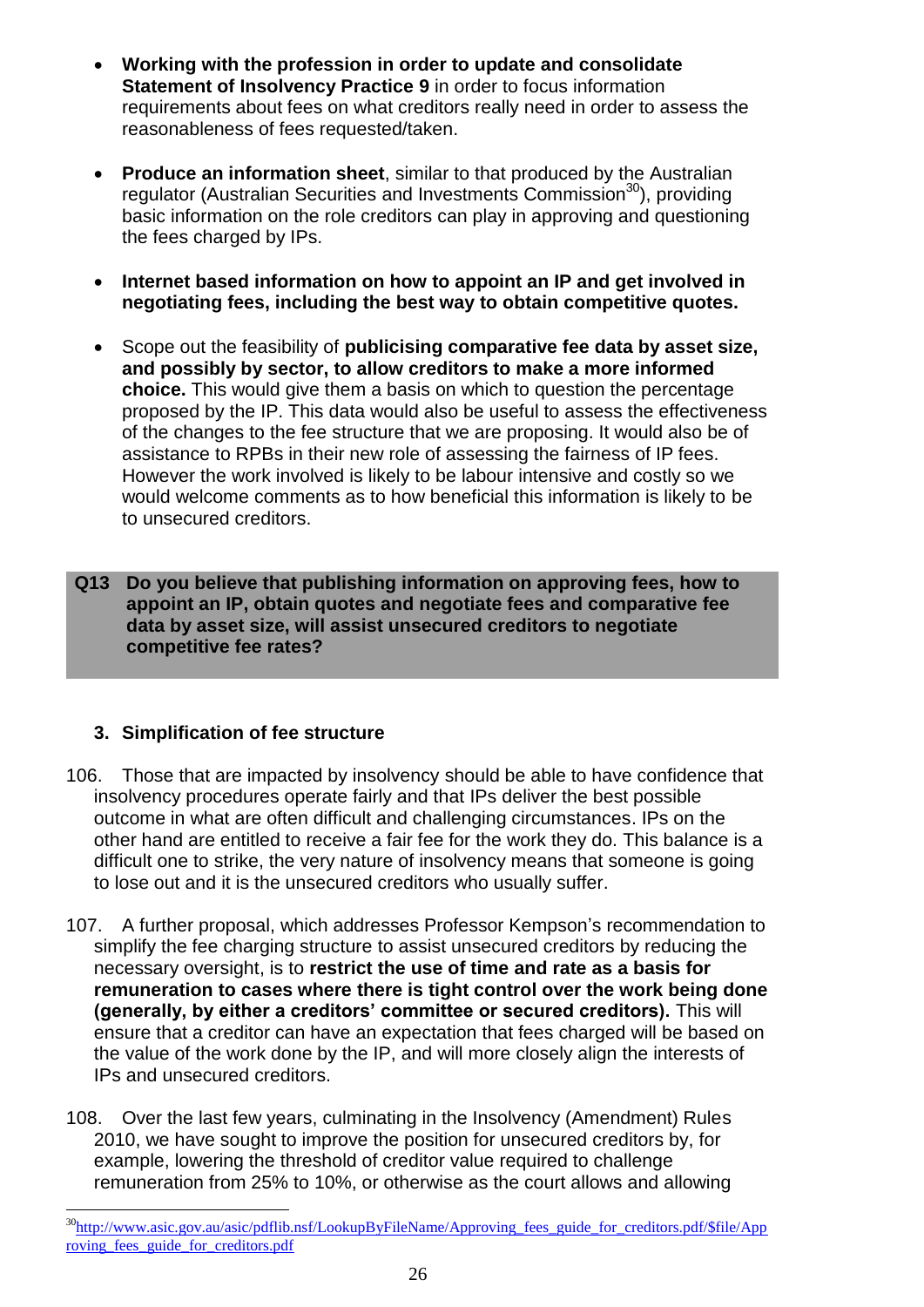creditors (5% or more as court allows) the right to requisition further information on receipt of a report. The 2010 amendments also enabled an IP to have more than one basis for remuneration; however, anecdotally, it seems that this option is seldom used.

- 109. The requirement to set the basis of remuneration, for all insolvency procedures, is set out in the Insolvency Rules 1986. It is common for an IP to seek approval of the basis of his or her remuneration at the first meeting of creditors, but in all cases the basis must be set within 18 months of the appointment. In bankruptcy and compulsory liquidation cases, if the IP fails to get approval by this date, the statutory scale will apply (this is explained in more detail in paragraph 116).
- 110. At present an IP's remuneration can be set a) on a time-cost basis, b) as a percentage of realisations or c) since 2010, as a fixed fee. It is the IP who proposes which basis they wish to take their remuneration under and the creditors vote on his/her proposal. Professor Kempson found that in the great majority of cases remuneration was taken on a time-cost basis.
- 111. The Kempson review suggests that consideration be given to the way in which fees are determined in order to simplify the oversight required by unsecured creditors. To do this it is suggested that a radical change to the basis of remuneration is needed by moving to percentage of realisations as the presumed method for setting remuneration. Alternatively, other methods of charging could be allowed, but only for specific aspects of casework, for example using fixed fees for statutory duties and time and rate only for investigation work.
- 112. It is not intended that the changes proposed below should apply to the fees charged by the Official Receiver which are already set out by regulations. Nor should they apply in the case of an Individual Voluntary Arrangement (IVA) or a Company Voluntary Arrangement (CVA), where IP fees are closely controlled by creditors. They should not apply in the case of Members' Voluntary Liquidation (MVL), where the company is solvent and all creditors are paid in full. In these cases the current Rules will apply.

## **Proposal: To restrict time and rate to cases where tight controls exist over fees charged**

- 113. Having considered the options, we feel that prescribing different methods of charging for different aspects of a case will add even more complexity and will be difficult to define. This proposal is therefore to amend the Insolvency Rules to **require office-holders to take their remuneration either as a percentage of realisations or as a fixed fee in all insolvency cases** with the exception of:
	- Cases in which a creditors' committee is established, as these committees oversee the remuneration of the office-holder;
	- Cases where secured creditors will not be paid in full and so remain in control of fees. The market works well in this instance so we do not want to interfere with the ability for secured creditors to successfully negotiate down fees. If however it later becomes apparent that secured creditor(s) will be paid in full, at this point office-holders would be required to seek approval from unsecured creditors for the basis and percentage (if relevant) for their remuneration going forward. The basis would need to be either percentage of realisations or fixed fee; or
	- IVAs, CVAs, and MVLs.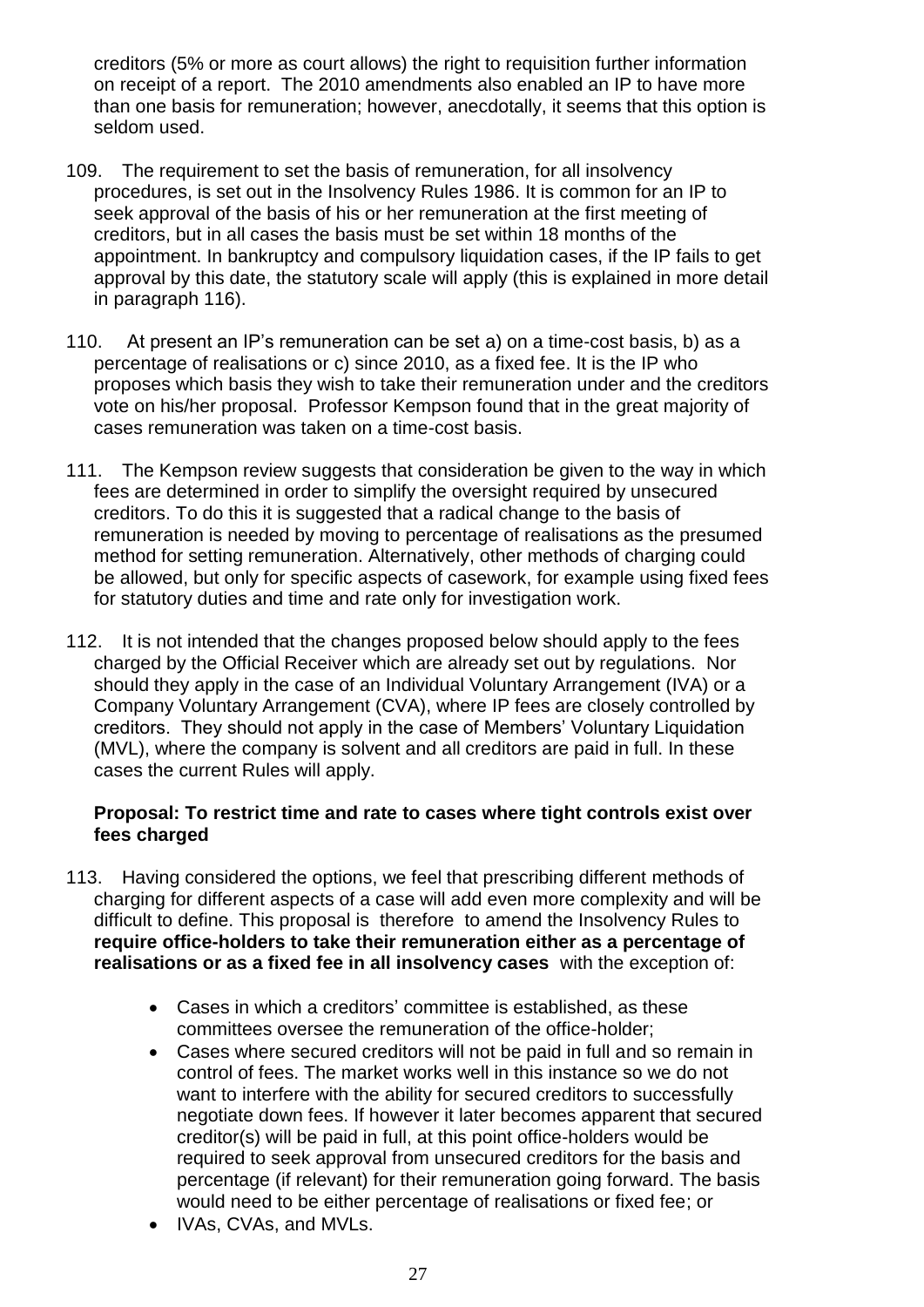114. In these excepted cases, the current provisions on setting and agreeing remuneration will apply. That is time and rate, along with percentage of realisations and fixed fee, would be open to office-holders as a basis on which to take their remuneration.

### **Q14 Do you think that any further exceptions should apply? For example, if one or two unconnected unsecured creditors make up a simple majority by value?**

- 115. In all other cases the basis for remuneration will need to be set as either a percentage of realisations or fixed fee and approval of a majority in value of creditors voting, will be required.
- 116. Where the office-holder seeks to take their remuneration as a percentage of realisations, he or she will be required to get **positive approval from a simple majority (in value) of creditors voting** (that is more than 50%) for the percentage, or a range of different percentages for different assets, that they seek to take. This is the same threshold as is required currently –deemed consent would not be sufficient. Where approval is sought after it becomes apparent that secured creditors will be paid in full, approval is required from a simple majority in value of **unsecured creditors**. The **fall-back position,** for all insolvency procedures where agreement is not reached, would be that the statutory scale, which currently applies to compulsory liquidations and bankruptcies, will apply. This is currently set out in schedule 6 to the Insolvency Rules 1986 (schedule 8 of the draft new rules) and allows an IP to take their remuneration as:
	- 20% on the first £5k
	- 15% on the next £5k
	- 10% on the next £90k and
	- 5% on everything above.

An IP can also claim payment for distributing funds to creditors as:

- $\bullet$  10% on the first  $f5k$
- 7.5% on the next £5k
- 5% on the next £90k and
- 2.5% on everything above.
- 117. We believe that the advantages of this as a basis for remuneration are that:
	- It gives creditors tighter control over the amount an IP can charge;
	- It ensures that there are funds available for distribution and not all realisations are swallowed up in fees and remuneration;
	- It allows creditors to use the statutory scale as a comparison on which to question the percentage the IP is proposing;
	- From the outset of a case, creditors will have more idea of the final outcome because they will be able to reasonably assess the IP's remuneration; and
	- It encourages the creation of creditor committees.
- 118. We would retain the option for an IP to take his or her remuneration as a fixed amount. This method provides creditors with certainty at the beginning of the case as to the costs and how much is likely to be available for distribution. This provides transparency and creditors know in advance what they are being charged.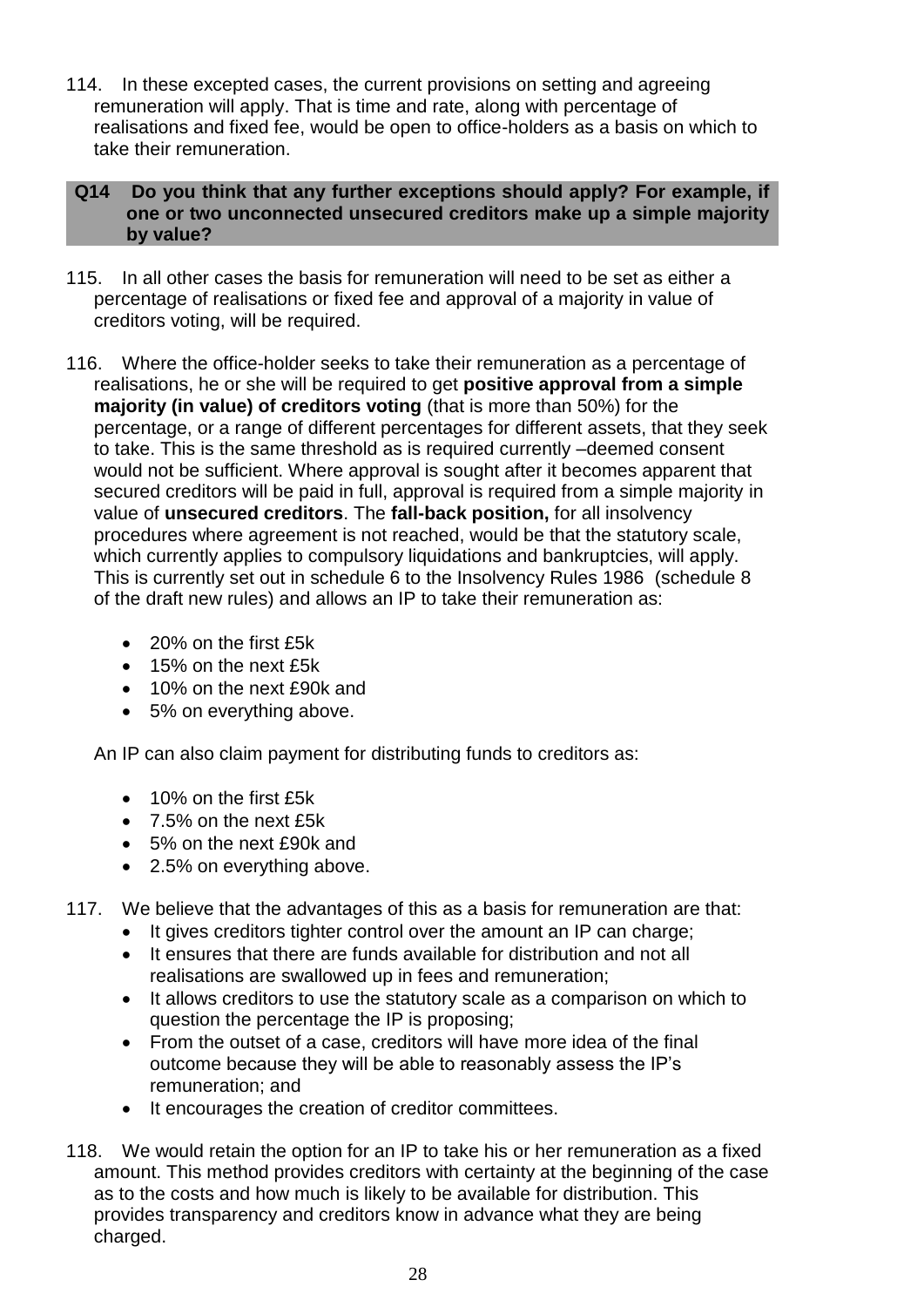- 119. These measures should align IP fees and unsecured creditors' interests more closely. Moreover, the measures we are taking to strengthen the regulatory regime generally, especially the introduction of regulatory objectives, will also ensure that the professional bodies will have arrangements in place to tackle excessive fees.
- 120. Where the IP seeks to take his or her remuneration as a fixed amount, they will be required to seek approval for this basis and the fixed amount as they are required to do so currently. Where the office-holder cannot obtain the agreement of creditors, the fall-back position will again be statutory scale.
- 121. Office-holders will be able to apply to court where they feel the amount fixed is insufficient or basis fixed inappropriate, but must first show why they consider the amount available under statutory scale is inappropriate or insufficient.
- 122. The Rules already permit an office-holder to request a review of fees from the creditors where there is a material and substantial change in circumstances and we intend to retain this right.
- 123. The draft Insolvency Rules amendments required to deliver this policy are set out in Annex A. It is proposed that these changes should come into force as part of the new Insolvency Rules. The proposed amendments will be incorporated into new Rule 17 which relates to remuneration.
- **Q15 Do you have any comments on the proposal set out in Annex A to restrict time and rate as a basis of remuneration to cases where there is a creditors committee or where secured creditors will not be paid in full?**
- **Q16 What impact do you think the proposed changes to the fee structure will have on IP fees and returns to unsecured creditors?**
- **Q17 Do you agree that the proposed changes to basis for remuneration should not apply to company voluntary arrangements, members' voluntary liquidation or individual voluntary arrangements?**
- 124. Where the basis is set as a percentage of realisations, an alternative approach might be to reverse the default position so that a prescribed scale (not necessarily the current statutory scale) automatically applies. If the office-holder wished to seek further funds from those available through the prescribed scale, then they would need to seek approval from creditors for an increased percentage with an explanation as to why the prescribed scale is not appropriate/sufficient.
- 125. The prescribed scale would need to be set so that it made it commercially viable for IPs to take cases – this could be done by reference to a median of cases. There would be exceptions, where for example assets are costly to realise, and in such cases the IP could apply to creditors for an alternative percentage(s), but this would be the exception rather than the rule.
- 126. Such a scale could be determined through discussion and evidence provided by the profession and creditor organisations, but could for example be set as a sliding scale.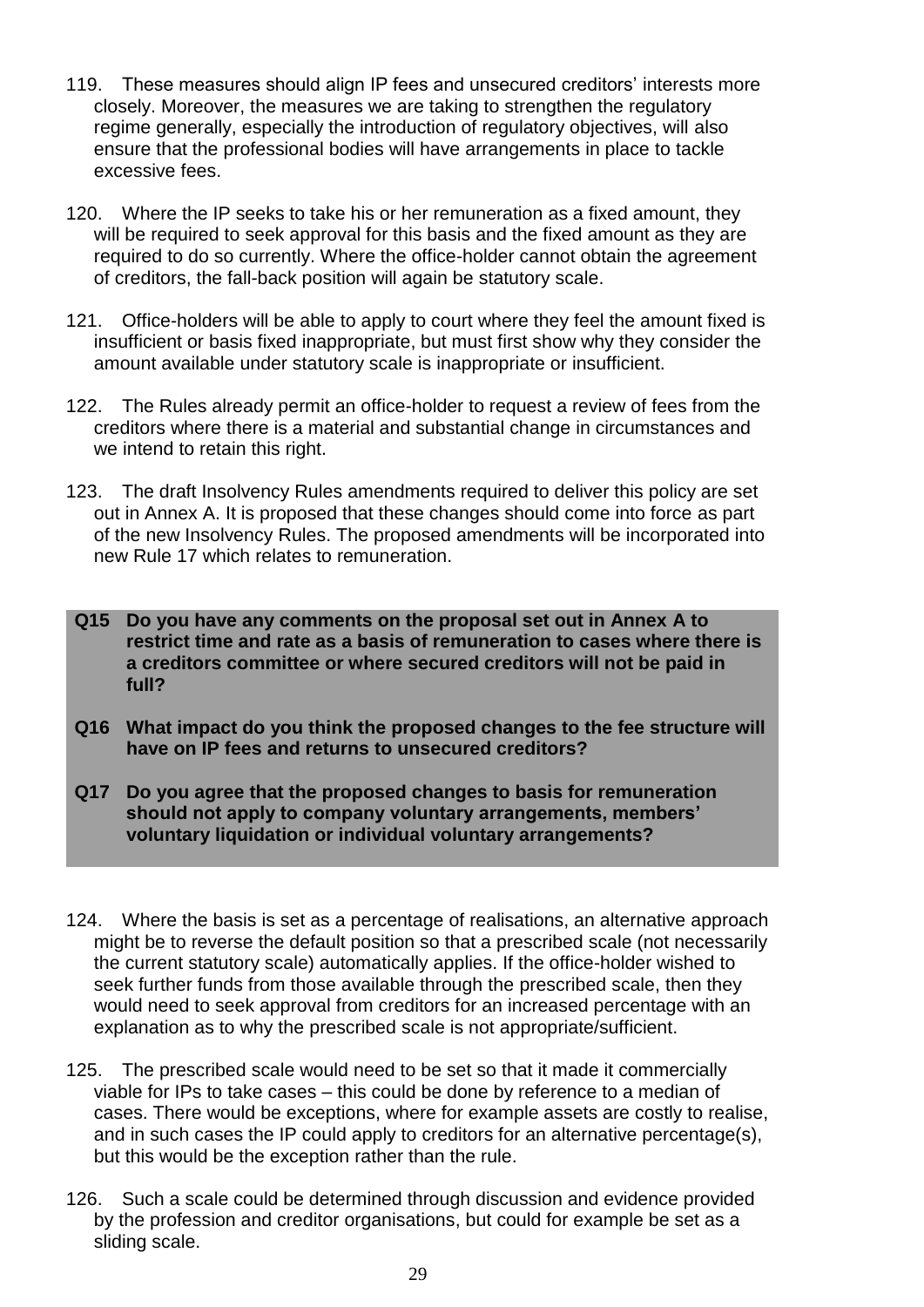- 127. This would remove the need for creditors to take an active role in proceedings, which we have seen is often lacking in cases, and instead creditors could focus their attention on cases where the IP is seeking permission to draw a higher percentage than that set by the scale.
- **Q18 Where the basis is set as a percentage of realisations, do you favour setting a prescribed scale for the amount available to be taken as fees, as the default position with the option of seeking approval from creditors for a variation of that amount?**
- **Q19 Is the current statutory scale commercially viable? If not what might a commercial scale, appropriate for the majority of cases, look like and how do you suggest such a scale should be set?**
- 128. We appreciate that a balance needs to be struck between incentivising IPs to undertake work to identify and realise assets and investigate misconduct and ensuring that fees charged represent value for money for creditors. We have therefore considered whether it would be useful **to allow time and rate in specified circumstances**, for example for investigations into the conduct of directors or individuals, or investigations to uncover realisable assets. However, while we recognise that this would allow IPs to recover costs for more timeconsuming and unpredictable work, there is potential for over-charging for these aspects of a case. It would also be very difficult to define what should be covered by investigation work especially in relation to uncovering assets. Allowing time and rate in these circumstances would not remove the uncertainty that currently exists in requiring creditors to approve an hourly rate, without any indication of how long a job will take or what work will be done for that time.
- 129. Where there is strong support amongst unsecured creditors for such investigation work to be undertaken, and where those creditors would be willing to agree a time and rate basis for the work, the IP has the option of putting together a creditors committee, which will allow an exception to be made.

#### **Q20 Do you think there are further circumstances in which time and rate should be able to be charged?**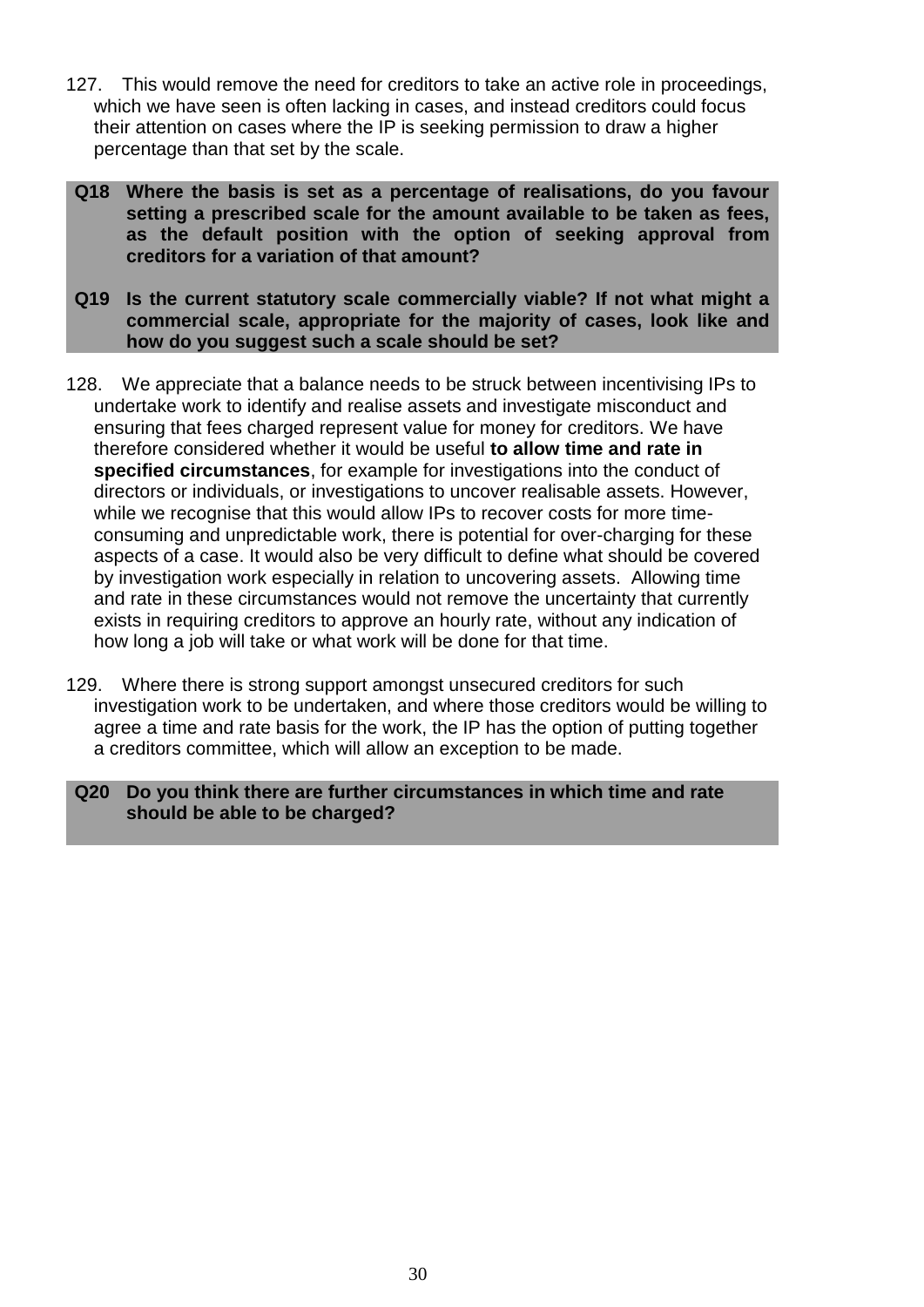# **Comments or complaints on the conduct of this consultation**

If you wish to comment on the conduct of this consultation or make a complaint about the way this consultation has been conducted, please write to:

John Conway, BIS Consultation Co-ordinator, 1 Victoria Street, London SW1H 0ET

Telephone John on 020 7215 6402 or e-mail to: [john.conway@bis.gsi.gov.uk](mailto:john.conway@bis.gsi.gov.uk) 

**However if you wish to comment on the specific policy proposals you should contact the responsible policy team (see paragraph 33).**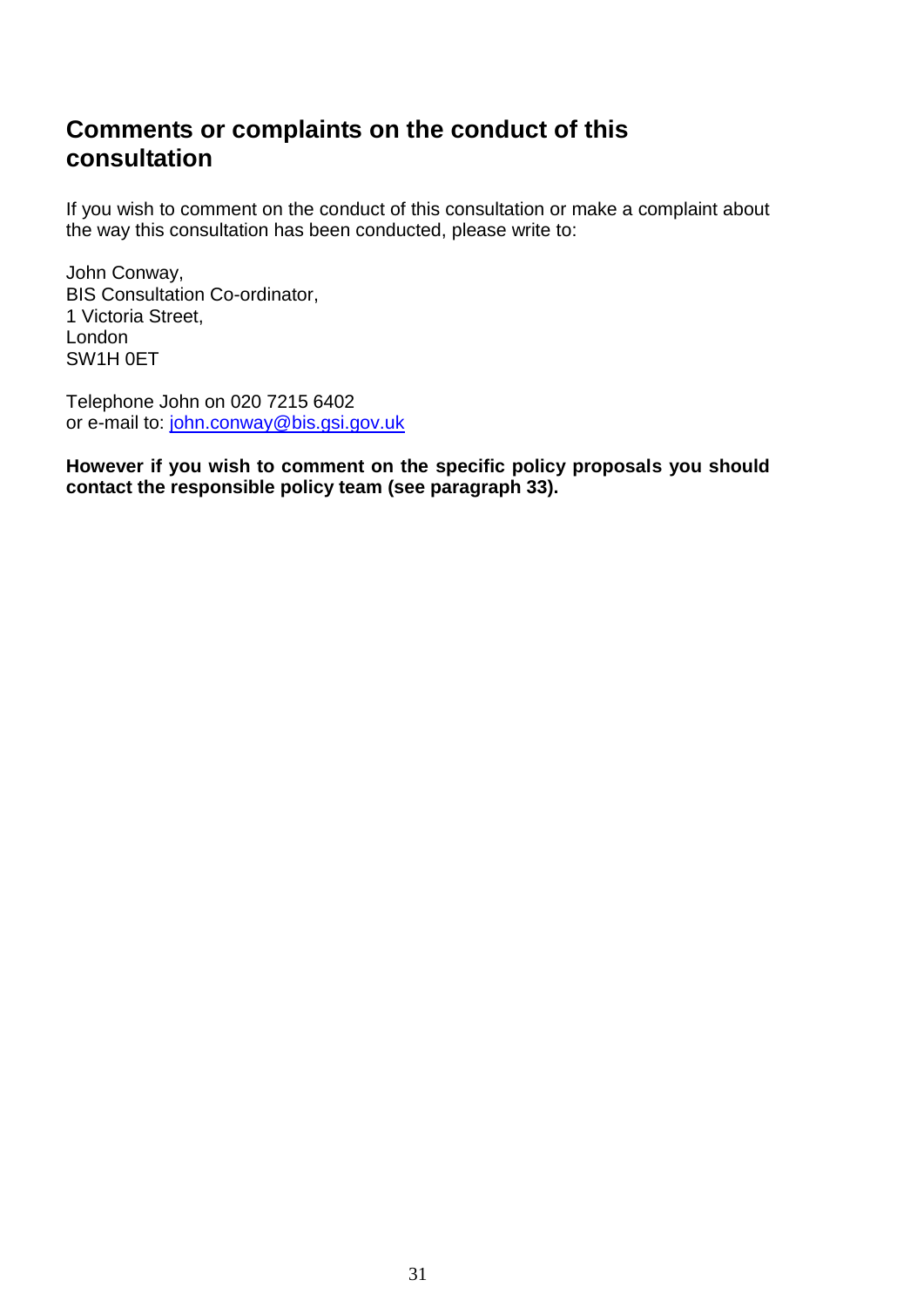# **Annex A: Draft legislative provisions to implement changes to fee structure**

#### CHAPTER 3

Remuneration in administration, winding up and bankruptcy

#### **Application of Chapter**

**17.13.**—(1) This Chapter applies to the remuneration of—

- (a) administrators,
- (b) liquidators in creditors voluntary windings up or windings up by the court except where the liquidator in a winding up by the court is the official receiver,
- (c) liquidators in members' voluntary windings up where expressly specified (but not otherwise), and
- (d) trustees in bankruptcy except where the trustee is the official receiver.

(2) The rules which by virtue of paragraph (1)(c) apply in members' voluntary windings up are 17.14, 17.15(5) to (8) and (11), 17.17(1), (6) and (7), 17.20, 17.21, 17.22(1)(c), (2), (3), (5) and (7) to (10) and 17.23.

(3) This Chapter does not apply to the remuneration of provisional liquidators or interim receivers.

#### **Remuneration: principles**

**17.14.**—(1) An administrator, liquidator (including in a members' voluntary winding up) or trustee in bankruptcy is entitled to receive remuneration for services as office-holder.

(2) The basis of remuneration must be fixed in accordance with paragraph (4) where—

- (a) there is no creditors' committee; and
- (b) there is likely to be property to enable a distribution to be made to unsecured creditors other than by virtue of the application of section 176A(2)(a) (prescribed part).
- (3) The basis of remuneration must be fixed in accordance with paragraph (5)—
	- (a) where there is a creditors' committee;
	- (b) where there is insufficient property to enable a distribution to be made to unsecured creditors other than by virtue of the application of section  $176A(2)(a)$ ; or
	- (c) in a members' voluntary winding up.
- (4) Where paragraph (2) applies the basis of remuneration must be fixed—
	- (a) as a percentage of the value of—
		- (i) the property with which the administrator has to deal, or
		- (ii) the assets which are realised, distributed or both realised and distributed by the liquidator or trustee; or
	- (b) as a set amount.
- (5) Where paragraph (3) applies the basis of remuneration must be fixed—
	- (a) as a percentage of the value of—
		- (i) the property with which the administrator has to deal, or
		- (ii) the assets which are realised, distributed or both realised and distributed by the liquidator or trustee;
	- (b) as a set amount; or
	- (c) by reference to the time properly given by the office-holder and the office-holder's staff in attending to matters arising in the administration, winding up or bankruptcy or

any combination of them; and different bases may be fixed in respect of different things done by the office-holder.

(6) Where the basis of remuneration is fixed as in paragraph (4)(a) or 5(a), different percentages may be fixed in respect of different things done by the office-holder.

(7) The matters to be determined in fixing the basis of remuneration are—

(a) which of the bases set out in paragraphs (4) or (5) are to be fixed and (where appropriate) in what combination;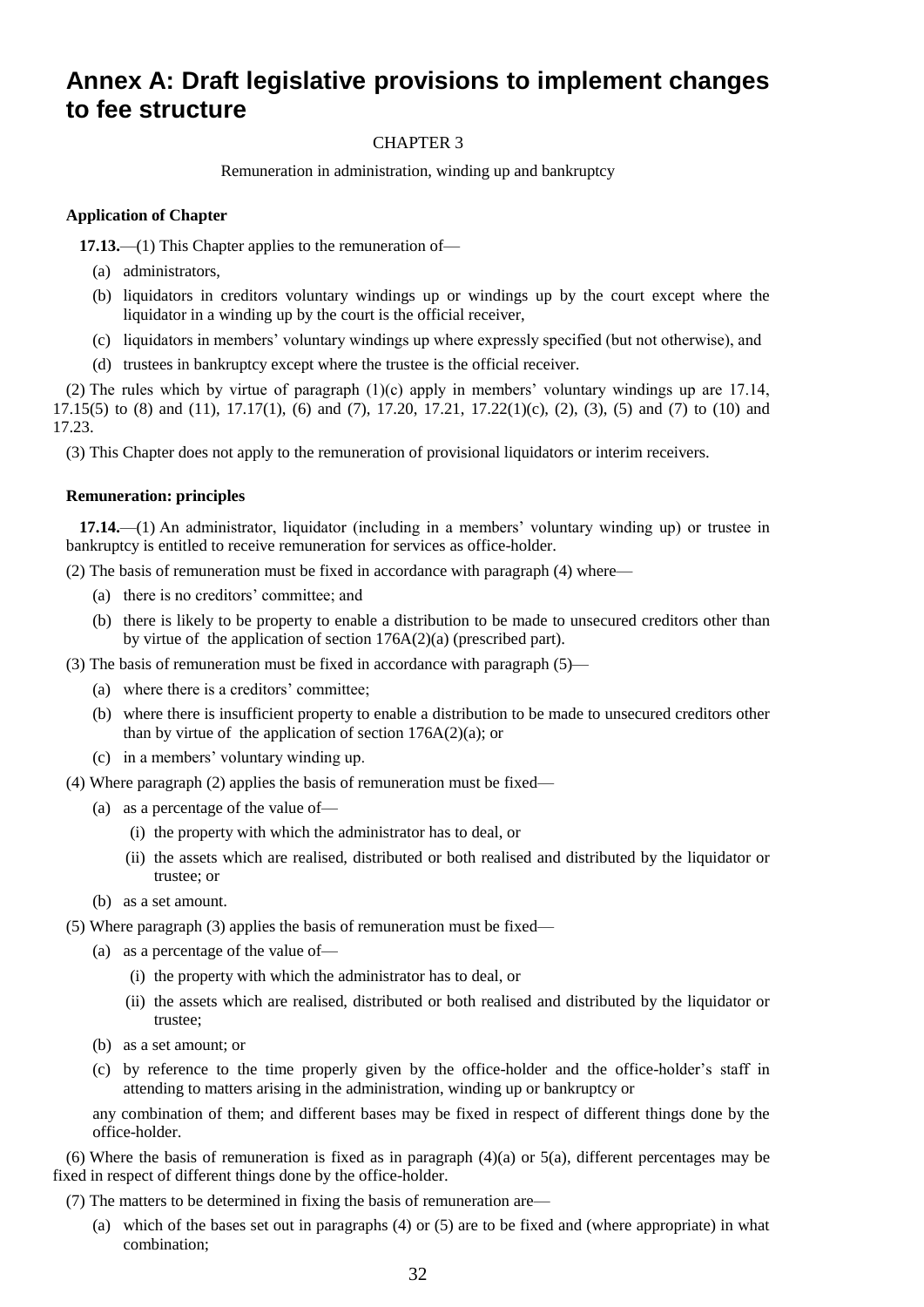- (b) the percentage or percentages (if any) to be fixed under paragraphs  $(4)(a)$  or  $(5)(a)$ ;
- (c) the amount (if any) to be set under paragraph  $(4)(b)$  or  $5(b)$ .

(8) In arriving at that determination, regard must be had to the following matters—

- (a) the complexity (or otherwise) of the case;
- (b) any respects in which, in connection with the company's or bankrupt's affairs, there falls on the office-holder, any responsibility of an exceptional kind or degree;
- (c) the effectiveness with which the office-holder appears to be carrying out, or to have carried out, the office-holder's duties as such; and
- (d) the value and nature of the property with which the office-holder has to deal.

(9) If the office-holder is a solicitor and employs the firm, or any partner in it, to act on behalf of the company, profit costs must not be paid unless expressly authorised in the determination.

#### **Remuneration: procedure for initial determination**

**17.15.**—(1) It is for the creditors' committee, subject to paragraph (5), to determine the basis of remuneration (except in a members' voluntary winding up).

(2) If there is no committee or the committee does not make the requisite determination, and—

- (a) in an administration, the case does not fall within paragraph (4); or
- (b) in a creditors' voluntary winding up or a winding up by the court , subject to paragraph (5);

the basis and (where appropriate) the percentage of remuneration must be fixed by a resolution of creditors.

(3) In an administration a resolution passed under this rule is invalid if those voting against it include more than half in value of the creditors to whom notice of the meeting was sent and who are not, in the chairman's belief, persons connected with the company.

(4) If the administrator has made a statement under paragraph 52(1)(b) of Schedule B1 and there is no creditors' committee, or the committee does not make the requisite determination, the basis of the administrator's remuneration may be fixed by the approval of—

- (a) each secured creditor of the company: or
- (b) if the administrator has made or intends to make a distribution to preferential creditors–
	- (i) each secured creditor of the company; and
	- (ii) preferential creditors whose debts amount to more than 50% of the preferential debts of the company, disregarding debts of any creditor who does not respond to an invitation to give or withhold approval.
- (5) Where—
	- (a) a company which is in administration moves into winding up under paragraph 83 of Schedule B1 and the administrator becomes the liquidator, or
	- (b) a winding-up order is made immediately upon the appointment of an administrator ceasing to have effect and the court under section 140(1)appoints as liquidator the person whose appointment as administrator has ceased to have effect,

the basis of remuneration fixed under this rule for the administrator is treated as having been fixed for the liquidator, and paragraphs (1) and (2) do not apply.

(6) In a members' voluntary winding up, it is for the company in general meeting to determine the basis of remuneration.

(7) If not fixed as above, the basis of the liquidator's remuneration in a members' voluntary winding up must, on application by the liquidator be fixed by the court.

(8) An application under paragraph (7) may not be made by the liquidator without having first sought fixing of the basis in accordance with paragraph (6) (as the case may be), and in any event may not be made more than 18 months after the date of appointment.

(9) In a members' voluntary winding up, the liquidator must deliver at least 14 days' notice of an application under paragraph (6) to the company's contributories, or such one or more of them as the court may direct; and the contributories may nominate one or more of their number to appear, or be represented, and to be heard on the application.

(10) If, in a, winding up or bankruptcy, the basis of remuneration is not fixed as above after the officeholder has requested the creditors to fix the basis and (where appropriate) the percentage in accordance with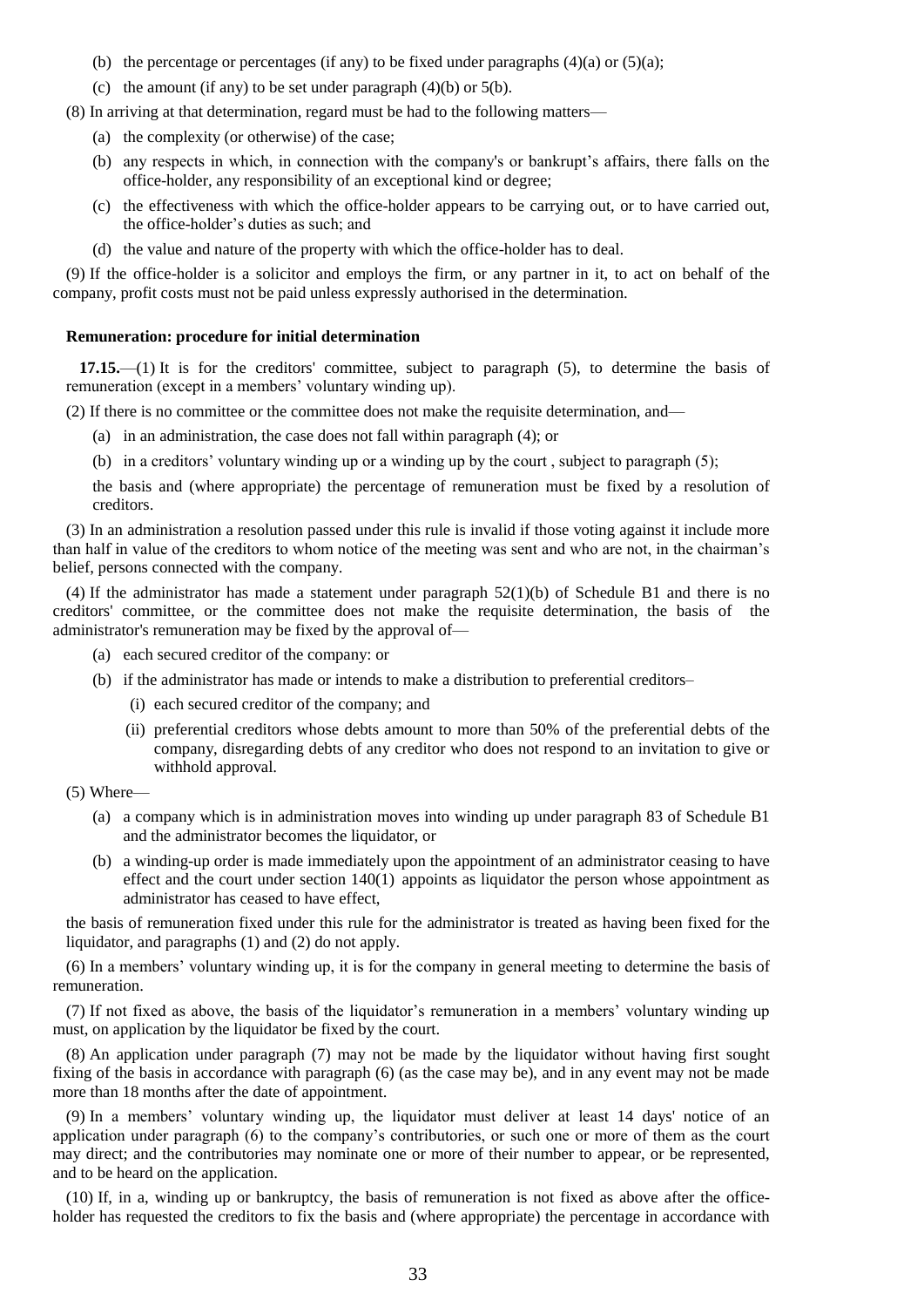paragraph (2) or in any event within 18 months after the date of the office-holder 's appointment, officeholder is entitled to such sum as is arrived at (subject to paragraph (11) by—

- (a) applying the realisation scale set out in Schedule 8 to the moneys received by the office-holder from the realisation of the assets of the company or bankrupt (including any Value Added Tax on the realisation but after deducting any sums paid to secured creditors in respect of their securities and any sums spent out of money received in carrying on the business of the company or bankrupt); and
- (b) adding to the sum arrived at under sub-paragraph (a) such sum as is arrived at by applying the distribution scale set out in Schedule 8 to the value of assets distributed to creditors of the company or bankrupt (including payments made in respect of preferential debts) and to contributories.

(11) That part of the trustee's remuneration calculated under paragraph (10) by reference to the realisation scale must not exceed such sum as is arrived at by applying the realisation scale to such part of the bankrupt's assets as are required to pay—

- (a) the bankruptcy debts (including any interest payable by virtue of section 328(4)) to the extent required to be paid by these Rules (ignoring those debts paid otherwise than out of the proceeds of the realisation of the bankrupt's assets or which have been secured to the satisfaction of the court);
- (b) the expenses of the bankruptcy other than–
	- (i) fees or the remuneration of the official receiver; and
	- (ii) any sums spent out of money received in carrying on the business of the bankrupt;
- (c) fees payable by virtue of any order made under section 415; and
- (d) the remuneration of the official receiver.

(12) If, in an administration, the basis of remuneration is not fixed as above after the office-holder has requested the creditors to fix the basis and (where appropriate) the percentage in accordance with paragraph (2) or in any event within 18 months after the date of the office-holder 's appointment, office-holder is entitled to such sum as is arrived at by—

- (a) applying the value of the property scale set out in Schedule 8 to the property with which the administrator has to the deal after deducting any sums paid to secured creditors in respect of their securities and any sums spent out of money received in carrying on the business of the company and
- (b) adding to the sum arrived at under sub-paragraph (a) such sum as is arrived at by applying the distribution scale set out in Schedule 8 to the value of assets distributed to secured creditors of the company and payments made in respect of preferential debts.

(13) Where a number of persons are appointed as office-holder, it is for them to agree between themselves as to how the remuneration payable should be apportioned; and any dispute arising between them may be referred–

- (a) to the court, for settlement by order; or
- (b) to the creditors' committee, a meeting of creditors or (in a members' voluntary winding up) the company in general meeting, for settlement by resolution.

#### **Remuneration: recourse by office-holder to creditors**

**17.16.**—(1) If the basis of—

- (a) the administrator's or trustee's remuneration has been fixed by the creditors' committee, or
- (b) the liquidator's remuneration has been fixed by the creditors' committee, or
- (c) the liquidator's remuneration had, in a case falling within rule 17.15(4), been fixed by the creditors' committee in a preceding administration and the administrator had not subsequently requested an increase under this rule,

and the office-holder considers an amount fixed to be insufficient or basis fixed to be inappropriate, the office-holder may request that the amount be increased or the basis changed by resolution of the creditors.

(2) If the administrator has made a statement under paragraph 52(1)(b) of Schedule B1, the basis of the administrator's remuneration has been fixed by the creditors' committee, and the administrator considers an amount fixed to be insufficient or basis fixed to be inappropriate, the administrator may request that the amount be increased or the basis changed by the approval of—

- (a) each secured creditor of the company: or
- (b) if the administrator has made or intends to make a distribution to preferential creditors—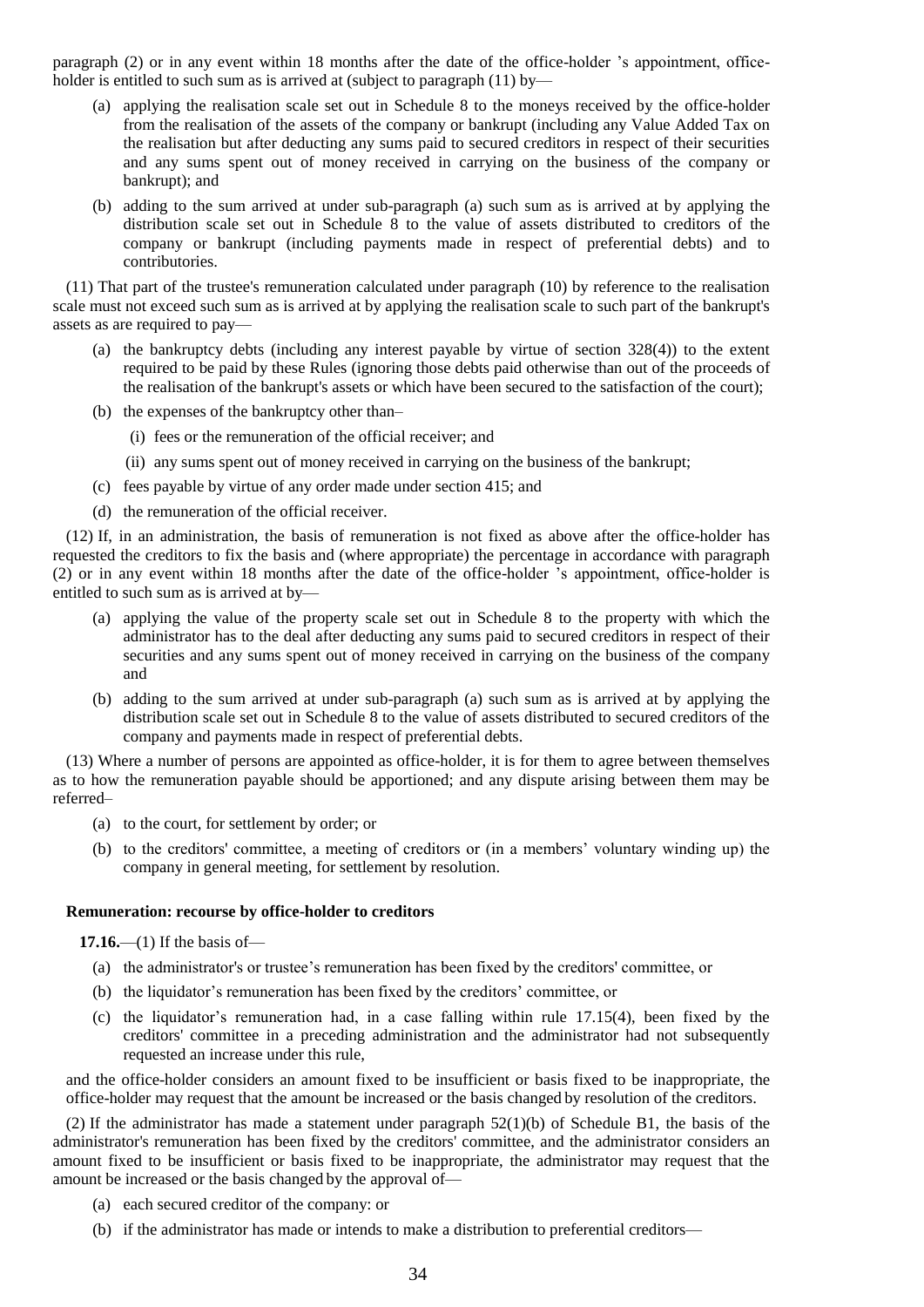- (i) each secured creditor of the company; and
- (ii) preferential creditors whose debts amount to more than 50% of the preferential debts of the company, disregarding debts of any creditor who does not respond to an invitation to give or withhold approval.

#### **Remuneration: recourse by administrator, liquidator or trustee to the court**

**17.17.**—(1) If the basis of—

- (a) the administrator's remuneration has been fixed—
	- (i) by the creditors' committee, the administrator has requested that the amount be increased or the basis changed by resolution of the creditors, but the creditors have not changed it,
	- (ii) by resolution of the creditors, or
	- (iii) under rule  $17.15(12)$ , or
- (b) the liquidator's remuneration has been fixed—
	- (i) by the creditors' committee, the liquidator has requested that the amount be increased or the basis changed by resolution of the creditors, but the creditors have not changed it,
	- (ii) by resolution of the creditors,
	- (iii) under rule  $17.15(4)$  or rule  $17.15(10)$ , or
	- (iv) in a members' voluntary winding up, by the company in general meeting, or
- (c) the trustee's remuneration has been fixed—
	- (i) by the creditors' committee, the trustee has requested that the amount be increased or the basis changed by resolution of the creditors, but the creditors have not changed it, or
	- (ii) by resolution of the creditors, or
	- (iii) under rule 17.17(10),

and the office-holder considers an amount fixed to be insufficient or the basis fixed to be inappropriate, the office-holder may apply to the court for an order increasing the amount or changing the basis.

(2) An application to court must set out why the office-holder considers an amount fixed in accordance with rule  $17.15(10)$  to be insufficient.

(3) If the administrator has made a statement under paragraph  $52(1)(b)$  of Schedule B1, the basis of the administrator's remuneration has been fixed by the approval of creditors in accordance with rule 17.16(2) and the administrator considers an amount fixed to be insufficient or basis fixed to be inappropriate, the administrator may apply to the court for an order increasing the amount or changing the basis.

(4) Where an application is made under paragraph (2), the administrator must deliver notice to each of the creditors whose approval was sought under rule 17.16(2).

(5) The administrator, liquidator (except in a members' voluntary winding up) or trustee must deliver at least 14 days' notice of the application to the members of the creditors' committee; and the committee may nominate one or more members to appear, or be represented, and to be heard on the application.

(6) If there is no creditors' committee, the office-holder's notice of the application must (except in a members' voluntary winding up) be delivered to such one or more of the company's creditors as the court may direct, and those creditors may nominate one or more of their number to appear or be represented.

(7) In a members' voluntary winding up, the liquidator must deliver at least 14 days' notice of the application to the company's contributories, or such one or more of them as the court may direct; and the contributories may nominate one or more of their number to appear, or be represented, and to be heard on the application.

(8) The court may, if it appears to be a proper case (including in a members' voluntary winding up), order the costs of the office-holder's application, including the costs of any member of the creditors' committee appearing or being represented on it, or of any creditor or contributory so appearing or being represented, to be paid as an expense of the administration or liquidation or out of the estate in the bankruptcy.

#### **Remuneration: review at request of administrator, liquidator or trustee**

**17.18.**—(1) Where, after the basis of the office-holder's remuneration has been fixed, there is a material and substantial change in the circumstances which were taken into account in fixing it, the office-holder may request that it be changed.

(2) The request must be made—

(a) where the creditors' committee fixed the basis, to the committee;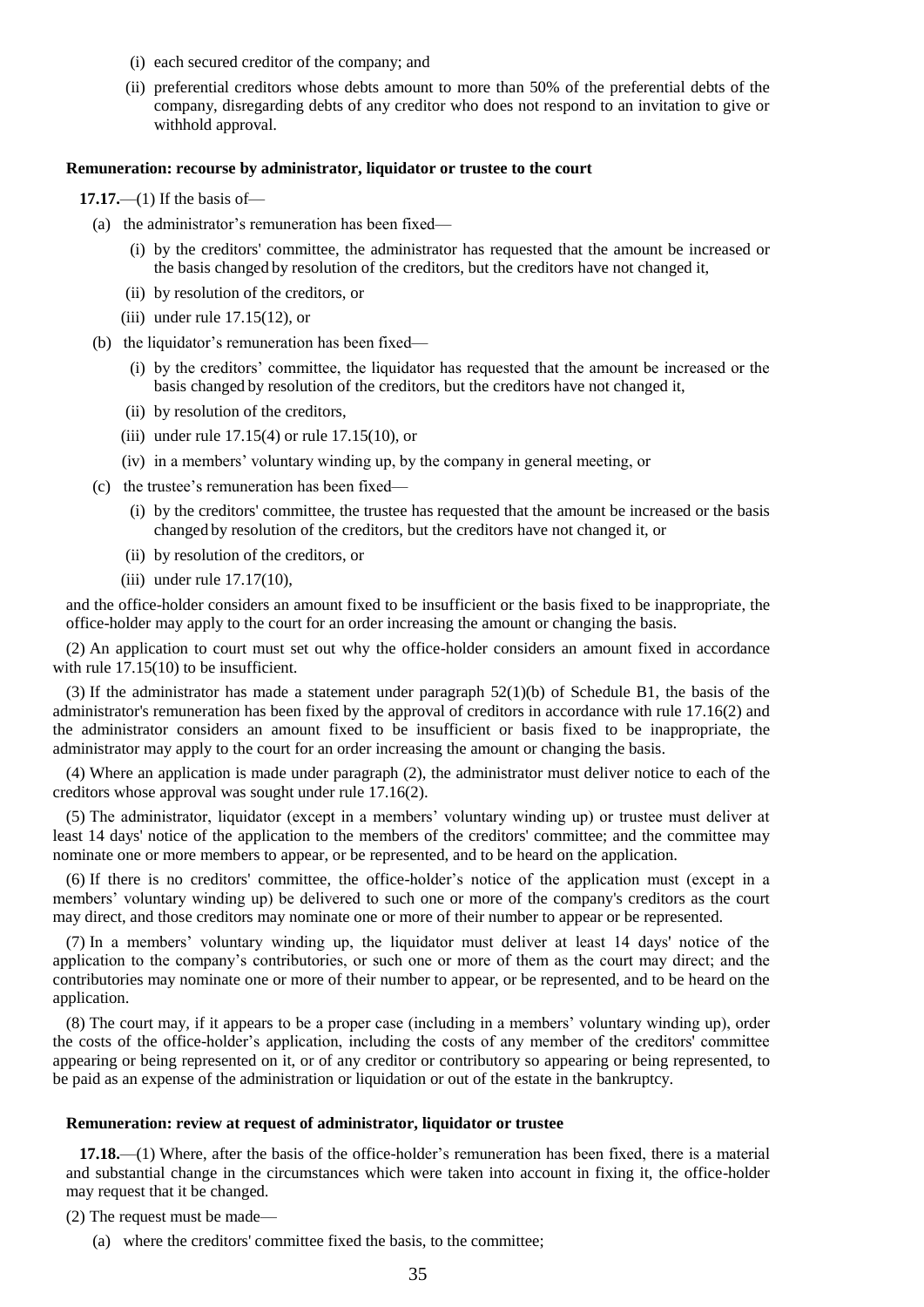- (b) where the creditors fixed the basis, to the creditors;
- (c) where the court fixed the basis, by application to the court;
- (d) where the remuneration was determined under rule 17.15(10) or rule 17.15(10), to the liquidation or creditors' committee if there is one and otherwise to the creditors;

and the preceding provisions of this Chapter apply as appropriate.

(3) Where rule 17.6 is applied in accordance with paragraph (2), ignore the words in paragraph (1)(c) of that rule, "and the administrator had not subsequently requested an increase under this Rule".

(4) Any change in the basis for remuneration applies from the date of the request under paragraph (2) and not for any earlier period.

#### **Remuneration: review where assets subsequently become available for distribution to unsecured creditors**

**17.19.**—(1) Where—

- (a) the office-holder's remuneration has been fixed in accordance with rule 17.14(3) on the basis that there is insufficient property to enable a distribution to be made to unsecured creditors other than by virtue of the application of section  $176A(2)(a)$ ; and
- (b) the office-holder becomes aware or ought to have become aware that there is likely to be property to enable a distribution to be made to unsecured creditors other than by virtue of the application of section  $176A(2)(a)$

the office-holder must request that the unsecured creditors fix the basis of remuneration in accordance with paragraph  $(2)$ .

(2) The basis and (where appropriate) the percentage of remuneration must be it be fixed by a resolution of unsecured creditors —

- (a) as a percentage of the value of—
	- (i) the property with which the administrator has to deal, or
	- (ii) the assets which are realised, distributed or both realised and distributed by the liquidator or trustee; or
- (b) as a set amount.

and the preceding provisions of this Chapter apply as appropriate.

(3) The basis of remuneration fixed under paragraph (2) will be treated as having been fixed from the date that the office-holder becomes aware or ought to have become aware that there is likely to be property to enable a distribution to be made to unsecured creditors other than by virtue of the application of section  $176A(2)(a)$ .

#### **Remuneration: new administrator, liquidator or trustee**

**17.20.** If a new administrator, liquidator (including in a members' voluntary winding up) or trustee is appointed in place of another, any determination, resolution or court order in effect under the preceding provisions of this Chapter immediately before the former office-holder ceased to hold office continues to apply in relation to the remuneration of the new office-holder until a further determination, resolution or court order is made in accordance with those provisions.

#### **Remuneration: apportionment of set fees**

**17.21.**—(1) In a case (including in a members' voluntary winding up) in which the basis of the officeholder's remuneration is a set amount under rule 17.14(4)(b) or (5)(b) and the former office-holder ceases (for whatever reason) to hold office before the time has elapsed or the work has been completed in respect of which the amount was set, application may be made for determination of what portion of the amount should be paid to the former office-holder or the former office-holder's personal representative in respect of the time which has actually elapsed or the work which has actually been done.

(2) Application may be made—

- (a) by the former office-holder or the former office-holder's personal representative within the period of 28 days beginning with the date upon which the former office-holder ceased to hold office, or
- (b) by the office-holder for the time being in office if the former office-holder or the former officeholder's personal representative has not applied by the end of that period.

(3) Application must be made—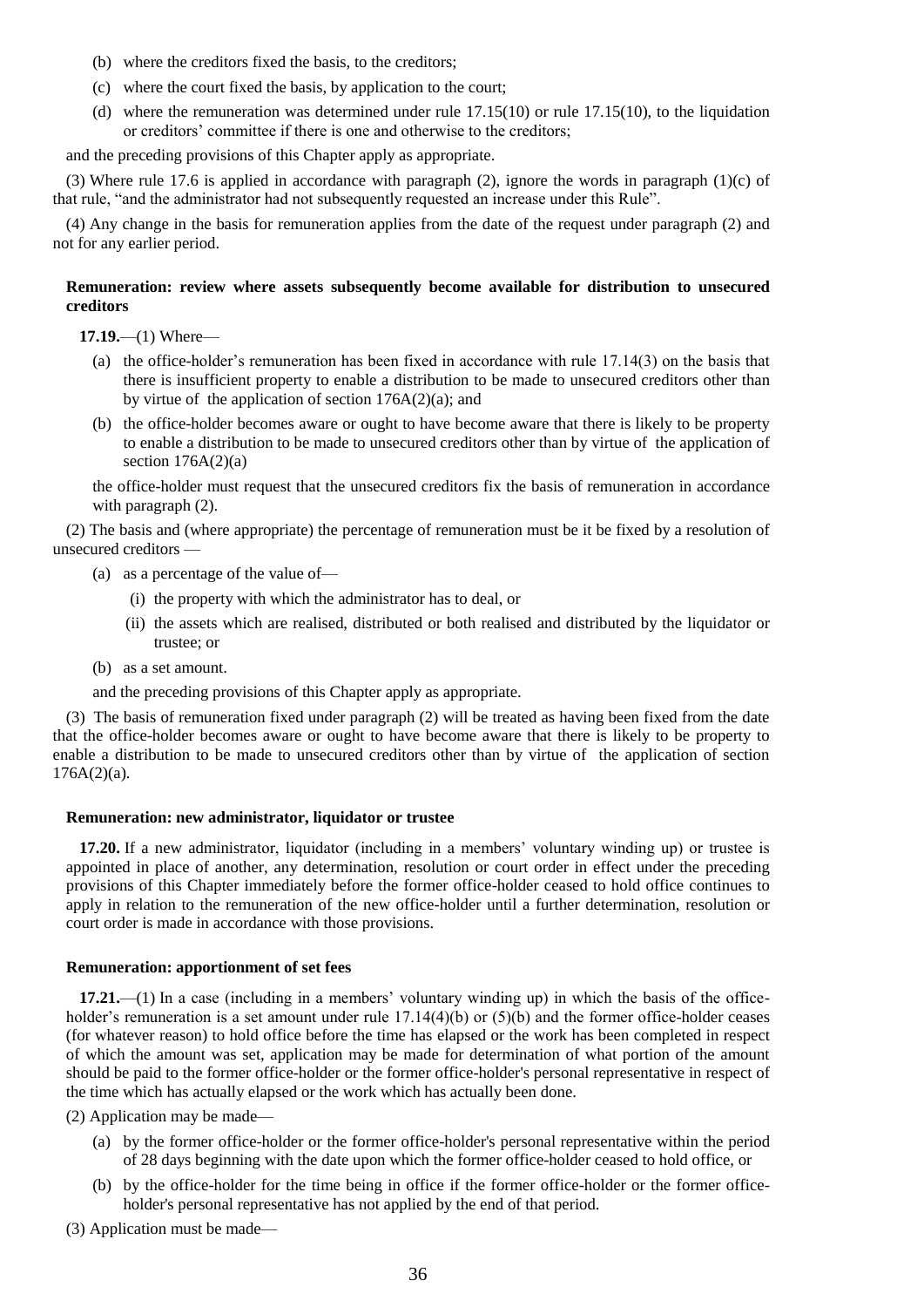- (a) where the creditors' committee fixed the basis, to the committee;
- (b) where the creditors fixed the basis, to the creditors for a resolution determining the portion;
- (c) where the company in general meeting fixed the basis, to the company for a resolution determining the portion;
- (d) where the court fixed the basis, to the court for an order determining the portion.

(4) The applicant must deliver a copy of the application to the office-holder for the time being or to the former office-holder or the former office-holder's personal representative, as the case may be ("the recipient").

(5) The recipient may, within 21 days of receipt of the copy of the application, deliver notice of intent to—

- (a) make representations to—
	- (i) the creditors' committee,
	- (ii) the creditors, or
	- (iii) the company in general meeting, or
- (b) appear or be represented before the court, as the case may be.

(6) No determination may be made upon the application until expiry of the 21 days referred to in paragraph (5) or, if the recipient does deliver notice of intent in accordance with that paragraph, until the recipient has been afforded the opportunity to make representations or to appear or be represented, as the case may be.

(7) If the former office-holder or the former office-holder's personal representative (whether or not the original applicant) considers that the portion determined upon application to the creditors' or committee or the creditors is insufficient, that person may apply—

- (a) in the case of a determination by the committee, to the creditors for a resolution increasing the portion;
- (b) in the case of a resolution of—
	- (i) the creditors (whether under paragraph  $(3)(b)$  or under sub-paragraph (a)), or
	- (ii) the company in general meeting,

to the court for an order increasing the portion;

and paragraphs (4) to (6) apply as appropriate.

#### **Creditors', members' or bankrupt's claim that remuneration is, or other expenses are, excessive**

**17.22.**—(1) The following may apply to the court for one or more of the orders in paragraph (9)—

- (a) a secured creditor,
- (b) an unsecured creditor with either—
	- (i) the concurrence of at least 10% in value of the unsecured creditors (including that creditor), or
	- (ii) the permission of the court, or
- (c) in a members' voluntary winding up—
	- (i) members of the company with at least 10% of the total voting rights of all the members having the right to vote at general meetings of the company, or
	- (ii) a member of the company with the permission of the court,
- (d) the bankrupt.
- (2) An application may be made on the grounds that—
	- (a) the remuneration charged by the office-holder,
	- (b) the basis fixed for the office-holder's remuneration under rule 1.2 and 1.3, or
	- (c) expenses incurred by the office-holder,

is or are, in all the circumstances, excessive or, in the case of an application under sub-paragraph (b), inappropriate.

(3) The application by a creditor or member must be made no later than eight weeks (or, in a case falling within rules [1986 4.108, 4.142 or 6.126], four weeks) after receipt by the applicant of the progress report, or the final report under rule 17.11 or 17.12 which first reports the charging of the remuneration or the incurring of the expenses in question ("the relevant report").

(4) Application by the bankrupt may be made only on one or both of the grounds in paragraph (2)(a) and (c) and no later than—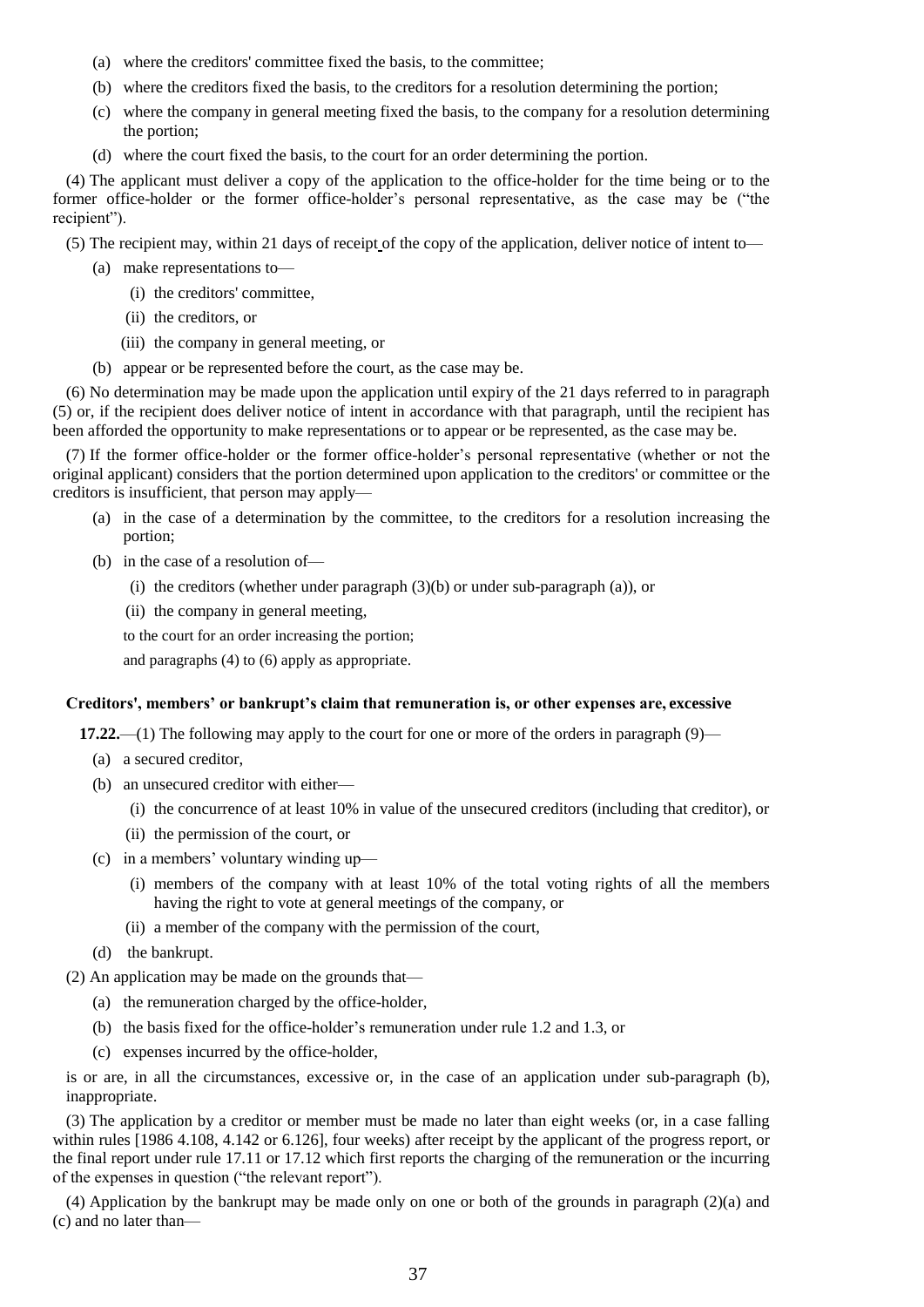- (a) eight weeks after receipt by the bankrupt of the report under rule 17.12, or
- (b) in a case falling within rule 17.12, four weeks after receipt by the bankrupt of notice under rule [1986 6.126(1C)].

(5) If the court thinks that no sufficient cause is shown for a reduction, it must deliver to the applicant notice to that effect; and—

- (a) if, within five business days of delivery of that notice, the applicant applies to the court to fix a venue for a hearing, without notice to any other party, as to whether sufficient cause is shown, the court will do so; but
- (b) if the applicant does not deliver notice in accordance with sub-paragraph (a), the court may dismiss the application without a hearing.

(6) The bankrupt may only make an application with the permission of the court.

(7) Without prejudice to the generality of the matters which the court may take into account, permission must not be given unless the bankrupt shows that there is (or would be but for the remuneration or expenses in question), or that it is likely that there will be (or would be but for the remuneration or expenses in question), a surplus of assets to which the bankrupt would be entitled.

(8) The court must fix a venue for the application to be heard, and deliver notice to the applicant if—

- (a) the application is not dismissed—
	- (i) after a hearing under paragraph (5)(a), or
	- (ii) without a hearing in accordance with paragraph (5)(b), or
- (b) the bankrupt is given permission under paragraph (6).

(9) The venue must be not less than 28 days after delivery to the applicant of the notice under paragraph (7).

(10) The applicant must, at least 14 days before the hearing, deliver to the office-holder a notice stating the venue and accompanied by a copy of the application and of any evidence which the applicant intends to provide in support of it.

(11) If the court considers the application to be well-founded, it must make one or more of the following orders—

- (a) an order reducing the amount of remuneration which the office-holder is entitled to charge;
- (b) an order reducing any fixed amount;
- (c) an order changing the basis of remuneration;
- (d) an order that some or all of the remuneration or expenses in question be treated as not being expenses of the administration or winding up or bankruptcy expenses;
- (e) an order that—
	- (i) the administrator or liquidator or the administrator's or liquidator's personal representative pay to the company, or
	- (ii) the trustee or the trustee's personal representative pay to such person as the court may specify as property comprised in the bankrupt's estate,

the amount of the excess of remuneration or expenses or such part of the excess as the court may specify;

and may make any other order that it thinks just; but an order under sub-paragraph (b) or (c) may be made only in respect of periods after the period covered by the relevant report.

(12) Unless the court orders otherwise under paragraph (11), the costs of the application must be paid by the applicant, and are not payable as an expense of the administration or as winding up or bankruptcy expenses.

(13) The court may order that the costs may be payable by the applicant, by the respondent or as an expense.

#### **Remuneration in winding up and bankruptcy where assets realised on behalf of charge holder**

**17.23.**—(1) A liquidator (including in a members' voluntary winding up) or trustee who realises assets on behalf of a secured creditor is entitled to such sum by way of remuneration as is arrived at—

- $(a)$  in—
	- (i) a winding up where the assets are subject to a charge which when created was a mortgage or a fixed charge, or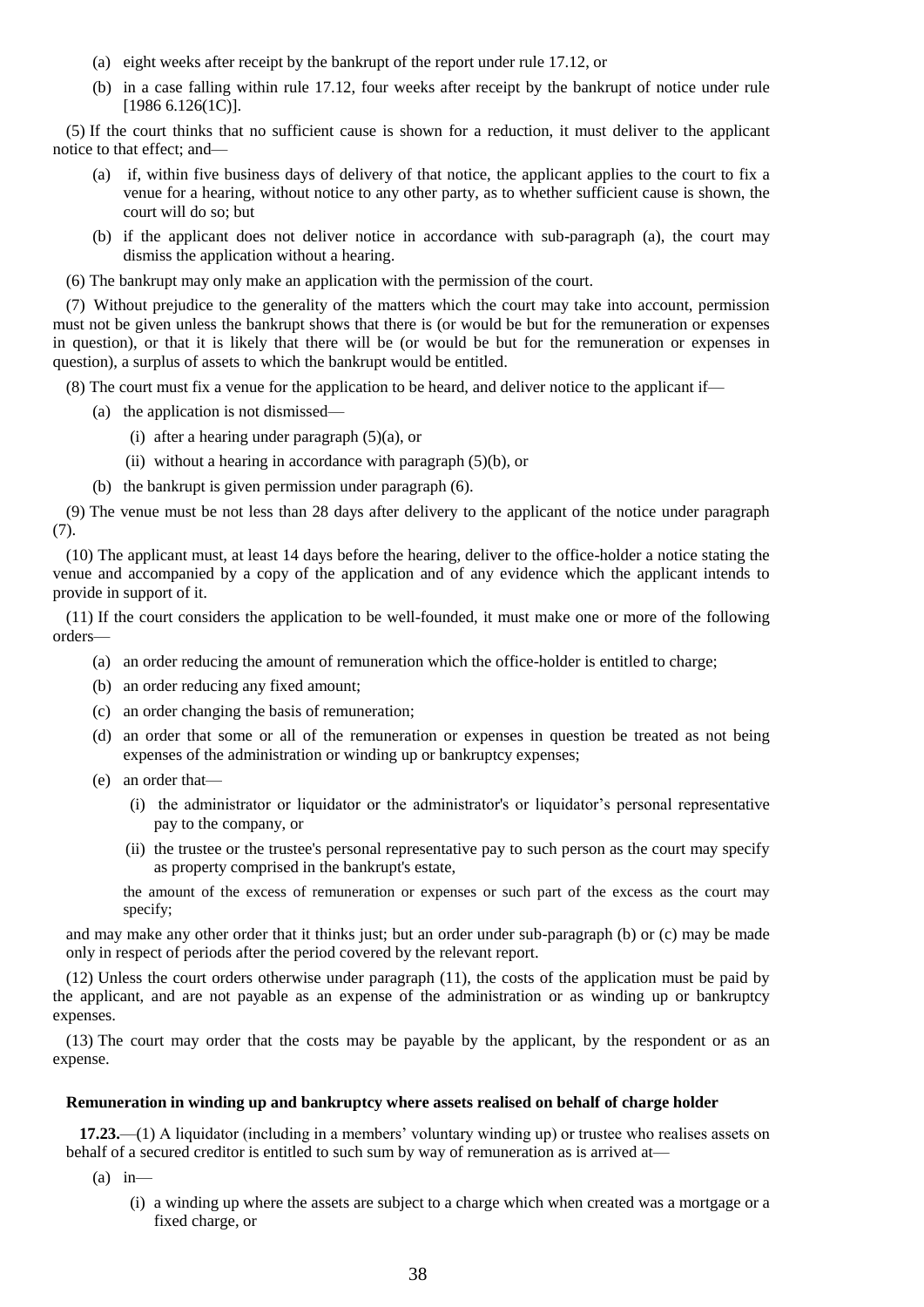(ii) a bankruptcy,

- (b) by applying the realisation scale set out in Schedule 8 to the moneys received by the liquidator or trustee in respect of the assets realised (including any sums received in respect of Value Added Tax on the realisation but after deducting any sums spent out of money received in carrying on the business of the company or bankrupt);
- (c) a winding up where the assets realised are subject to a charge which when created was a floating charge, by—
	- (i) applying the realisation scale set out in Schedule 8 to moneys received by the liquidator from the realisation of those assets (including any Value Added Tax on the realisation but ignoring any sums received which are spent in carrying on the business of the company); and
	- (ii) adding to the sum arrived at under sub-paragraph (a) such sum as is arrived at by applying the distribution scale set out in Schedule 8 to the value of the assets distributed to the holder of the charge and payments made in respect of preferential debts.

(2) The sum to which the liquidator or trustee is entitled must be taken out of the proceeds of the realisation.

#### **Voting on remuneration**

**17.24.** Where a resolution is proposed in an insolvent or compulsory winding up or bankruptcy which affects a person in relation to that person's remuneration or conduct as liquidator or trustee (actual, proposed or former), that person and the partners and employees of that person must not vote on it, whether as creditor, contributory, proxy-holder or corporate representative, except so far as permitted by rule 15.42.

# SCHEDULE 1

Ref Rule 17.15(10)

### Determination of insolvency office-holder's remuneration

| nquidators and a distess.       |           |  |
|---------------------------------|-----------|--|
| The realisation scale           |           |  |
| on the first $£5,000$           | 20%       |  |
| on the next £5,000              | 15%       |  |
| on the next £90,000             | 10%       |  |
| on all further sums realised    | 5%        |  |
| The distribution scale          |           |  |
| on the first $£5,000$           | 10%       |  |
| on the next £5,000              | 7.5%      |  |
| on the next $£90,000$           | 5%        |  |
| on all further sums distributed | $2.5\%$ . |  |

#### **This table sets out the realisation and distribution scales for determining the remuneration of liquidators and trustees.**

#### **This table sets out the valuation and distribution scales for determining the remuneration of administrators.**

| with<br>Value of the property<br>which<br>the<br>administrator has to deal |           |
|----------------------------------------------------------------------------|-----------|
| on the first $£5,000$                                                      | 20%       |
| on the next £5,000                                                         | 15%       |
| on the next $£90,000$                                                      | 10%       |
| on all further sums realised                                               | 5%        |
| The distribution scale                                                     |           |
| on the first $£5,000$                                                      | 10%       |
| on the next £5,000                                                         | 7.5%      |
| on the next $£90,000$                                                      | 5%        |
| on all further sums distributed                                            | $2.5\%$ . |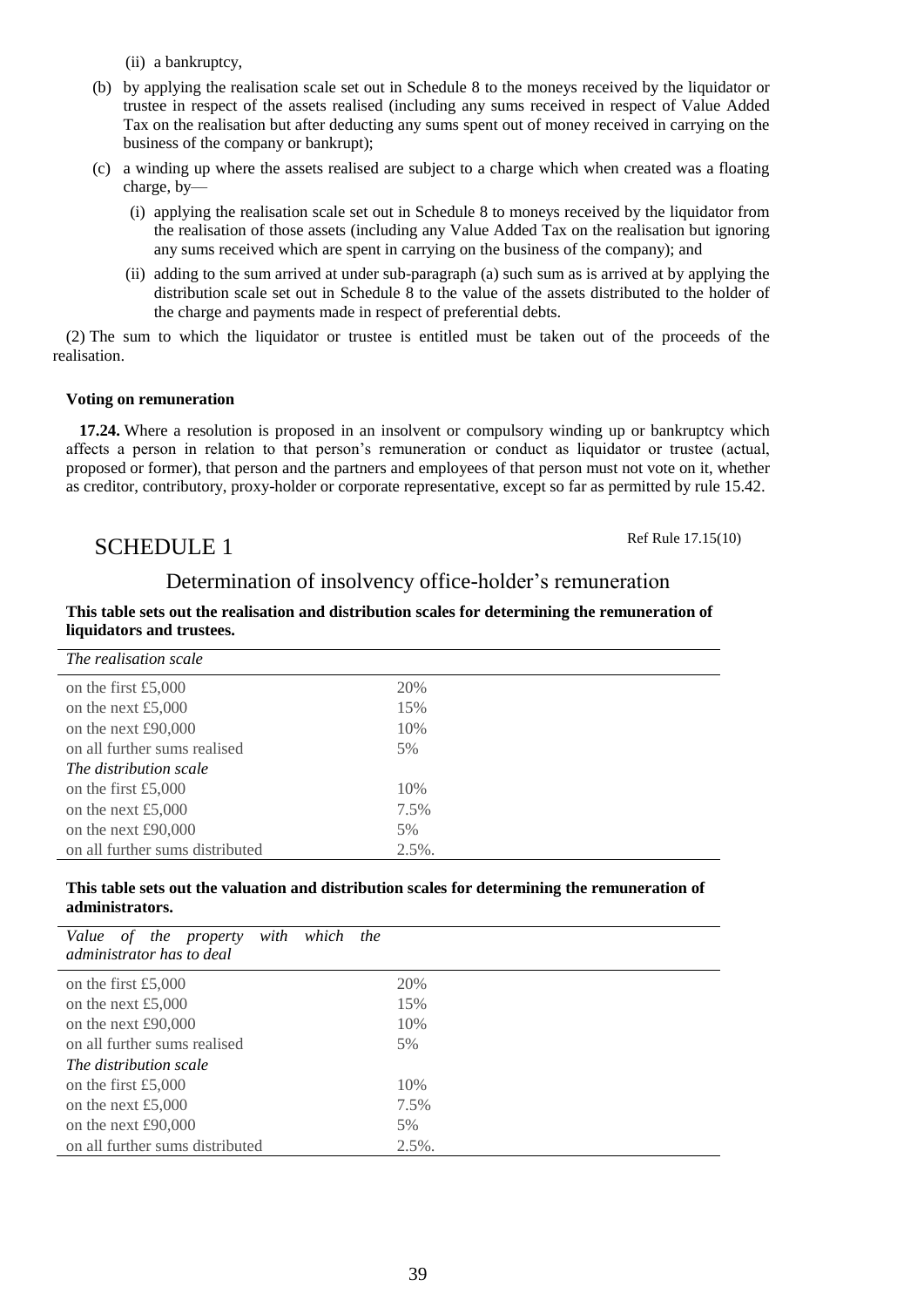# **Annex B: List of consultation questions**

### **Part 1 – Regulation of Insolvency Practitioners**

- Q1. Are the proposed regulatory objectives and the requirements for RPBs to reflect them appropriate for the insolvency regulatory regime?
- $Q2.$ Do you have any comments on the proposed procedure for revoking the recognition of an RPB?
- $Q3.$ Do you have any comments on the proposed scope and procedures for the Secretary of State to issue a direction to an RPB?
- Q4. Do you have any comments on the proposed scope and procedures for the Secretary of State to impose a financial penalty on an RPB?
- Q5. Do you have any comments on the proposed scope and procedures for the Secretary of State to publicly reprimand an RPB?
- Q6. Do you agree with the proposed arrangements for RPBs making representations?
- Q7. Do you have any comments on the proposed procedure for the Secretary of State to be able to apply to Court to impose a sanction directly on an IP in exceptional circumstances?
- Q8. Do you have any comments about the proposed procedure for the Secretary of State to require information and the people from whom information may be required?
- $Q9.$ Do you agree with the proposal to provide a reserve power for the Secretary of State to designate a single insolvency regulator?
- Q10. Do you have any comments on the proposed functions and powers of a single regulator?

# **Part 2 – Insolvency Practitioner fee regime**

- Q11. Do you agree with the assessment of the costs associated with fee complaints being reviewed by RPBs?
- Q12. Do you agree that by adding IP fees representing value for money to the regulatory framework, greater compliance monitoring, oversight and complaint handling of fees can be delivered by the regulators?
- Q13. Do you believe that publishing information on approving fees, how to appoint an IP, obtain quotes and negotiate fees and comparative fee data by asset size, will assist unsecured creditors to negotiate competitive fee rates?
- Q14. Do you think that any further exceptions should apply? For example, if one or two unconnected unsecured creditors make up a simple majority by value?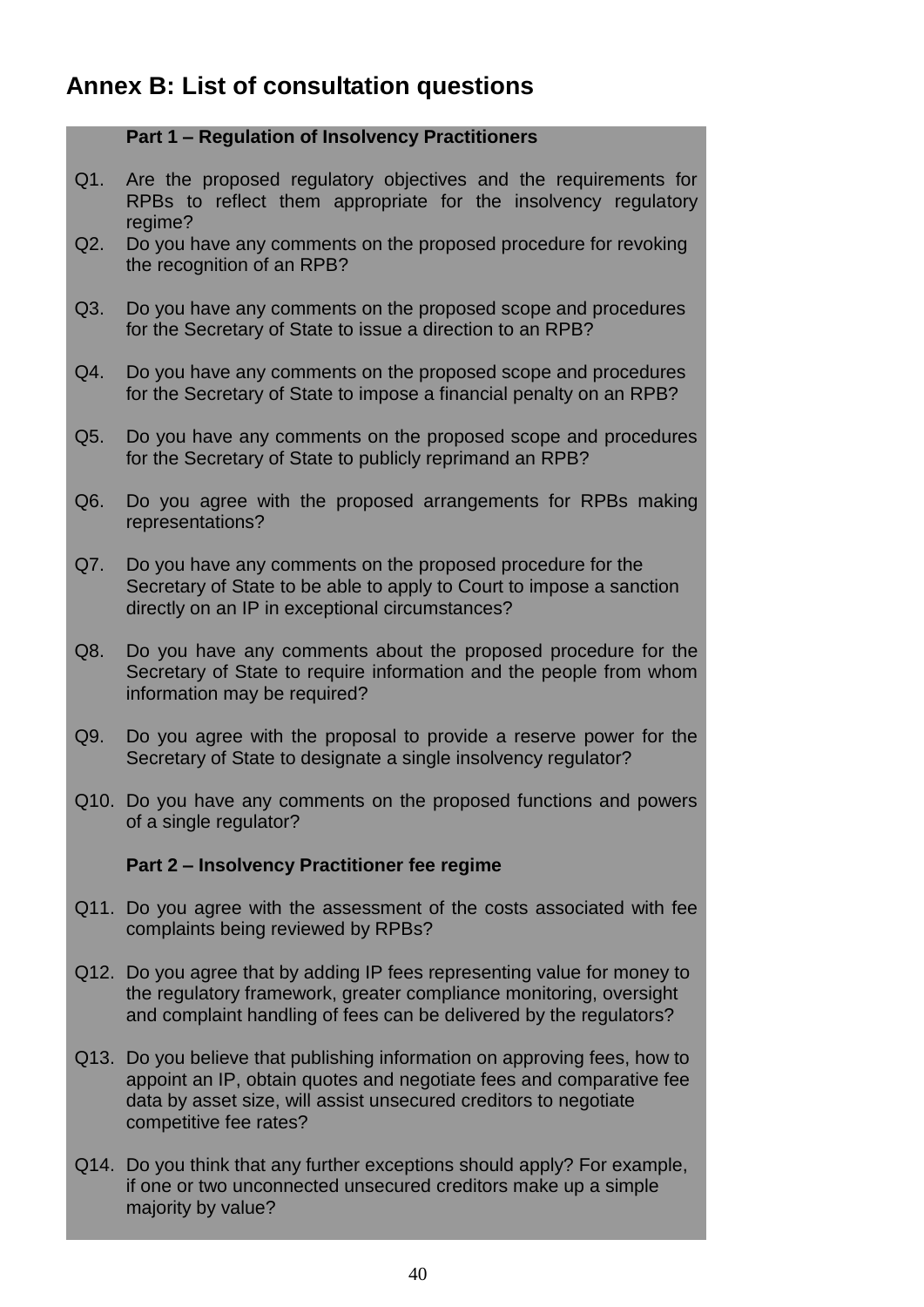- Q15. Do you have any comments on the proposal set out in Annex A to restrict time and rate as a basis of remuneration to cases where there is a creditors committee or where secured creditors will not be paid in full?
- Q16. What impact do you think the proposed changes to the fee structure will have on IP fees and returns to unsecured creditors?
- Q17. Do you agree that the proposed changes to basis for remuneration should not apply to company voluntary arrangements, members' voluntary liquidation or individual voluntary arrangements?
- Q18. Where the basis is set as a percentage of realisations, do you favour setting a prescribed scale for the amount available to be taken as fees, as the default position with the option of seeking approval from creditors for a variation of that amount?
- Q19. Is the current statutory scale commercially viable? If not what might a commercial scale, appropriate for the majority of cases, look like and how do you suggest such a scale should be set?
- Q20 Do you think there are further circumstances in which time and rate should be able to be charged?

#### **Impact Assessment questions:**

- Q21 Do you agree with this estimation for familiarisation costs for the changes to the fee structure?
- Q22 As a secured creditor, how much time/cost do you anticipate these changes will require in order to familiarise yourself with the new fee structure?
- Q23 To what extent do you expect the new fee structure to reduce the current level of overpayment?
- Q24 Do you agree with the assessment that the requirement to seek approval of creditors for the percentage of assets against which remuneration will be taken, will not add any additional costs?
- Q25 Do you agree with these assumptions? Do you have any data to support how the changes to the fee structure will impact on the fees currently charged?
- Q26 Do you agree or disagree in adding a weight in the relative costs and benefits to IPs and unsecured creditors? If you agree, what would the weight be?
- Q27 Do consultees believe these measures will improve the market confidence?
- Q28 Do consultees believe these measures will improve the reputation of the insolvency profession?